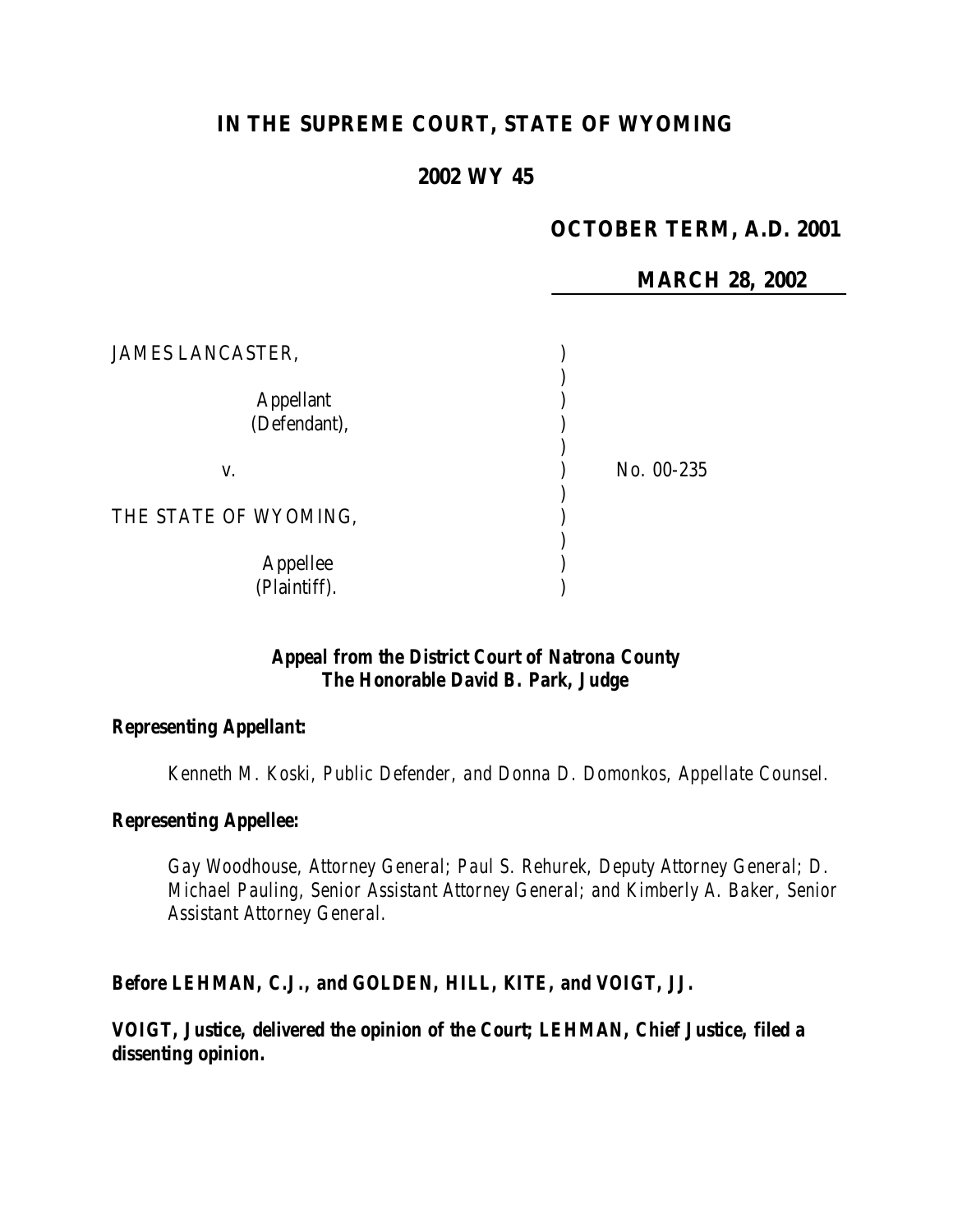## **VOIGT, Justice.**

[¶1] James Norman Lancaster appeals his convictions for the first-degree premeditated murder of Dana Penn and the attempted first-degree premeditated murder of Monte Hanson. Finding harmless error in the trial court's admission into evidence of a videotaped re-enactment of the crimes, finding either no error or harmless error in the allegations of prosecutorial misconduct, and finding that defense counsel was not ineffective in failing to file a motion to suppress evidence, we affirm.

### **ISSUES**

[¶2] Three issues are presented in this appeal:

## ISSUE I

Whether the district court erred when it allowed a videotaped re-enactment of the crime to be admitted into evidence?

## ISSUE II

Whether the prosecutor committed prosecutorial misconduct when he elicited from witnesses [1] a comment on [Lancaster's] right to remain silent, [2] victim impact statements, and [3] comments on Lancaster's veracity?

### ISSUE III

Whether defense counsel's failure to move to suppress evidence seized during an illegal search of Lancaster rendered counsel's assistance ineffective?

The State of Wyoming phrases the issues in substantially the same manner.

## **FACTS**

[¶3] In May 1999, James Lancaster (the appellant) and Monte Hanson (Hanson) lived in separate apartments in the Star Apartments in Casper. Hanson's friend, Dana Penn (Penn), often visited Hanson. On May 16, 1999, Hanson and Penn spent the day drinking beer at Hanson's apartment. At about 10:00 p.m., the appellant invited Hanson and Penn to his apartment to drink whiskey.

[¶4] Upon arriving at the appellant's apartment, the trio began drinking double shots of whiskey while watching television and talking. Hanson and Penn were in the appellant's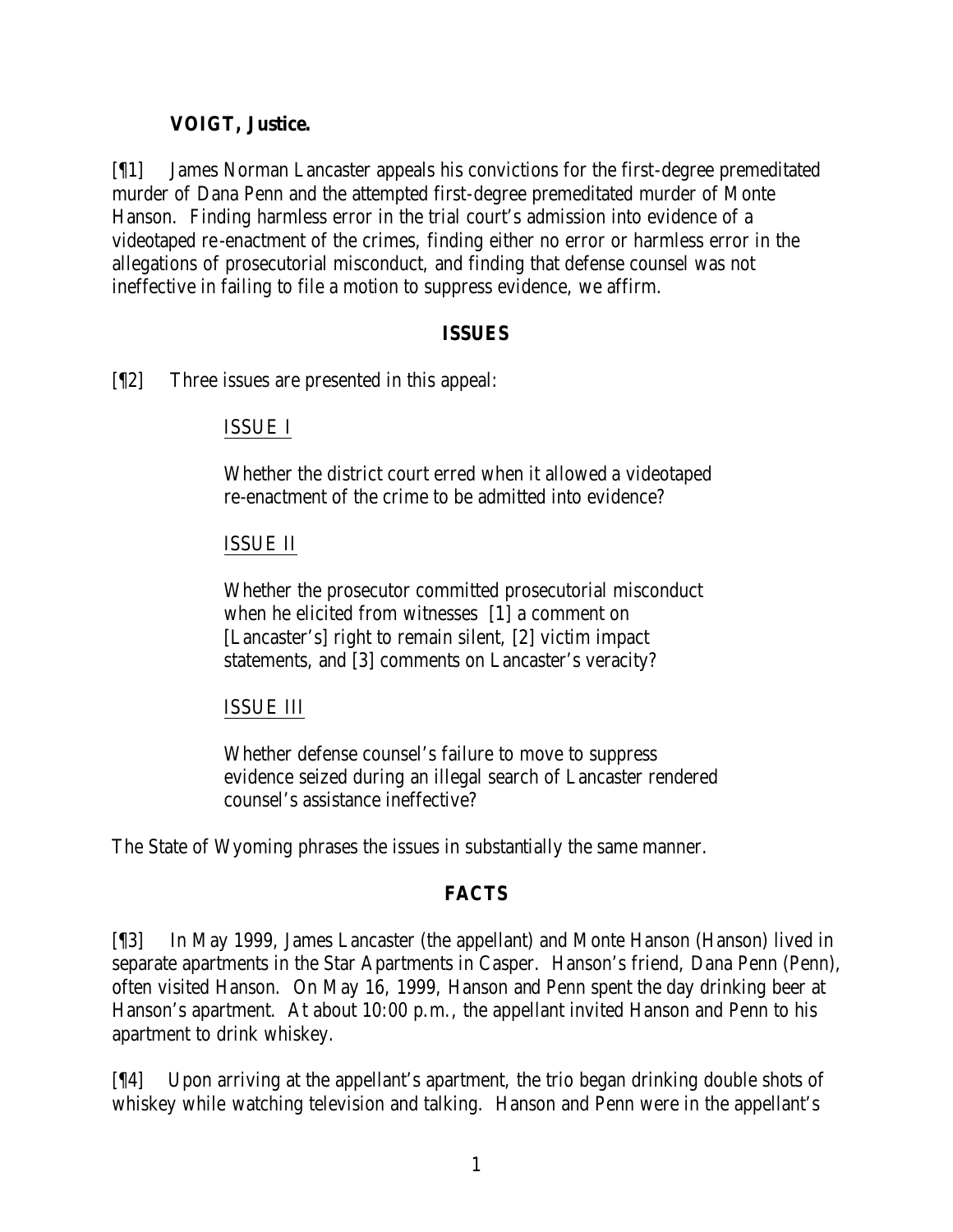apartment for thirty minutes to an hour. As they talked, Hanson and the appellant sat on the couch; Penn sat on the floor. At some point, the appellant showed Hanson and Penn two knives, one "a big knife, real big knife" and one "a littler knife . . . like a Bowie knife, maybe," according to Hanson. Penn eventually fell asleep or passed out on the floor. $1$ 

[¶5] Hanson and the appellant, both of whom testified at trial, told vastly different stories as to how the evening's events came to an end. Hanson testified that he decided it was time to leave, so he tried to awaken Penn. Suddenly, and with no provocation, the appellant stabbed Hanson and cut his throat. The two then battled throughout the apartment, with Hanson trying to escape and the appellant continuing to stab him. During a lull in the attack, as Hanson hid behind a door, he feared that the appellant had "gone after" Penn. Hanson then ventured back toward the living room, only to encounter the appellant holding a rifle.<sup>2</sup> Hanson testified that the appellant began shooting at him, hitting him once in the neck. Hanson grabbed the gun, and as they wrestled over it, Hanson was able to pull the trigger until the gun was empty. The appellant then disappeared and Hanson escaped to the landlord's apartment, where the police were called.

[¶6] The appellant's version of these events differed significantly from Hanson's. The appellant testified that, as he and Hanson talked on the couch and Penn slept on the floor, Hanson asked to see the appellant's rifle and inquired about purchasing it. The appellant retrieved the loaded rifle from its accustomed location in the bedroom closet. Not being comfortable handing a loaded rifle to anyone, the appellant commenced to unload it the only way he knew how—by pulling the bolt back "until bullets jump out of it." As he did so, Hanson grabbed the barrel without warning, and the gun fired. The two then began fighting for the rifle, with the appellant's hands on the stock, Hanson pulling the trigger, and the rifle firing. The appellant then grabbed a knife and "cut" Hanson to get him to release the rifle. When the rifle was empty, Hanson let go of it. The appellant then fled the apartment, but only after stopping to reload the rifle, which he took with him.

[¶7] Police officers responding to the Star Apartments found Penn lying dead on the appellant's living room floor. An autopsy determined that Penn bled to death from twelve stab wounds to the upper body and a gunshot wound to the head, the gunshot wound occurring after the stab wounds.

 <sup>1</sup> Penn's blood-alcohol content was later determined to be .48 percent.

<sup>&</sup>lt;sup>2</sup> A .22 caliber Marlin or Glenfield, model 60.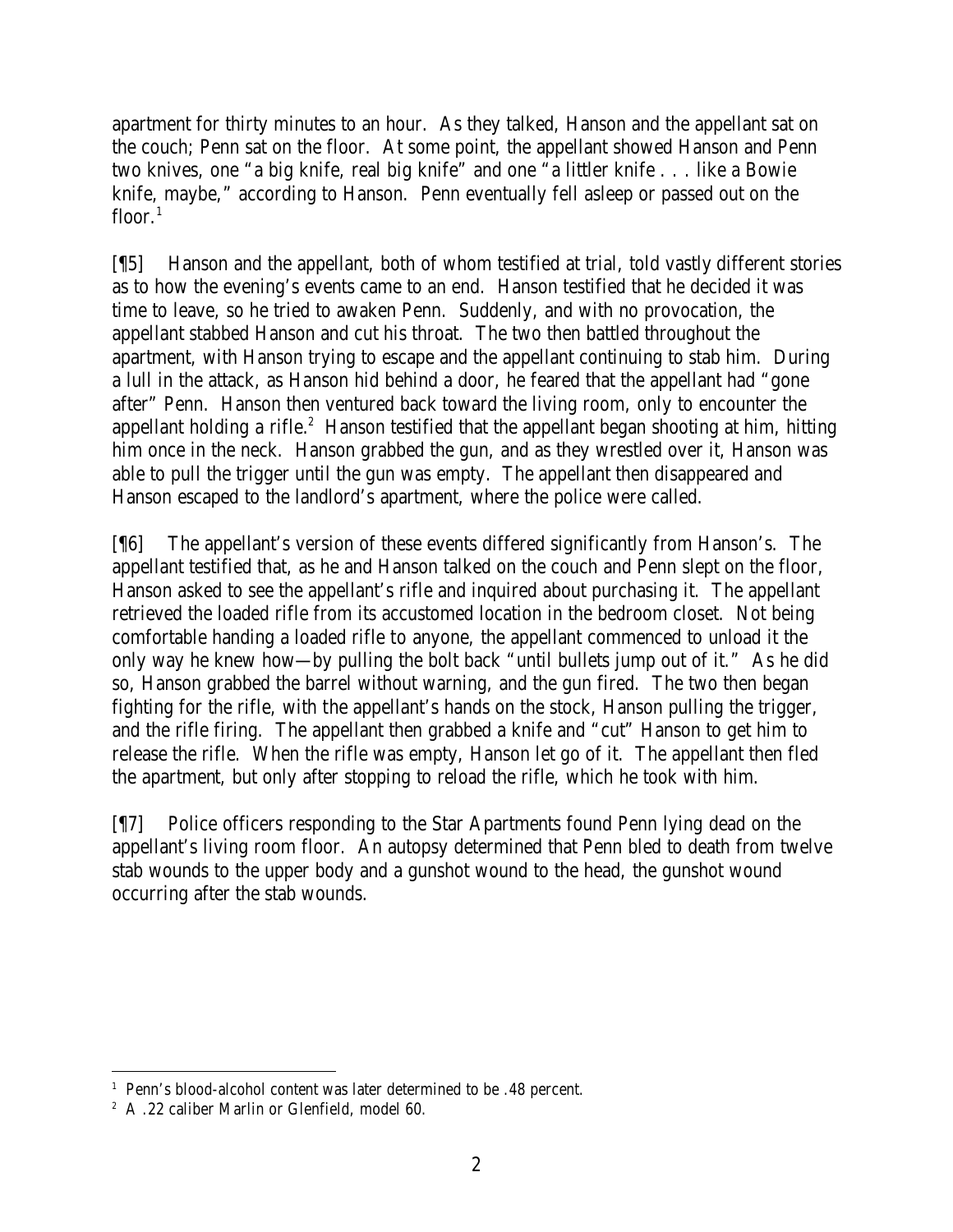# **WHETHER THE TRIAL COURT ERRED WHEN IT ALLOWED A VIDEOTAPED RE-ENACTMENT OF THE CRIME TO BE ADMITTED INTO EVIDENCE?**

### **FACTUAL AND PROCEDURAL BACKGROUND**

[¶8] On May 24, 1999, Hanson accompanied police officers to the Star Apartments, where a videotape was made of his actions and statements during a re-enactment of the crimes. The videotape, which is approximately eighteen minutes in length, shows Hanson moving about in the appellant's apartment, alternatively making statements and answering the officers' questions. At the beginning of the videotape, Hanson removes his shirt, the result being that his considerable knife and bullet wounds are visible throughout the taping.

[¶9] Prior to trial, the appellant filed a Motion to Exclude Evidence directed in part to this videotape.<sup>3</sup> The motion alleged that the videotaped statement was hearsay and that its introduction into evidence would violate W.R.E.  $801(c)$ .<sup>4</sup> The motion was set for hearing on May 3, 2000. At the hearing, the parties stipulated that the videotape would not be offered as evidence by the State "absent rehabilitation or a prior consistent statement . . .."

[¶10] Hanson testified at trial and was cross-examined by defense counsel. At the end of redirect examination, the State offered the videotape into evidence and asked that it be played for the jury. Defense counsel objected. After hearing arguments on the objection, and after viewing the videotape, the trial court overruled the appellant's objection and allowed the videotape to be played for the jury. At defense counsel's request, the trial court then gave the following limiting instruction:

> Ladies and gentlemen of the jury, the videotape statement of Mr. Hanson, which you just viewed, is offered to you and should be considered by you only for the limited purposes of evaluating the credibility of the declarant, Mr. Hanson. It should not be considered by you for any other purpose, and I'm specifically instructing you that it should not be considered directly as proof of the matters asserted within that tape.

<sup>3</sup> Counsel sometimes refer to the videotape as a re-enactment, sometimes as a statement, and sometimes as an interview. A viewing of the videotape reveals that it is a combination of all three.

<sup>4</sup> W.R.E. 801(c) contains the definition of hearsay: "'Hearsay' is a statement, other than one made by the declarant while testifying at the trial or hearing, offered in evidence to prove the truth of the matter asserted." It is actually W.R.E. 802 that prohibits the introduction of hearsay: "Hearsay is not admissible except as provided by these rules or by other rules adopted by the Supreme Court of Wyoming or by statute."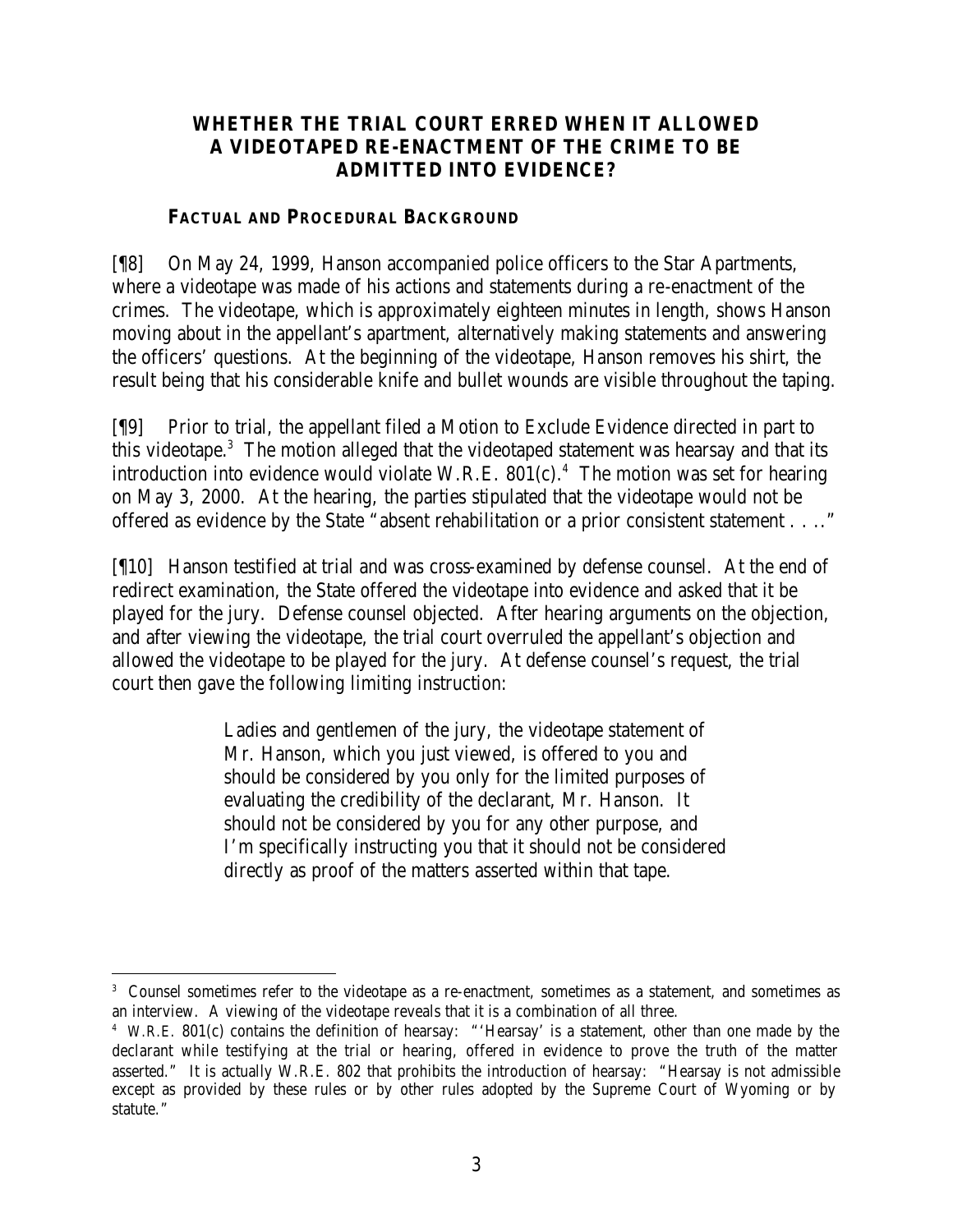### **STANDARD OF REVIEW**

[¶11] The standard for reviewing a trial court's rulings on the admissibility of evidence is well known. Such decisions are within the sound discretion of the trial court and will not be disturbed absent a clear abuse of discretion. *Story v. State,* 2001 WY 3, ¶ 9, 15 P.3d 1066, 1068 (Wyo. 2001); *Blumhagen v. State,* 11 P.3d 889, 892 (Wyo. 2000). Determining whether the trial court abused its discretion involves the consideration of whether the court could reasonably conclude as it did, and whether it acted in an arbitrary or capricious manner. *Trujillo v. State,* 2 P.3d 567, 571 (Wyo. 2000) (*quoting Solis v. State*, 981 P.2d 34, 36 (Wyo. 1999)).

[ $[12]$  A trial court's evidentiary rulings "'are entitled to considerable deference,'" and will not be reversed on appeal so long as "there exists a legitimate basis for the trial court's ruling . . ..'" *Robinson v. State,* 11 P.3d 361, 367 (Wyo. 2000), *cert. denied*, 532 U.S. 980 (2001) (*quoting Simmers v. State*, 943 P.2d 1189, 1197 (Wyo. 1997)). The appellant bears the burden of proving an abuse of discretion. *Trusky v. State,* 7 P.3d 5, 11 (Wyo. 2000); *Trujillo,* 2 P.3d at 571 (*quoting Solis*, 981 P.2d at 36). Even where a trial objection has been made to the admission of evidence, error cannot be found unless "a substantial right of the party is affected  $\dots$ ." W.R.E. 103(a)(1). These general rules apply to rulings on the admissibility of hearsay evidence. *Young v. HAC, LLC,* 2001 WY 50, ¶ 6, 24 P.3d 1142, 1144 (Wyo. 2001); *Robinson,* 11 P.3d at 367.

### **W.R.E. 801(d)(1)(B)**

[13] Hearsay is inadmissible under W.R.E. 802, "except as provided by these rules . . .." In that regard, the Wyoming Rules of Evidence provide two types of exceptions whereby statements that might otherwise be excluded as hearsay may be admitted into evidence. First, W.R.E. 801(d) declares that certain prior statements by witnesses and certain admissions by a party opponent are "not hearsay." Second, W.R.E. 803 and 804 contain lists of "[h]earsay exceptions." W.R.E. 801(d) statements are admissible because they are "defined out" of the hearsay definition. W.R.E. 803 and 804 statements are admissible because, though they are hearsay, they have sufficient "guarantees of trustworthiness . . .." *See* W.R.E. 803(24) and 804(b)(6).

[ $[14]$  In the instant case, we are concerned with W.R.E. 801(d)(1)(B), which reads as follows:

(d) . . . A statement is not hearsay if:

(1) . . . The declarant testifies at the trial or hearing and is subject to cross-examination concerning the statement, and the statement is . . . (B) consistent with his testimony and is offered to rebut an express or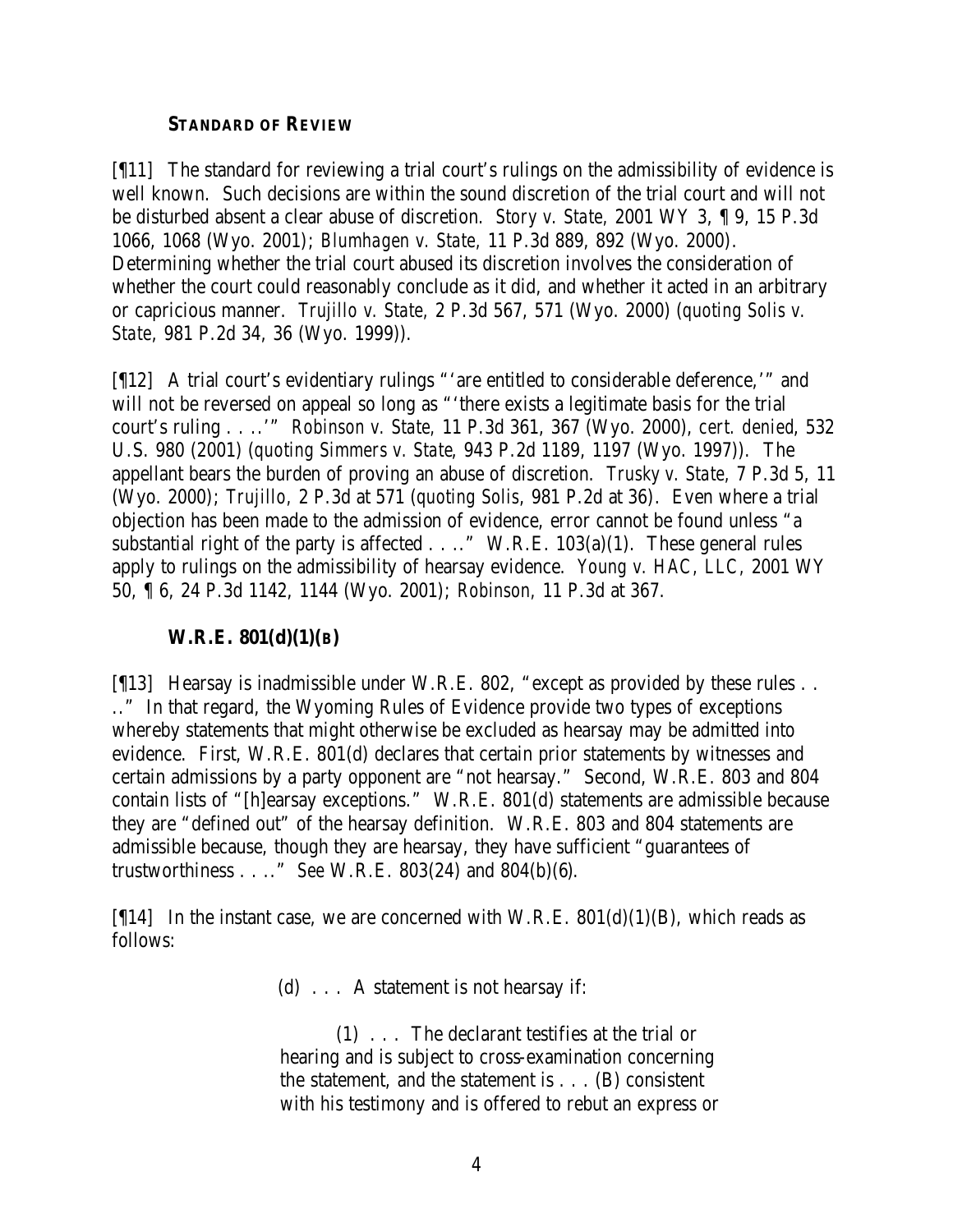implied charge against him of recent fabrication or improper influence or motive[.]

[ $[15]$  The focus of W.R.E. 801(d)(1)(B) is the use of a prior consistent statement as rehabilitation of a witness whose credibility has been impeached in the particular manner described in the rule. Because of the limited purpose for which the statement may be offered, the party contesting admission of the statement is entitled to a limiting instruction to that effect.<sup>5</sup> W.R.E.  $801(d)(1)(B)$  removes from the hearsay category only a prior consistent "statement," as that term is defined in W.R.E. 801(a): "A 'statement' is (1) an oral or written assertion or (2) nonverbal conduct of a person, if it is intended by him as an assertion." As so defined, "statement" refers to a "'single declaration or remark'" rather than a "'report or narrative.'" *Humphrey v. State,* 962 P.2d 866, 871 (Wyo. 1998) (*quoting Kolb v. State*, 930 P.2d 1238, 1245 (Wyo. 1996), *cert. denied*, 531 U.S. 839 (2000)). It is necessary, therefore, to "break down the narrative and determine the separate admissibility of each 'single declaration or remark.'" *Kolb,* 930 P.2d at 1245 (*quoting State v. Phillips*, 194 W.Va. 569, 461 S.E.2d 75, 91 (1995)). 6

[¶16] The United States Supreme Court has interpreted the federal rule upon which W.R.E. 801(d)(1)(B) is based as allowing prior consistent statements into evidence only when the statement was made before the motive to fabricate or the improper influence occurred. *Tome v. United States,* 513 U.S. 150, 165, 115 S.Ct. 696, 130 L.Ed.2d 574 (1995). In the past, this Court interpreted W.R.E.  $801(d)(1)(B)$  in the same way. *Chambers v. State,* 726 P.2d 1269, 1273 (Wyo. 1986). We have since receded from that conclusion, holding instead that since there is no such temporal condition in the rule, it should be left to the discretion of the trial court whether a particular statement should be admitted. *Makinen v. State,* 737 P.2d 345, 349 (Wyo. 1987). With some lack of unanimity, we have continued to apply the *Makinen* holding. *Beartusk v. State,* 6 P.3d 138, 145 (Wyo. 2000); *Dike v. State,* 990 P.2d 1012, 1024 (Wyo. 1999), *cert. denied*, 529 U.S. 1078 (2000). In departing from federal precedent, this Court emphasized the inherent difficulty in determining when an improper motive may have arisen, and chose to leave such matters to the trier of fact. *Makinen,* 737 P.2d at 349.

 <sup>5</sup> In the instant case, the State limited its offer of the videotape for the purposes of rehabilitation as a prior consistent statement, and the appellant's requested limiting instruction was given. We will not, therefore, venture to address the question of whether a prior consistent statement may under certain circumstances be admitted for the truth of the matter asserted. *See Dike v. State,* 990 P.2d 1012, 1024 (Wyo. 1999), *cert. denied*, 529 U.S. 1078 (2000); *Stephens v. State,* 774 P.2d 60, 71 (Wyo. 1989); 4 Christopher B. Mueller and Laird C. Kirkpatrick, *Federal Evidence* § 406 at 194 (2d ed. 1994); and Debra T. Landis, Annotation, *Admissibility of Impeached Witness' Prior Consistent Statement—Modern State Criminal Cases,* 58 A.L.R.4th 1014, 1029-35 (1987).

<sup>6</sup> *See also Johnson v. State,* 930 P.2d 358, 362-63 (Wyo. 1996) for a similar holding in the context of a statement against interest under W.R.E. 804(b)(3).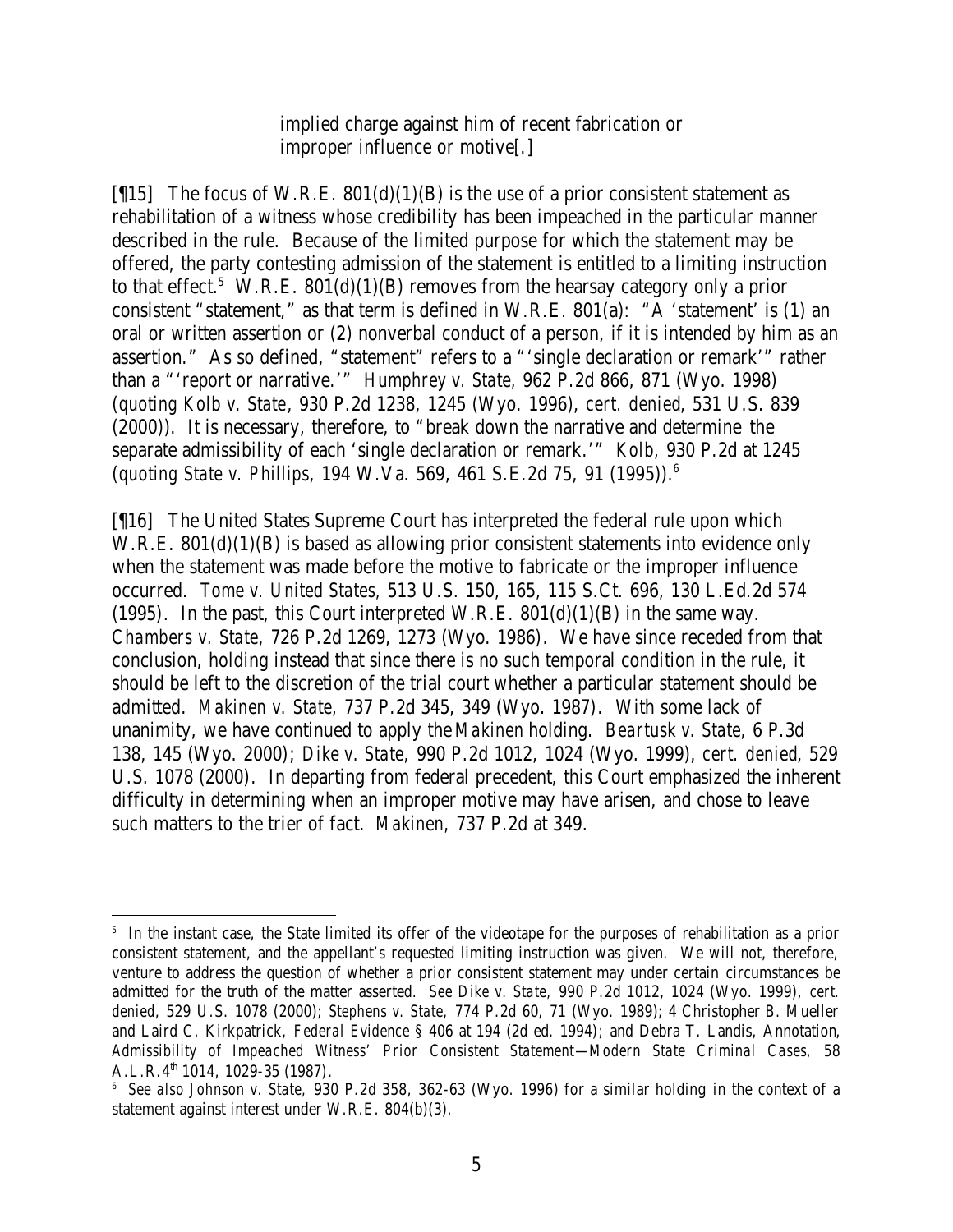[ $[17]$  W.R.E. 801(d)(1)(B) has four requirements: (1) that the declarant testify at trial; (2) that the declarant be subject to cross-examination concerning the prior statement; (3) that the prior statement be consistent with the declarant's trial testimony; and (4) that the prior statement be offered to rebut an express or implied charge against the declarant of recent fabrication or improper influence or motive. Evidently because the first two requirements have not been problematic, appellate review has focused on the consistency and rebuttal issues. In *Curl v. State,* 898 P.2d 369, 374 (Wyo. 1995), we reiterated what "consistent" means under Wyoming's rule:

> Curl correctly points out that statements must be "consistent" to merit admission under W.R.E.  $801(d)(1)(B)$ . *Montoya v. State,* 822 P.2d 363, 368 (Wyo.1991). However, little supportive case law and less logic is offered to bolster his argument that consistency requires a virtual identity or congruence between the testimony of the principal witness and the subsequent statements.

> Professor Mueller points out that "[w]hat seems important is that the exception should not be the means to prove new points not covered in the testimony of the [primary witness]." 4 Christopher B. Mueller and Laird C. Kirkpatrick, *Federal Evidence* § 405 at 181 (2d ed. 1994). Professor Mueller notes that it is the *consistency*, rather than the substance of the consistent statement, which takes such a statement out of the realm of objectionable hearsay and tends to prove the value of the original statement. *Id.,* § 406 at 194.

We have, essentially, embraced the foregoing theoretical framework, asserting that consistency itself is what removes such statements from the realm of inadmissible hearsay. *Montoya,* 822 P.2d at 368. Error, if any, may be considered harmless when the content of challenged consistent statements is clearly cumulative of prior testimony. *Id.* Logically, however, material information presented for the first time to support a prior "consistent statement" has no antecedent with which to be consistent or inconsistent and is, therefore, inadmissible.

#### (Emphasis in original.)

[ $[18]$  The fourth requirement of W.R.E.  $801(d)(1)(B)$  is that there must be an express or implied charge of recent fabrication or improper motive. *Cook v. State,* 7 P.3d 53, 58 (Wyo. 2000) (*quoting Makinen,* 737 P.2d at 349). The charge of fabrication or improper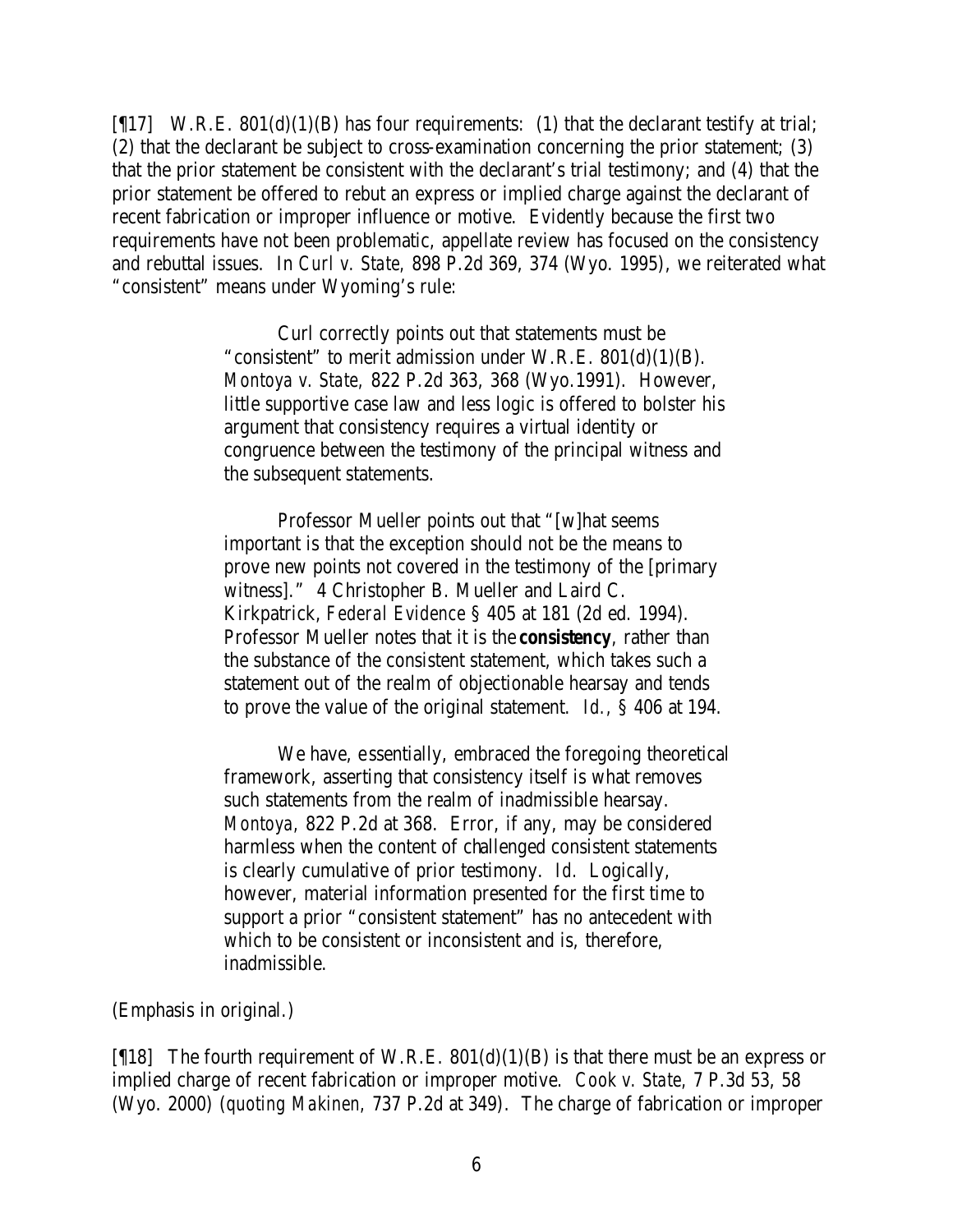motive need not come only as a specific allegation during cross-examination; rather, it may be made by implication or innuendo, and it may be found in the "thrust" of the defenses and testimony presented. *Alicea v. State,* 13 P.3d 693, 698-99 (Wyo. 2000); *Cook,* 7 P.3d at 57-58. Further, it is not necessarily error that the prior consistent statement was received in evidence before the allegation of fabrication or improper motive. *Humphrey,*  962 P.2d at 872.

#### **DISCUSSION**

[¶19] The appellant's Motion to Exclude Evidence referenced hearsay and W.R.E. 801(c). At the motion hearing, counsel stipulated that the videotape would be offered, if at all, only as "rehabilitation or a prior consistent statement . . .." As a result, the admissibility of the videotape is to be determined by reference to W.R.E.  $801(d)(1)(B)$ . When the videotape was offered at trial, defense counsel objected, and the following colloquy took place:

> [DEFENSE COUNSEL]: Your Honor, at this particular point, I would again interpose my objection to using the videotaped interview, which we had made a liminal motion with respect to earlier and a motion to exclude evidence which was heard by the Court prior to trial.

This videotaped interview is an interview with Mr. Hanson, conducted by the police officers, in which Mr. Hanson does a re-enactment, basically, and a walk-through of the apartment on the  $20<sup>th</sup>$ . The Court sustained my objection to the use of this videotape. We would object to the use of the videotape.

The only possible way that it could be admitted would be to be admitted in part to talk about the single thing that I had asked him about, which is whether or not he had told the police about Mr. – about Mr. Penn sitting up, with blood on his cheek, prior to the time that he did the videotaped interview. And, basically, that was the only mention of the videotaped interview.

So with respect to the part in which he does obviously tell the detective about Mr. Penn sitting up, in the videotaped interview, that part might possibly be admissible; but the rest of it certainly is not admissible. And we object to the admission or the playing of that videotape interview in all or in part.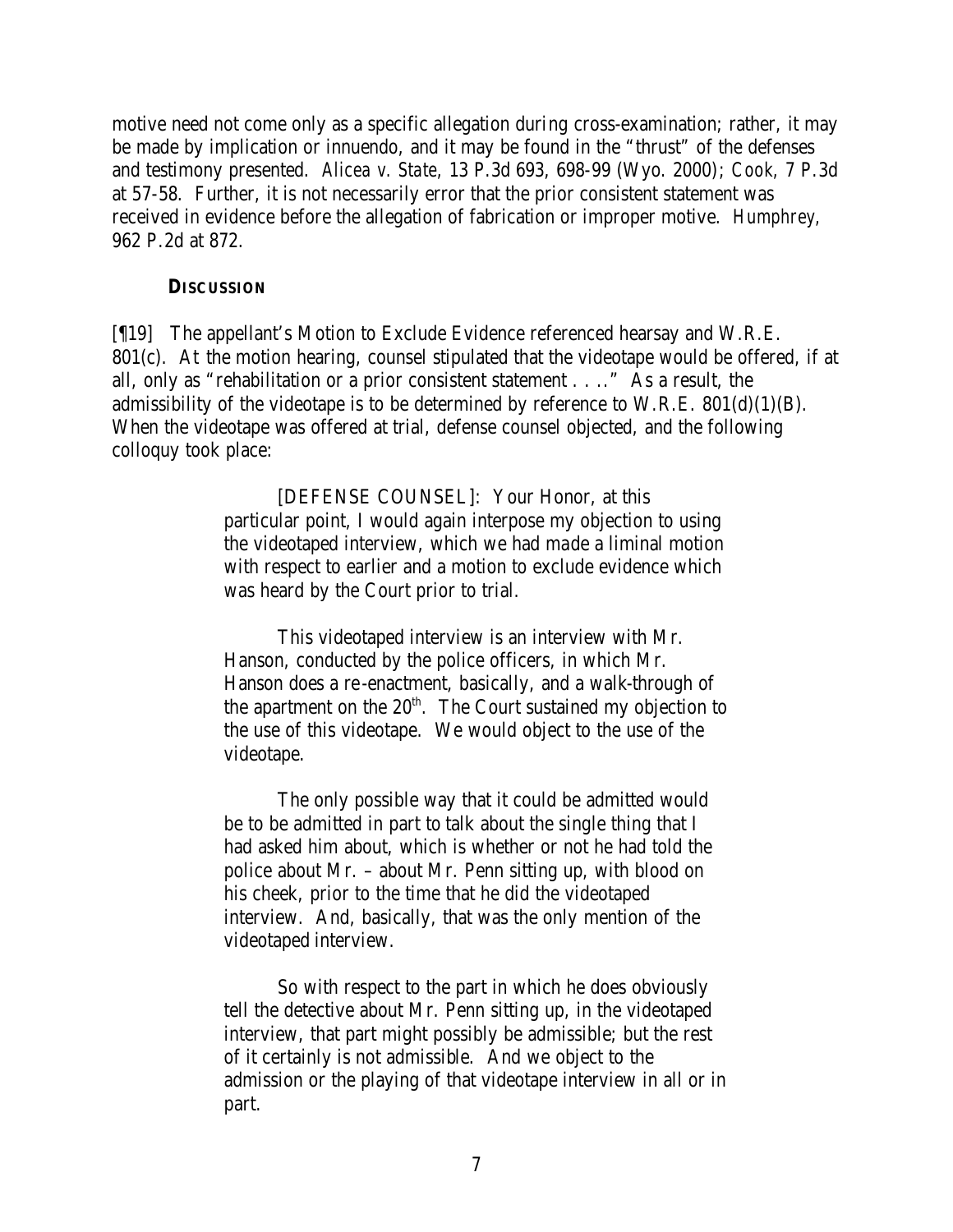[PROSECUTOR]: Your Honor, as the Court recalls from the liminal motions, we basically conceded that we would not attempt to offer that statement as a hearsay statement since Mr. Hanson was available. However, as the Court is aware, under the rules of evidence, we are allowed to put into evidence prior consistent statements to rebut allegations of either lying or poor memory.

[Defense counsel], throughout his cross-examination, has implied – in fact, readily accused Mr. Hanson of being too drunk, too stoned to remember and, in fact, lying about what happened.

We are offering this statement as a consistent – prior consistent statement. And if the Court wants to enter a limiting instruction to the jury in that regard, we don't have a problem with that. But I think [defense counsel] has opened the door, and I would like to offer this statement at this time.

[DEFENSE COUNSEL]: I haven't opened the door to the entire statement. I offered the – at best, it's arguable, I may have opened the door to that portion of the statement of when he told the police officers that he saw Penn sitting up, with blood on his cheek. But he admitted telling – he admitted in court that he did say that on the videotaped interview and had not told the police officers that previously. And that's the only use of that videotaped interview. You're talking about a video interview that's a hearsay statement. It cannot be introduced as a prior consistent statement in total. He might be able to introduce little parts and pieces of it, but certainly not the entire thing, which is a re-enactment. Everything of what he said on the tape has not even been attacked, certainly, by prior inconsistent statements. The only thing that's really been attacked is whether or not he had told the police in the hospital that Penn was sitting up, with blood on his cheek.

[PROSECUTOR]: I think the entire statement should be allowed simply because of the attack on this witness's memory.

\* \* \*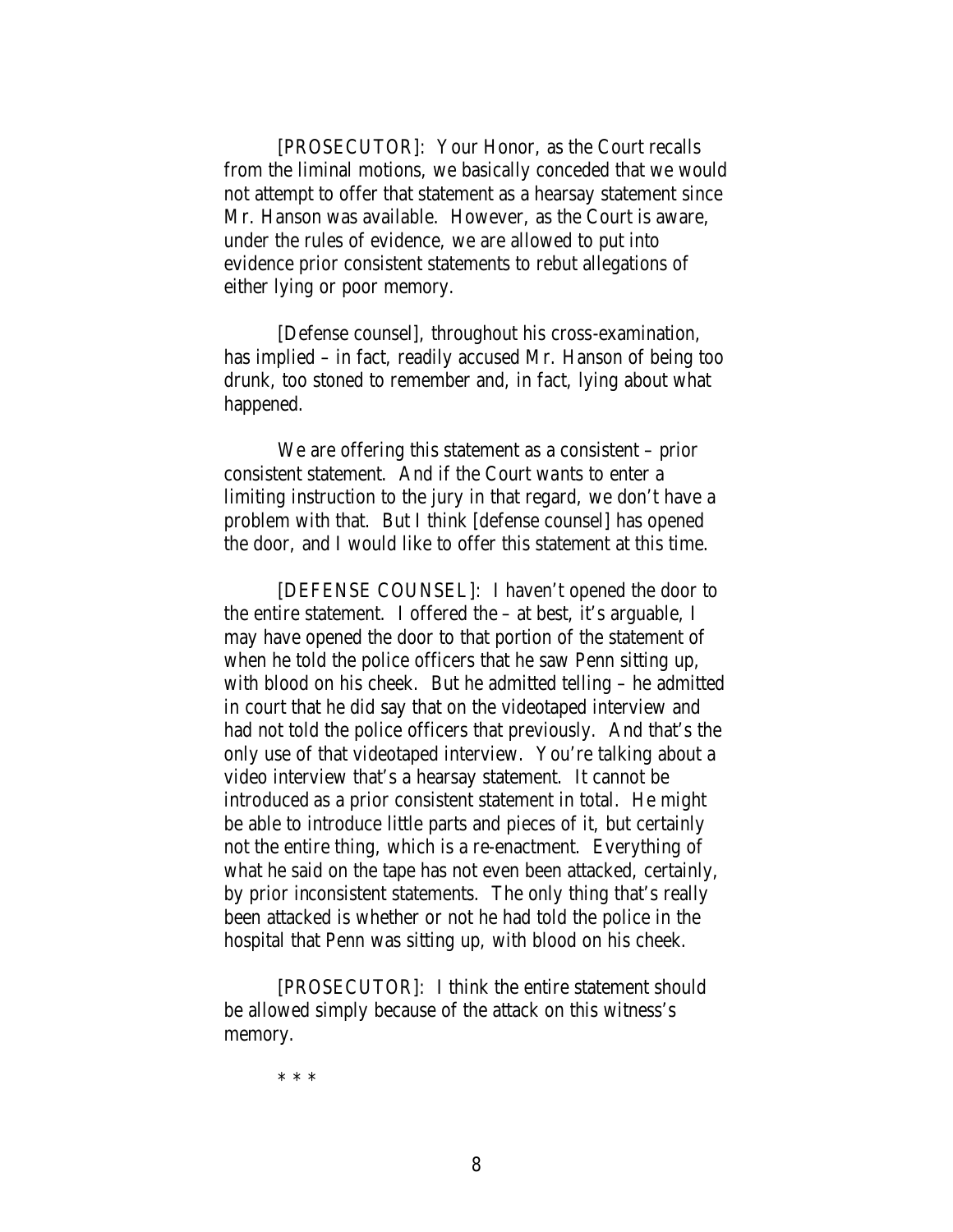THE COURT: We're here, not in the presence of the jury.

[Defense counsel], do you have further comments on [the prosecutor's] argument that this is offered because you are attempting to attack Mr. Hanson's testimony as being fabricated?

[DEFENSE COUNSEL]: Your Honor, I'm – there are pieces of his testimony, particularly the only piece that I can remember that I attacked, as him not mentioning before, was Penn sitting up, with blood on his cheek. For that particular purpose, I think that possibly a prior consistent statement might be admitted. But he's already – he's already testified that he did, in fact, say that on the videotaped interview.

But I haven't opened up the door for the entire thing to come in. The entire thing talks about a lot of different things. It has character stuff on there. And if the Court would view that, it would be surprised by the length and by the amount of inadmissible testimony and character evidence which is on that videotaped interview. I'm not able to attack the videotaped interview at all. And, obviously, my cross-examination goes to attack the credibility of Mr. Hanson but certainly not what was in the videotaped interview. That thing should not be admitted under any circumstance. And I object to admission of that strenuously. I ask the Court to view it.

THE COURT: Mr. [Prosecutor], anything further?

[PROSECUTOR]: No, Your Honor; except I think the Court listened to the examination; and it's clear with the attempt to establish prior consistent statements, the challenge as to his state of mind, his intoxication, drunkenness, and use of marijuana, I think it's useful to show what this witness remembers and if what he is saying is truthful or what he is saying is fabricated.

\* \* \*

[DEFENSE COUNSEL]: Your Honor, also, I would mention that it's not a prior consistent statement. There is not a prior consistent statement, because they are offering it to –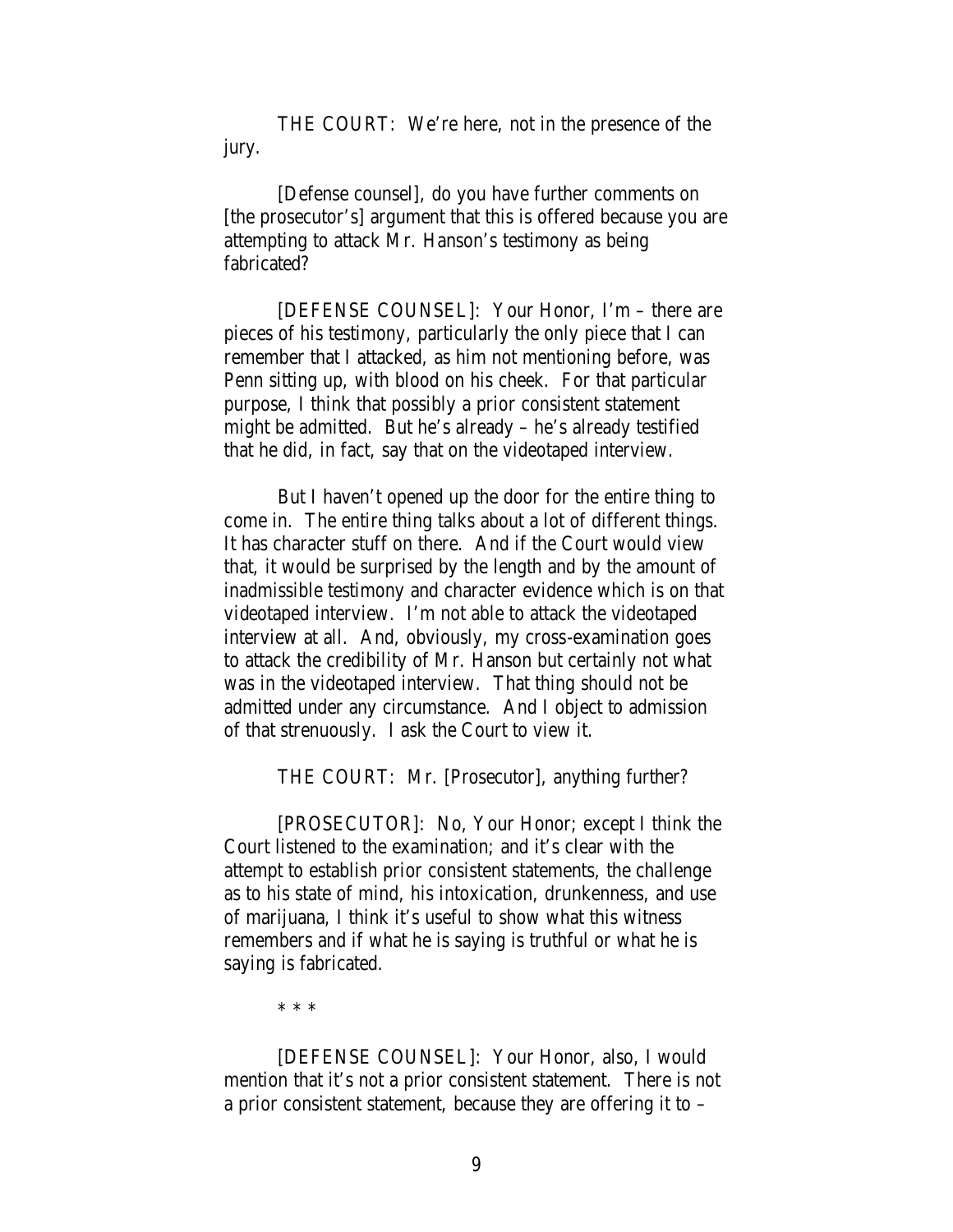its – it was well after the events. And they are offering it to bolster his testimony here today. So it's not a prior consistent statement, and it certainly is not under oath.

[PROSECUTOR]: I agree it's not under oath.

\* \* \*

THE COURT: If court could come to order.

We are back. The jury is not present.

I have reviewed the tape. After having reviewed the tape, my decision is that the objection of [defense counsel] is overruled, and the State may – the tape may be played for the jury almost in its entirety. There is a part towards the end of the tape – there's just a few minutes or seconds left at the end of the tape, there's a pause, and Detective Kirkendall says, Were you in fear of your life. The tape should be stopped before that question is asked and answered. It's right toward the end of the tape. And you might want to fast forward and find that. But there's an obvious pause, and then Detective Kirkendall asks that question.

\* \* \*

[PROSECUTOR]: Judge, I just – to clarify for the record, it's as a prior consistent statement. It's offered for purposes of rehabilitation not for the truth of the matter asserted. I misspoke that a little bit earlier during my argument.

THE COURT: And the defense, if they wish, may have a limiting instruction to that effect.

[DEFENSE COUNSEL]: We would request a limiting instruction, Your Honor, although I don't have it right now. I didn't anticipate, frankly, that this statement was going to be admitted.

[¶20] These passages have been quoted at length to show the specific positions taken at trial in regard to the issues now before this Court. The State's arguments may be summarized as follows: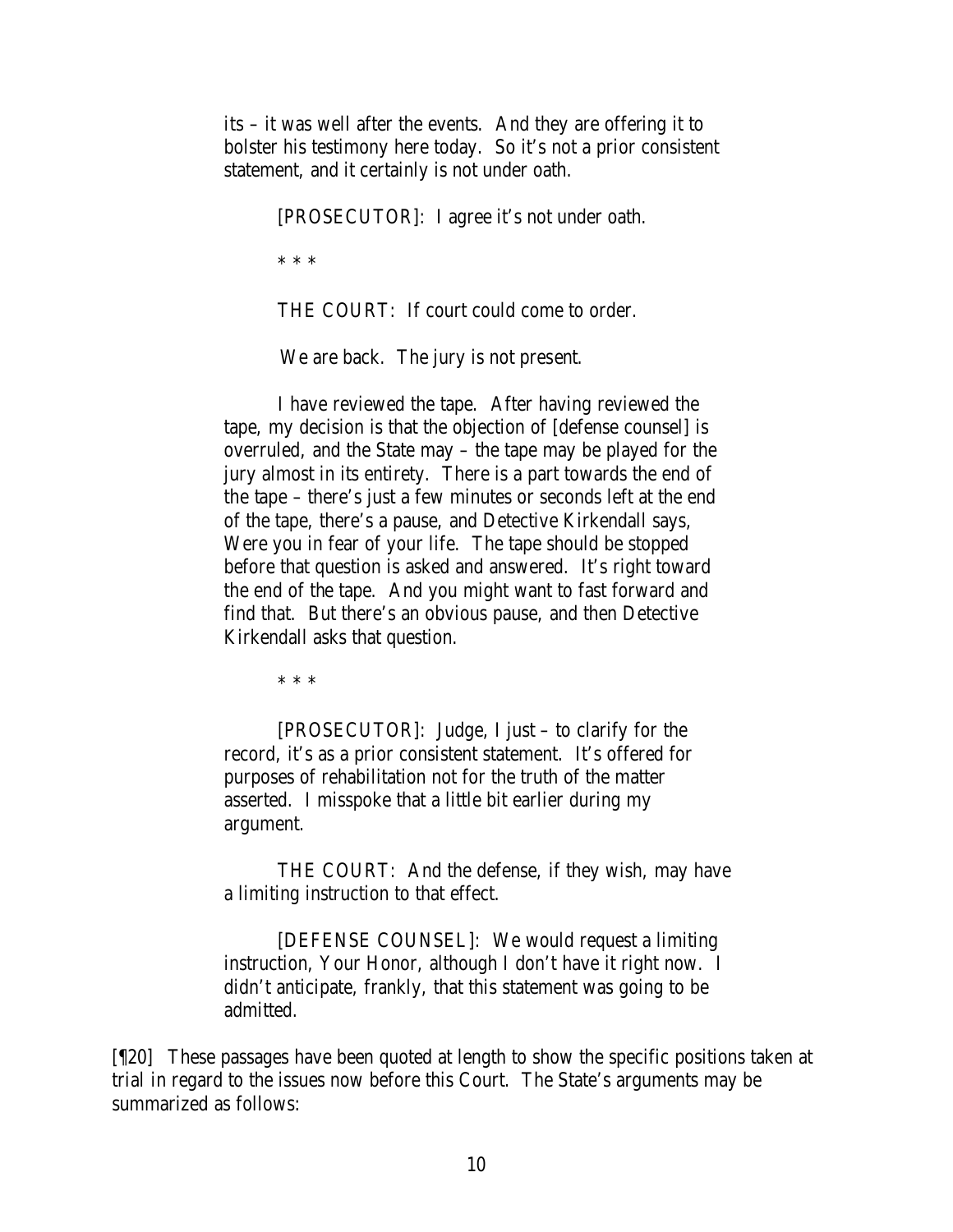1. The videotape is offered as a prior consistent statement.

2. The videotape is offered for the purpose of rebutting allegations that Hanson either had poor memory as a result of intoxication and use of marijuana or he was lying.

3. The videotape is not offered to prove the truth of the matters asserted therein.

[¶21] In turn, the appellant's arguments are as follows:

1. The objection is fundamentally a hearsay objection.

2. The total videotape cannot be admitted as non-hearsay under W.R.E.  $801(d)(1)(B)$  because the total videotape is not a prior consistent statement.

3. The total videotape contains much more than a possible consistent statement, including the fact that it is a re -enactment and that it contains "different things" such as "inadmissible testimony" and "character stuff."

4. The videotape is offered to bolster Hanson's trial testimony.

[¶22] In its appellate brief, the State defends the position taken by the prosecutor that a general attack on a trial witness's credibility is sufficient to invoke W.R.E.  $801(d)(1)(B)$ , citing *Humphrey,* 962 P.2d at 871-72, *Curl,* 898 P.2d at 374, and *Mitchell v. State,* 865 P.2d 591, 600 (Wyo. 1993). A review of these cases reveals that they do, indeed, countenance this rather broad interpretation of the use of prior consistent statements. The appellant contends that it is "ludicrous" to interpret W.R.E.  $801(d)(1)(B)$  in this fashion because such an interpretation would allow litigants to make a videotape of all witnesses, and then, when each witness is cross-examined, play the videotape for the jury. The outcome, according to the appellant, would be a battle of videotapes made to rehabilitate witnesses before the trial begins.<sup>7</sup>

<sup>7</sup> Not all jurisdictions follow Wyoming's approach to this issue. Some courts contend that admitting prior consistent statements whenever a witness is subject to general impeachment has the effect of negating the requirement for an allegation of recent fabrication or improper motive. *See Keller v. State,* 586 So.2d 1258, 1259-60 (Fla.App. 1991); *State v. Mensing,* 297 Mont. 172, 991 P.2d 950, 953 (1999); and Annotation, supra, 58 A.L.R.4<sup>th</sup> 1014 at 1029-35. Absent an allegation of recent fabrication or improper motive, admitting prior consistent statements merely bolsters the witness's in-court testimony. *Fields v. Com.,* 12 S.W.3d 275, 280 (Ky. 2000). Such statements are self-serving and cumulative. *Harris v. State,* 339 Ark. 35, 2 S.W.3d 768, 770 (1999). Trial by re-enactment could result. *Pickren v. State,* 269 Ga. 453, 500 S.E.2d 566, 570 (1998).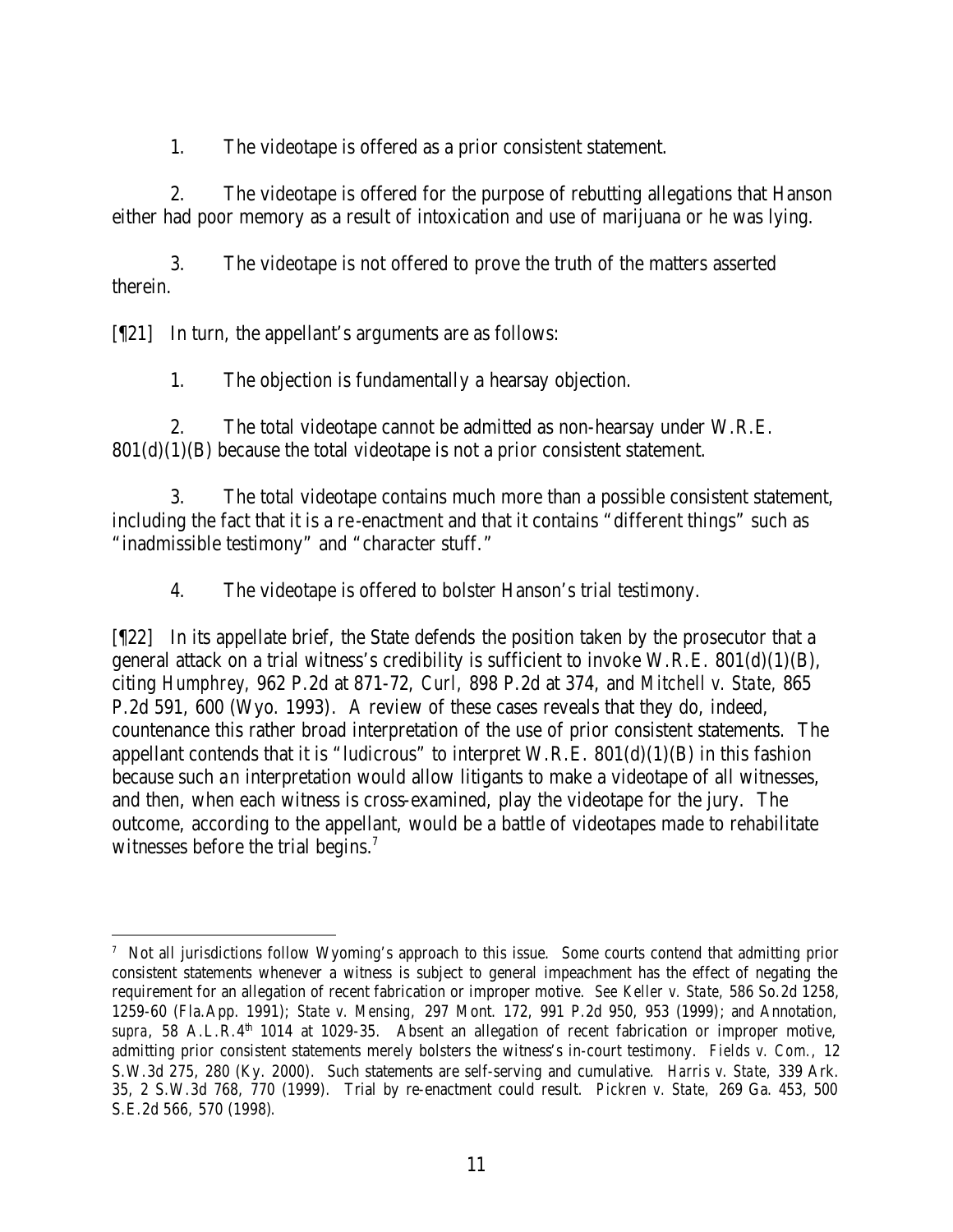[¶23] We have detailed the parties' trial court contentions in order to compare them to the arguments made on appeal. This step is necessary because this Court generally will not consider issues which are raised for the first time on appeal unless they are jurisdictional or of a fundamental nature. *Bell v. State,* 994 P.2d 947, 957 (Wyo. 2000)*.* Consequently, we must next determine whether the appellant's stated issues on appeal are the same as those he raised at trial.

[¶24] In his appellate brief, the appellant finds fault with the admission of the videotape on three grounds: (1) the videotape is an inconsistent, rather than a consistent, statement; (2) prior consistent statements should not be admissible where there has only been general impeachment as to credibility rather than an allegation of recent fabrication or improper motivation; and (3) the videotape violated W.R.E. 403 in that it was more prejudicial than probative. We find that, though they are stated somewhat differently than stated by trial counsel, these are the same issues raised at trial.<sup>8</sup>

[¶25] Resolution of the specific question before this Court—whether the videotape should have been admitted—must begin with a recognition that the videotape does not meet the definition of "statement" found in W.R.E. 801(c) as interpreted by *Humphrey,* 962 P.2d at 871; *Kolb,* 930 P.2d at 1245; and *Johnson v. State*, 930 P.2d 358, 363 (Wyo. 1996)*.* The videotape is not a "'single declaration or remark.'" *Humphrey,* 962 P.2d at 871 (*quoting Kolb*, 930 P.2d at 1245). There was no attempt to "break down the narrative and determine the separate admissibility of each 'single declaration or remark.'" *Kolb,* 930 P.2d at 1245 (*quoting Phillips*, 461 S.E.2d at 91). Indeed, the videotape is not even limited to being the "report or narrative" of Hanson. It is, in the main, a re-enactment of the crimes, done to show how the crimes were committed. This is certainly more than a consistent statement introduced only to rebut impeachment of credibility.<sup>9</sup>

[¶26] The second problem with the admission of the videotape is that the trial court did not engage in any analysis under W.R.E. 403 to determine whether the videotape was more probative than it was unfairly prejudicial. The State offered the videotape for the limited purpose of rehabilitation; that is, it was offered as proof that Hanson's in-court testimony should be believed because he had made a consistent statement in the past. In making the offer of the videotape, however, the prosecutor made no effort to identify anything in

<sup>&</sup>lt;sup>8</sup> The State argues that no objection was made at trial based on an unfair prejudice concept under W.R.E. 403 and that, therefore, plain error analysis is required. *See Delacruz v. State,* 10 P.3d 1131, 1132 n.1 (Wyo. 2000). Trial counsel's interrelated arguments that the "total" videotape went beyond a consistent statement, and that the videotape contained inadmissible testimony and character evidence can be seen as the equivalent of that argument, even though counsel did not specifically cite W.R.E. 403, and we choose to accept it as such. Trial counsel also argued that the appellant was prejudiced by his inability to crossexamine the videotape.

<sup>9</sup> Interestingly enough, while the prosecutor assured the trial court that the videotape was introduced solely for rehabilitation, the State in its appellate brief opined as how the videotape "was relevant to explain to the jury exactly how the attack occurred . . .."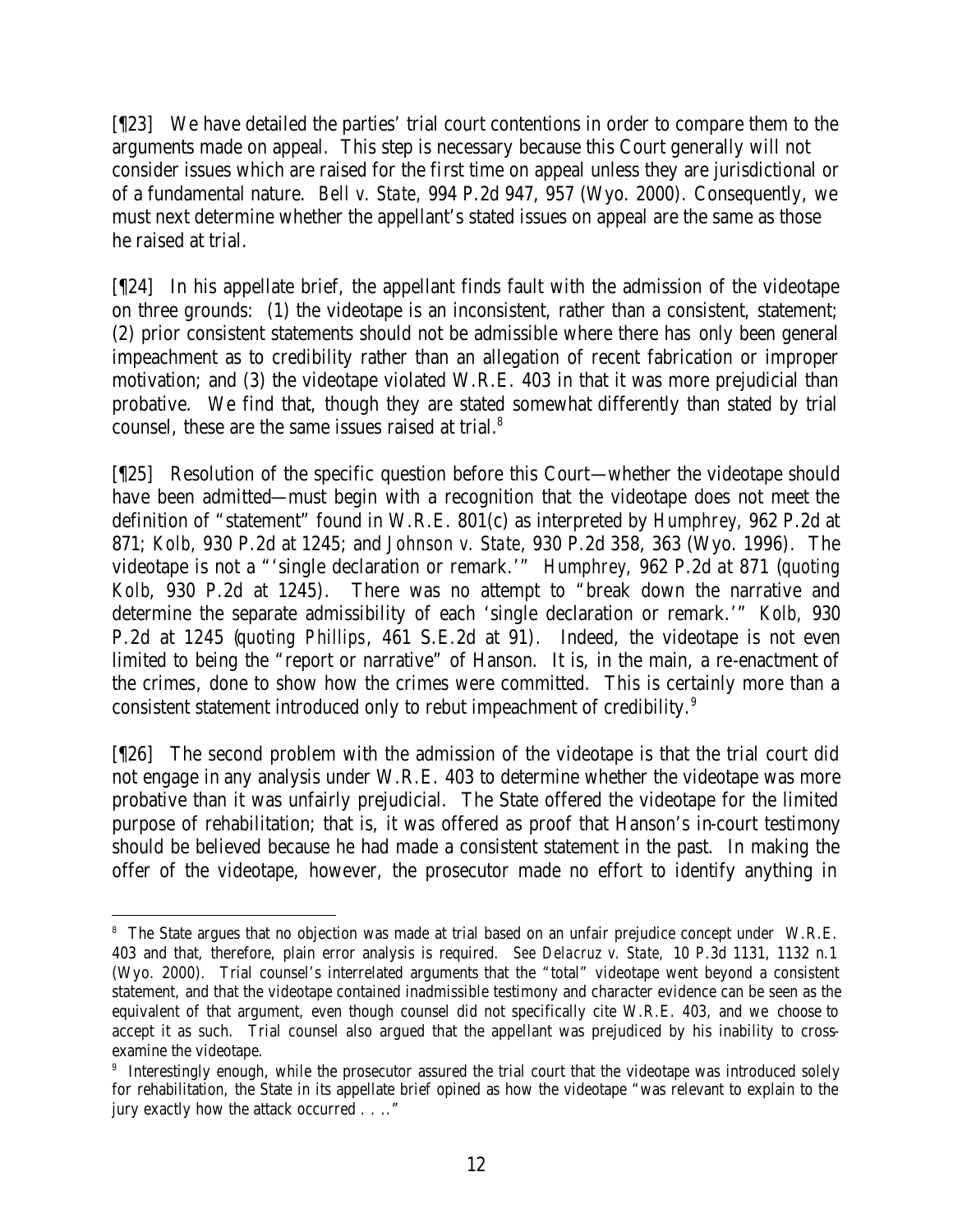particular contained on the videotape that was consistent with anything in particular from Hanson's in-court testimony. Surely, if a statement is to be admitted into evidence because it is consistent with in-court testimony, the trial court must make the preliminary determination that the statements are, indeed, consistent. This requires some amount of specificity. That did not happen here. We are left to speculate as to the probative value of statements that have not been identified.

[¶27] The same deficiency exists with regard to the lack of any analysis of the videotape's potential for unfair prejudice. In a case involving the admissibility of a videotape of a defendant's statement to the police, the Supreme Court of Georgia approved introduction of the videotape, but only because of the trial court's careful exercise of its discretion:

> Where evidence is challenged on the ground that its probative value is out-weighed by its tendency to unduly prejudice the jury, the trial court must exercise its discretion in determining admissibility. *Smith v. State,* [255 Ga. 685, 341 S.E.2d 451 (1986)]. We find no abuse of discretion in this instance. . . . The trial court went through each page of a transcript of the videotaped interview before it was heard by the jury and made separate rulings regarding each statement that defendant found objectionable. The court properly required the prosecution to edit the tape to remove material that was irrelevant or that put appellant's character in issue. The court committed no error.

*Carroll v. State,* 261 Ga. 553, 408 S.E.2d 412, 413 (1991). Nothing resembling this process took place in the instant case. While the trial judge did view the videotape prior to making a ruling, the record does not reflect that he identified any statement or statements that he found to be consistent, or that he determined the relative probative value of such statements, or that he determined the potential for unfair prejudice if such statements were admitted.

[¶28] We can only conclude that it was error for the trial court to admit this videotape into evidence. That conclusion leads to the ultimate question of whether such error requires reversal of the appellant's convictions. W.R.A.P. 9.04 provides that "[a]ny error, defect, irregularity or variance which does not affect substantial rights shall be disregarded by the reviewing court." W.R.Cr.P. 52(a) and W.R.E. 1.03(a) are substantially similar. The test for "harmless error," stated in its reverse sense, is as follows:

> "An error is harmful if there is a reasonable possibility that the verdict might have been more favorable to the defendant if the error had never occurred. To demonstrate harmful error, the defendant must show prejudice under 'circumstances which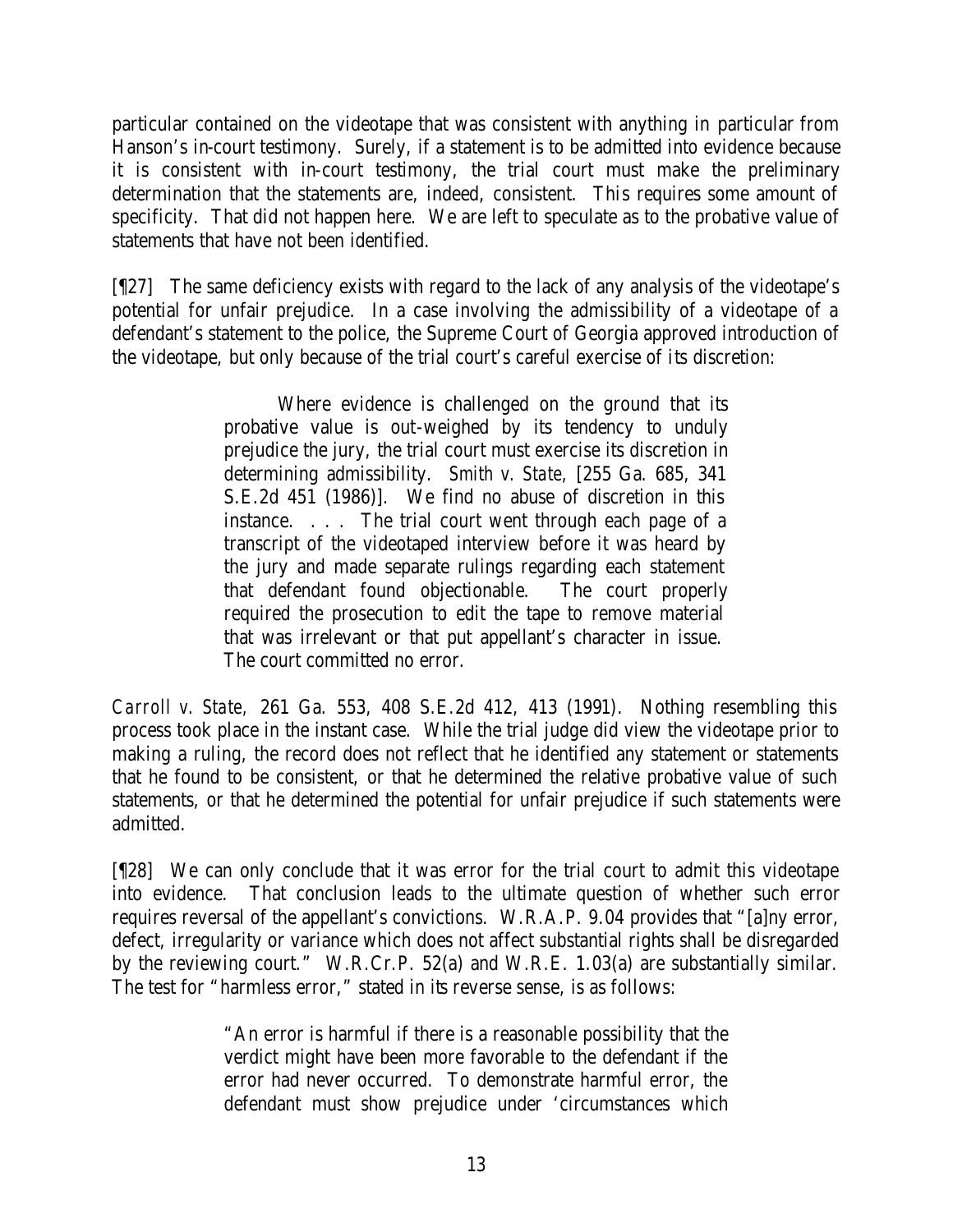manifest inherent unfairness and injustice, or conduct which offends the public sense of fair play.' *Johnson v. State,* 790 P.2d 231, 232 (Wyo.1990)."

*Skinner v. State,* 2001 WY 102, ¶ 25, 33 P.3d 758, 767 (Wyo. 2001) (*quoting Solis,* 981 P.2d at 36). The appellant has the burden of proving that an error has been prejudicial. *Spilman v. State,* 633 P.2d 183, 185 (Wyo. 1981).

[¶29] There is no reasonable possibility that the appellant in the instant case would have been acquitted absent introduction of the videotape. The videotape was merely cumulative to the voluminous evidence produced by the State that tended to prove the appellant's guilt. *See Curl,* 898 P.2d at 374. Another videotape of the appellant's apartment, showing Penn's deceased body and the bloody crime scene, was introduced into evidence. Numerous photographs, crime scene schematics, medical reports and Penn's autopsy report went to the jury. The testimony by both of the apartment managers as to the immediate aftermath of the crimes corroborated Hanson's version. Several of the appellant's knives and the rifle were admitted. The business records showing the appellant's purchase of the rifle came into evidence. In short, there was a massive amount of evidence incriminating the appellant.

[¶30] Other circumstances tended to reduce or eliminate any unfairly prejudicial effect that the videotape might have had. The videotaped witness, Hanson, testified at trial and was subject to cross-examination as to both his trial testimony and the videotape. In addition, the jury's consideration of the videotape was strictly limited by the accompanying cautionary instruction. Beyond that, there was an insufficient identification by the appellant, both at trial and in this appeal, of the specific portion or portions of the videotape that he contended created unfair prejudice. Under the particular circumstances of this case, the appellant has not met his burden of proving that admission of the videotape resulted in prejudicial error.

## **WHETHER THE PROSECUTOR COMMITTED PROSECUTORIAL MISCONDUCT WHEN HE ELICITED FROM WITNESSES (1) A COMMENT ON APPELLANT'S RIGHT TO REMAIN SILENT, (2) VICTIM IMPACT STATEMENTS, AND (3) COMMENTS ON APPELLANT'S VERACITY?**

[¶31] We have twice recently reiterated the appropriate standard for review of claims of prosecutorial misconduct:

> Prosecutorial misconduct "has always been condemned in this state." *Valerio v. State,* 527 P.2d 154, 156 (Wyo.1974). Whether such misconduct has been reviewed on the basis of harmless error, W.R.Cr.P. 52(a) and W.R.A.P. 9.04, or on the basis of plain error, W.R.Cr.P. 52(b) and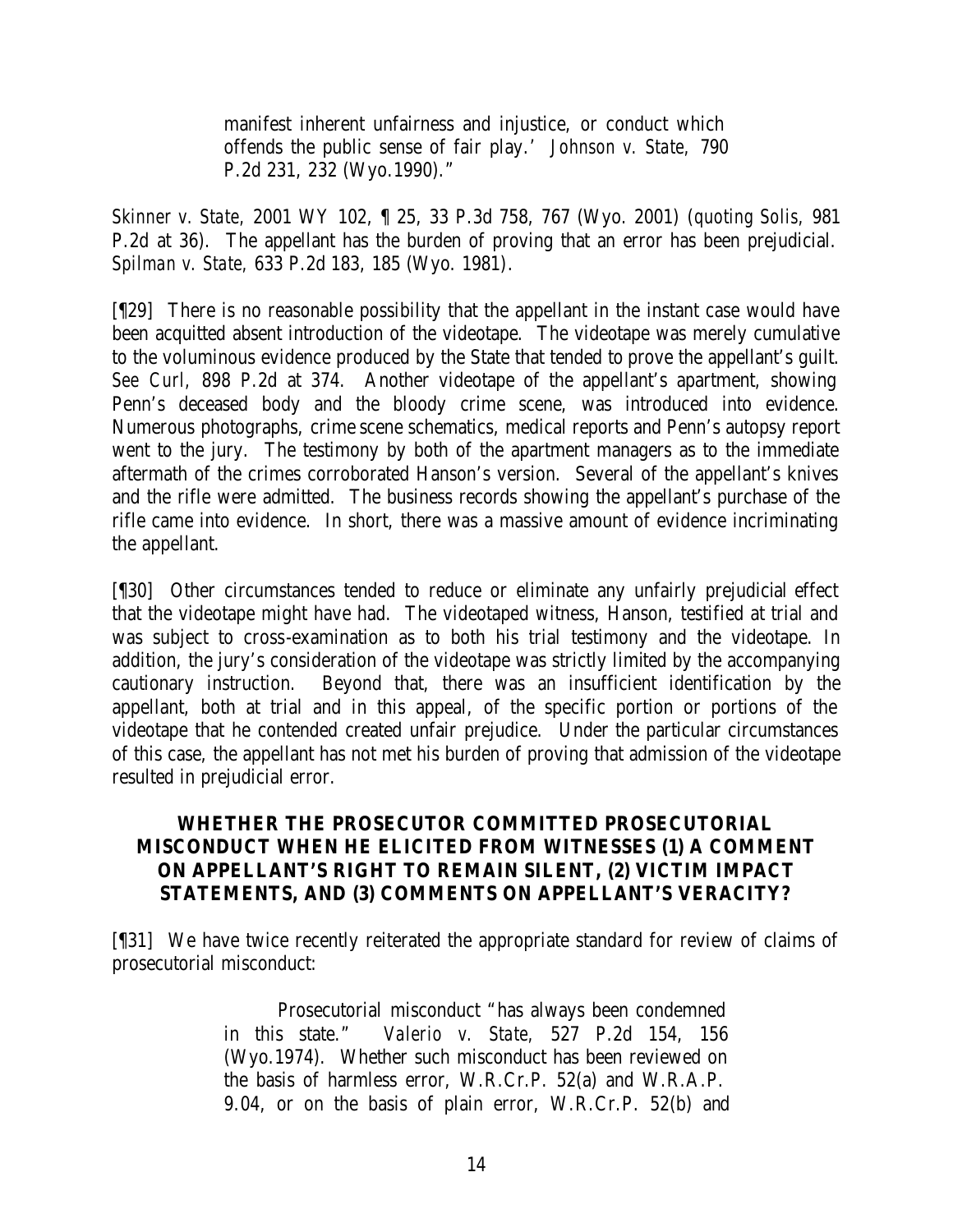W.R.A.P. 9.05, this Court has focused on whether such error . . . affected the accused's "substantial rights." The accused's right to a fair trial is a substantial right. Wyo. Const. art. 1, §§ 6, 9, and 10; *and see e.g., Jones v. State,* 580 P.2d 1150, 1154 (Wyo.1978). Before we hold that an error has affected an accused's substantial right, thus requiring reversal of a conviction, we must conclude that, based on the entire record, a reasonable possibility exists that, in the absence of the error, the verdict might have been more favorable to the accused. *Jones v. State,* 735 P.2d 699, 703 (Wyo.1987). We read this standard to be in consonance with the standard followed by the United States Supreme Court[.]"

*Earll v. State,* 2001 WY 66, ¶ 9, 29 P.3d 787, 789-90 (Wyo. 2001). *See also Warner v. State,* 2001 WY 67, ¶ 18, 28 P.3d 21, 27 (Wyo. 2001).

[¶32] The burden of establishing prosecutorial misconduct rests upon the appellant who raises the issue. *Taylor v. State,* 2001 WY 13, ¶ 19, 17 P.3d 715, 722 (Wyo. 2001). Because there were no objections at trial to any of the three alleged violations in the instant case, our analysis here will be under the plain error standard. The appellant must show that the record clearly reflects an error that transgressed a clear and unequivocal rule of law, and that such error materially prejudiced a substantial right of the appellant. *Id.* at ¶ 16, 17 P.3d at 721; *Seymour v. State*, 949 P.2d 881, 883 (Wyo. 1997).

## **COMMENT ON THE RIGHT TO SILENCE**

[¶33] After the incident with Hanson and Penn, the appellant left the Star Apartments. Law enforcement officers in the Casper area began to look for him. While on routine patrol early the following morning, an Evansville police officer noticed a man later identified as the appellant walking down a roadway. Having in mind the homicide report from the previous evening, the officer contacted the man. On direct examination, the officer testified as follows:

> Q. Okay. So what, if anything, did you do, Officer?

> A. Once I observed the male and I pulled up next to him, he was walking. He had his head down. He looked over at me, and he turned his head quick back to look at the ground. I rolled down my window, and I attempted to contact the male, where I began to ask him questions: Are you okay? Is everything all right? *And he ignored me or at least I felt he ignored me.* He didn't respond to me at all. I drove past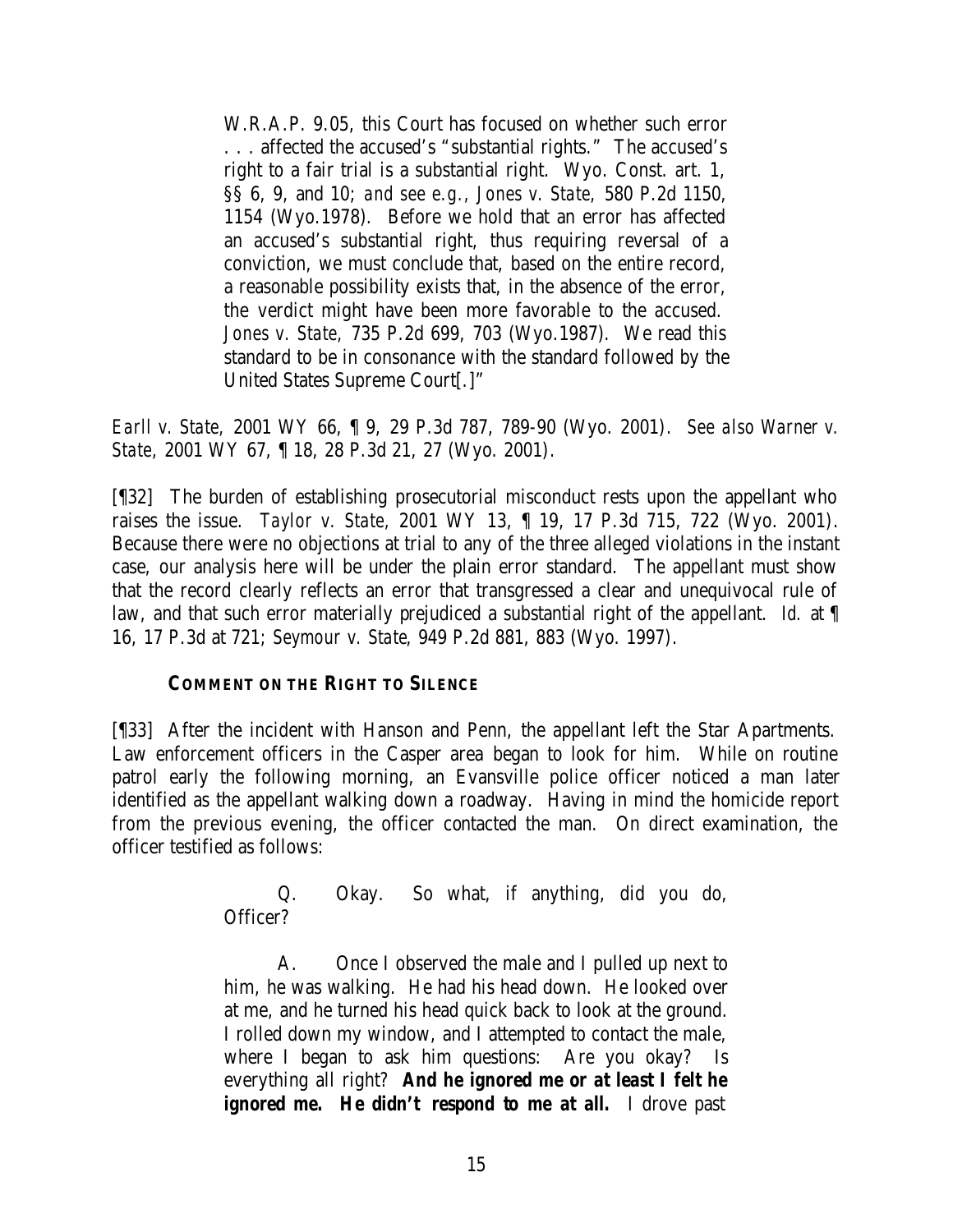him. I turned my vehicle around again. I attempted to contact him a second time, where I asked him similar questions: Where are you headed? Where are you coming from? And he responded.

Q. And what, if anything, did he tell you?

A. I asked him if – if everything was okay. And he said, Yes. I asked him if he lived in Casper. And he said, Yes. I asked him where he was coming from. He said, Casper.

Talking to the male, I observed his clothing was soaked. He was soaken [sic] from head to toe. His skin, in my opinion, was very pale looking, as if he had been out for a long period of time. He was cold. He acted like he was cold. His hands were in his pockets. And he was more or less shriveled up, you know, as he was walking. Concerned about his demeanor, his character, I asked if everything was okay. And he said, Yes. He asked me if I –

Q. What kind of clothing was he wearing?

A. Pardon me, sir?

Q. What kind of clothing was he wearing?

A. He was wearing what appeared to be a plaid shirt or an overcoat, like a flannel shirt, with khaki, tan pants.

Q. Now, I interrupted you. You started to say he asked you – what did he ask you?

A. He asked me if I knew where the interstate was at, at which time I pointed. The interstate is south, and I gave the direction.

Q. Did you make any attempt to determine if this was the individual being sought by the Casper Police Department?

A. I did. I contacted the Casper Police Department via my dispatch to contact their dispatch. And I was advised,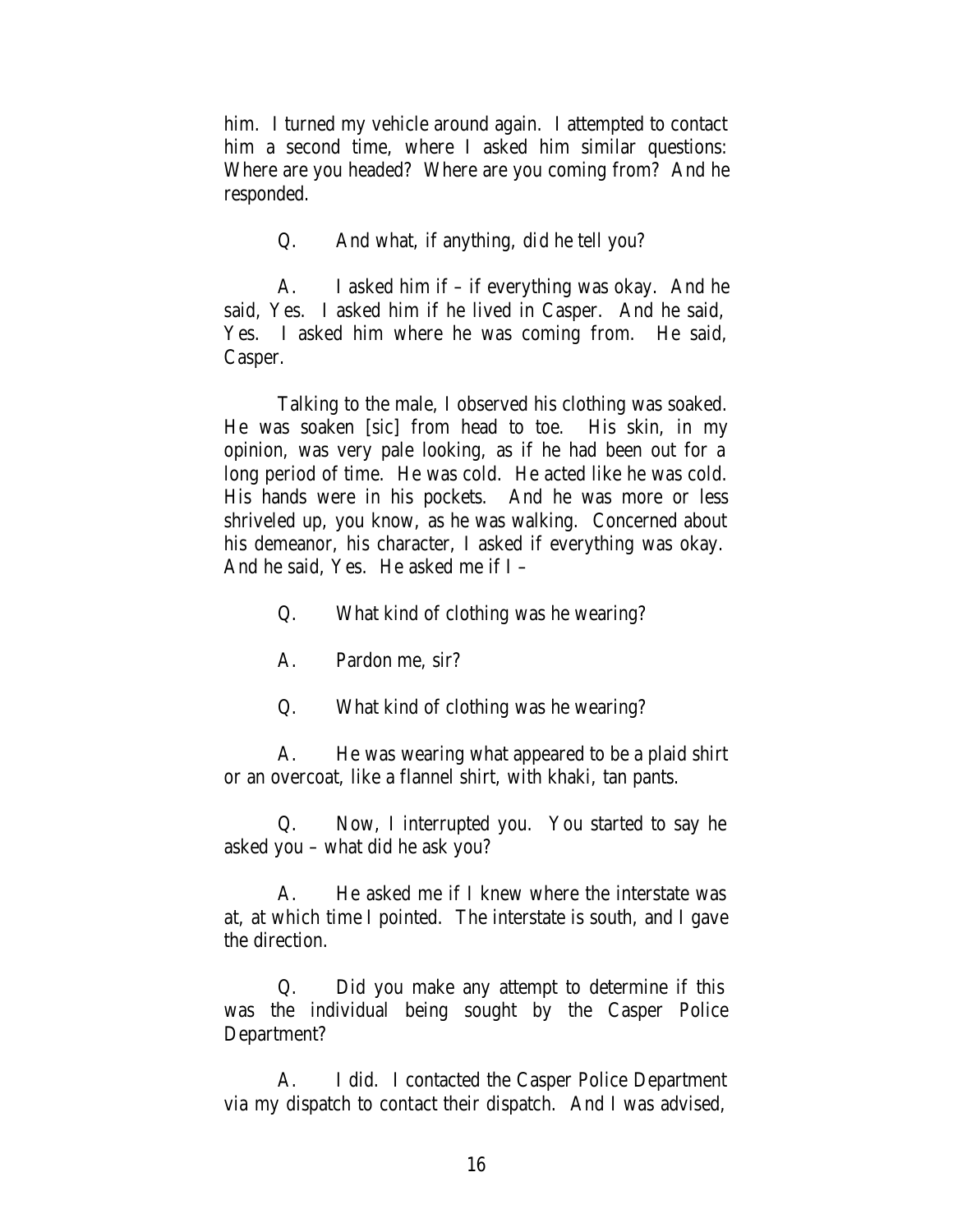with the description I gave them, that this was not the guy they were looking for.

Q. Because the clothing didn't match or what?

A. Because the clothing didn't match. They said it was similar but not the same.

Q. All right. So then what did you do?

A. I advanced forward, continued driving on Lathrop Road probably at 1, 2 miles an hour. As I was watching my rearview mirror, I saw the gentleman run across the street to a road called Elkhorn Road, which is a dirt road, and he began walking that.

- Q. Heading towards the interstate?
- A. Heading towards the interstate.
- Q. So what did you do then?

A. I then turned my patrol vehicle around, further up towards the Lathrop Feed and Equipment, and I went back to make contact with the gentleman for a third time.

## Q. Okay. *Did you have some suspicions or concerns?*

A. Yes.

Q. And what was that?

A. Based on the fact that he ran across the road; and from the first attempt where I tried to contact him and he – *I felt that he ignored me, I felt that was suspicious.* The fact that his clothing was soaked and that his skin was pale, I was concerned. I didn't understand what – where the guy had been, so I wanted to gain more information.

(Emphasis added.)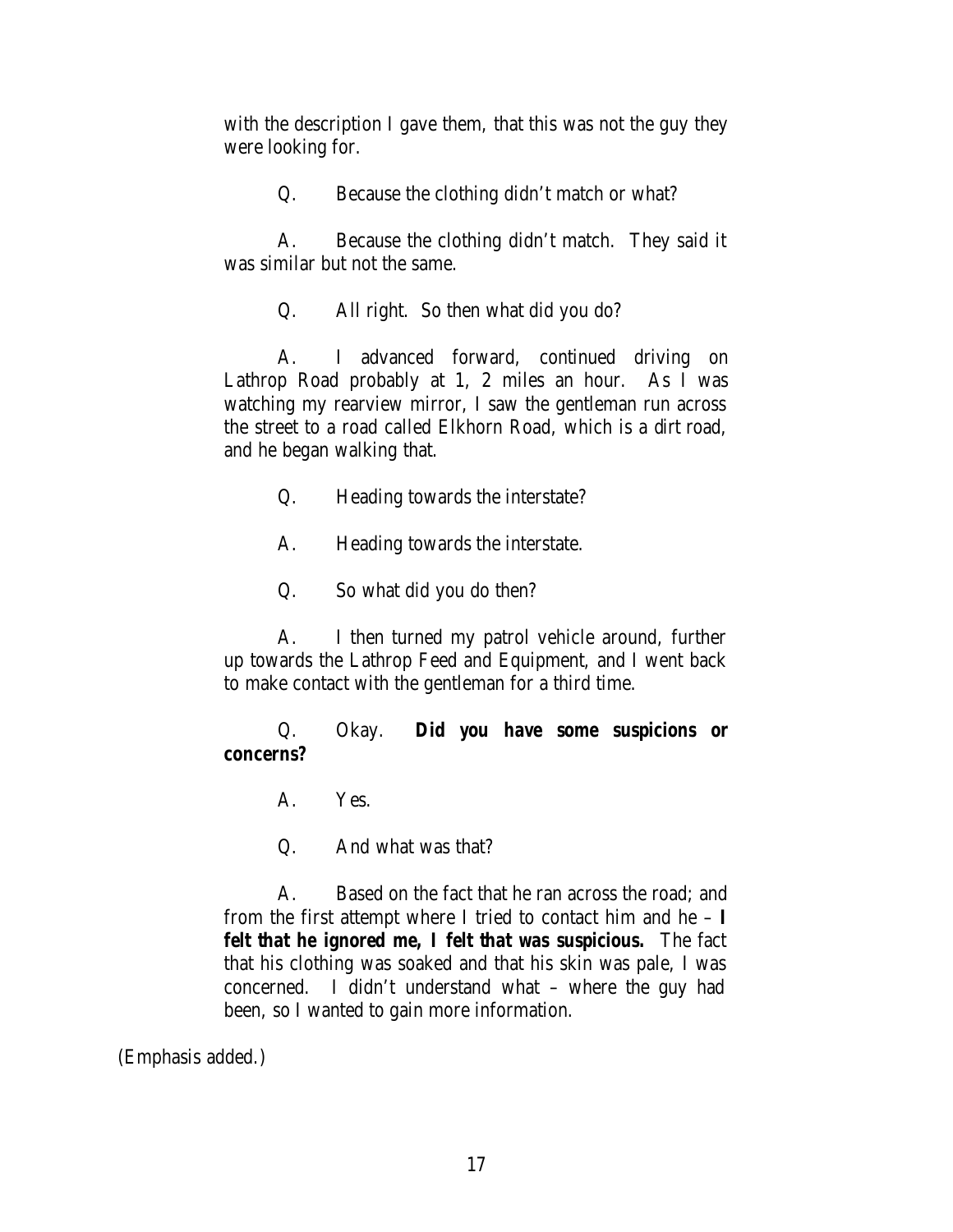[¶34] The appellant contends that the emphasized portions of the officer's testimony were improper comments on his right to remain silent. He cites to *Tortolito v. State,* 901 P.2d 387, 390 (Wyo. 1995) (footnote omitted), where we said:

> Since the right to remain silent is a self-executing right, an accused is presumed to be exercising the right by his silence, pre-arrest and pre-*Miranda* when questioned by the state's agents for purposes of a criminal investigation. Accordingly, the prosecutorial use of the citizen's silence to infer the guilt of the citizen is constitutionally prohibited.

> Prosecutorial violations are subject to the *Clenin [v. State,* 573 P.2d 844 (Wyo. 1978)] rule's mandate that failure to respect the constitutional right of the citizen-accused not to have his silence called to the jury's attention will entitle the accused to a reversal of conviction.

[¶35] In *Tortolito,* we reinvigorated *Clenin's* reliance on the Wyoming Constitution's prohibition against self-incrimination rather than on due process analysis in "right to silence" cases, and we extended that protection to pre-arrest silence.<sup>10</sup> Tortolito, 901 P.2d at 389-91. We continued to recognize, however, that a "reference to silence which is not a 'comment' will not be reversed absent a showing of prejudice." *Id.* at 390. A "reference" to silence is a "comment" upon the exercise of the right to silence when it is "used to the state's advantage either as substantive evidence of guilt or to suggest to the jury that the silence was an admission of guilt." *Id.* at 391.

[¶36] We continue to adhere to the specific rule of *Tortolito*; that is, prosecutorial comment upon a defendant's pre-arrest exercise of his constitutional right to remain silent is reversible error. Nevertheless, we find that the facts of *Tortolito* are not similar to the facts of the instant case, and we also find that the *ratio decidendi* of *Tortolito* does not apply in this case. In *Tortolito*, the defendant was identified to the police as having committed a robbery. Following those accusations, officers detained and interrogated Tortolito. Tortolito "remained silent" in the face of those accusations. In direct examination of the officers, the prosecutor elicited numerous statements about Tortolito's failure to respond to the allegations, and in closing argument, the prosecutor characterized Tortolito's silence as an admission of guilt. *Id.* We found reversible error in these circumstances:

> Under the erroneous view that no constitutional right to pre-arrest silence exists, a citizen who stands mute in the face

<sup>&</sup>lt;sup>10</sup> Wyo. Const. art. 1, § 11: "No person shall be compelled to testify against himself in any criminal case . . .."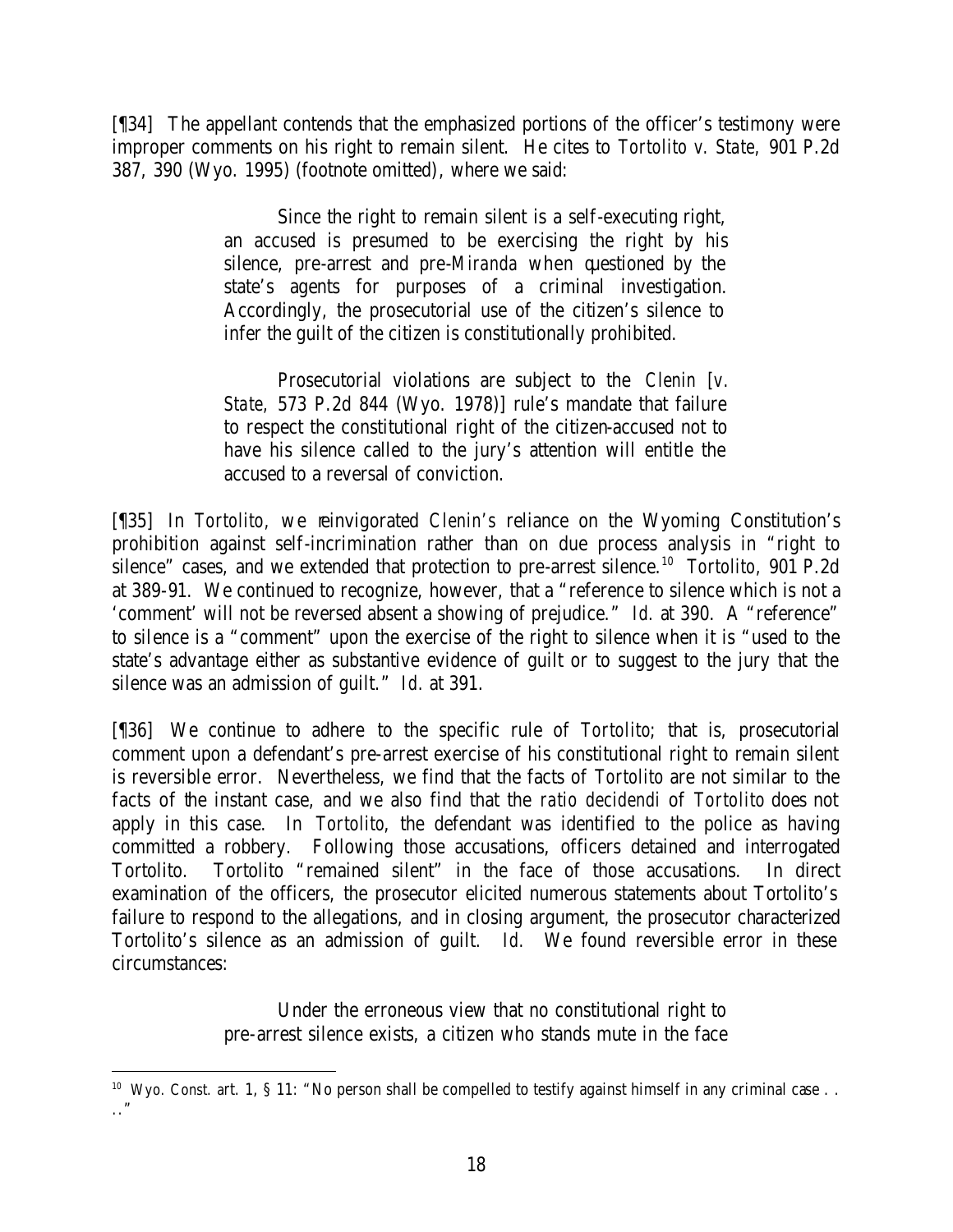of accusatory interrogation about the crime during a law enforcement investigation and inquiry is without constitutional protection against law enforcement personnel who treat silence as probative evidence of guilt. Law enforcement personnel can time the citizen's arrest to occur after the citizen stands mute in the face of the accusation. This practice, which encourages manipulative timing of arrests, does not serve the constitutional provision's purpose of protecting the right to silence during pre-arrest, accusatory interrogation by the state's agents. Permitting prosecutorial use of that silence discourages a law enforcement system's reliance upon extrinsic evidence independently secured through skillful investigation and, instead, encourages reliance upon compulsory self-disclosure. *See Escobedo v. Illinois,* 378 U.S. 478, 84 S.Ct. 1758, 1764, 12 L.Ed.2d 977 (1964).

*Tortolito*, 901 P.2d at 390.

[¶37] In making his "right to silence" argument in his appellate brief, the appellant quoted only the two specific questions and answers from the arresting officer's testimony in which the emphasized responses occurred: "And he ignored me or at least I felt he ignored me. He didn't respond to me at all." "I felt that he ignored me, I felt that was suspicious." We have set out more of the officer's testimony to show the totality of the circumstances in which these words were spoken.<sup>11</sup> This was not a case where, faced with the accusations of investigating officers, the appellant made no response, only to have his silence used against him at trial as evidence of guilt. Instead, the fact that the appellant initially ignored the officer and failed to respond to him was presented in direct testimony simply as part of the circumstances under which the officer first encountered the appellant. It is significant that the questions and answers had nothing to do with the crime itself. It is also significant that, unlike in *Tortolito,* the prosecutor did not mention in opening or argue in closing that the appellant's silence somehow proved guilt.

[¶38] There are many situations where, without reversible error, evidence may be adduced that a defendant "remained silent" at some point. Since *Tortolito,* we have had occasion to note several such situations: *Shipman v. State*, 2001 WY 11, ¶ 5, 17 P.3d 34, 36 (Wyo. 2001) (officer testified that, at murder scene, the defendant said that he "did not want to say anything else"); *Robinson*, 11 P.3d at 373 (prosecutor noted what the defendant "left out" when he made a statement to the police); *Beartusk*, 6 P.3d at 144 (officer testified that, after answe ring some innocuous questions, the defendant indicated he

 <sup>11</sup> The officer's direct examination description of his initial contacts with the appellant, from the time he first saw the appellant until the appellant agreed to sit in the police car, takes up twelve pages of the trial transcript.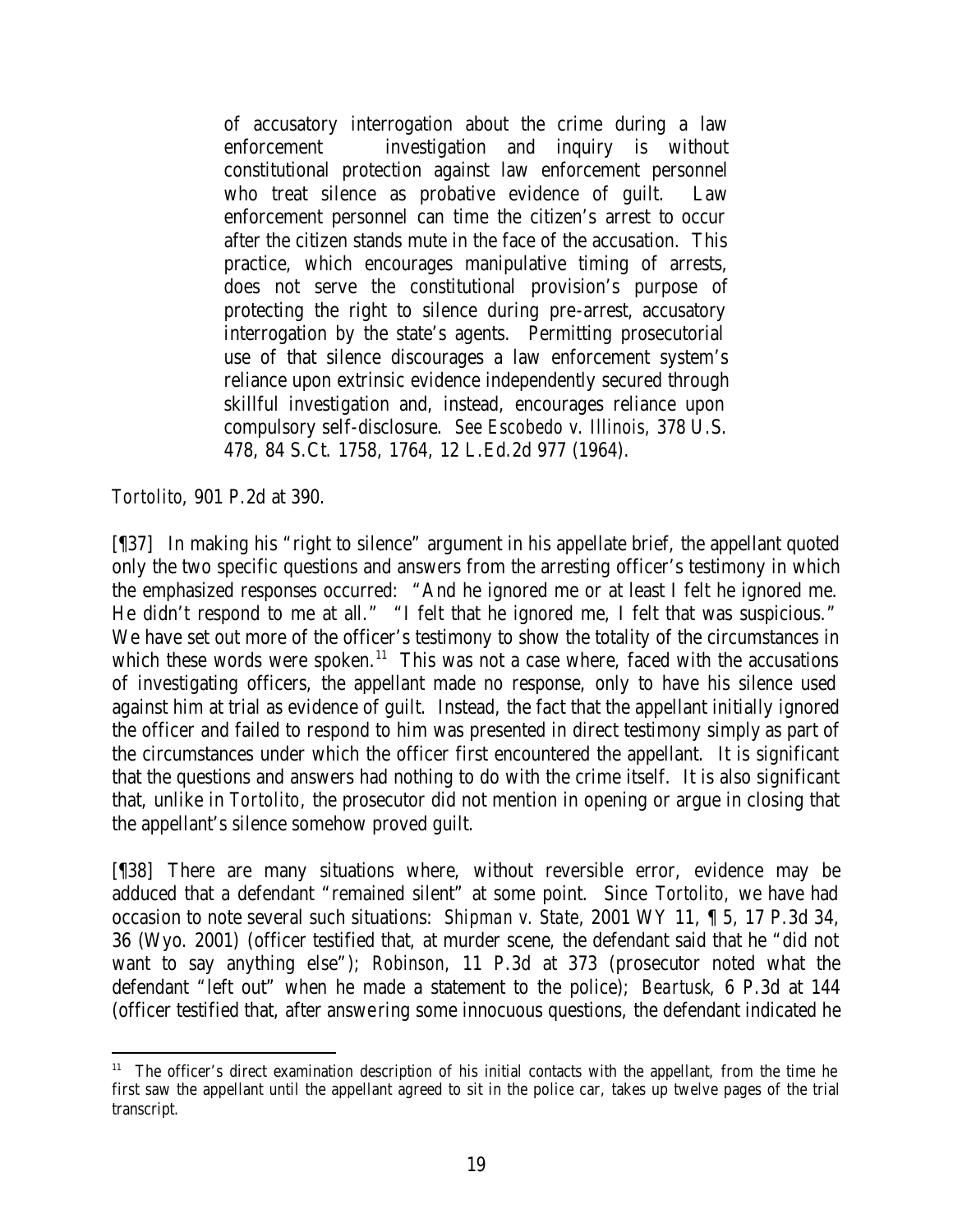did not wish to answer any more questions); *Helm v. State*, 1 P.3d 635, 640-41 (Wyo. 2000) (prosecutor noted there was a lack of expert testimony to support the defendant's theory); and *Emerson v. State,* 988 P.2d 518, 522 (Wyo. 1999) (prosecutor noted facts the defendant did not include in his statements).

[¶39] A prosecutor does not "comment" on a defendant's exercise of his right to silence where he does not attempt to use the silence to the state's advantage, where he does not argue to the jury that the silence was evidence of guilt or an admission of guilt, and where the defendant does not show any prejudice. *Shipman,* 2001 WY 11, ¶ 24, 17 P.3d at 39. Material prejudice is shown only where there is a reasonable possibility that the verdict would have been more favorable to the defendant if the evidence or prosecutorial comment had not been allowed. *Emerson,* 988 P.2d at 522. In analyzing right to silence cases, we will not single out or take words and phrases out of context. *Robinson,* 11 P.3d at 373. We will consider whether the prosecutor asked improper questions, whether he emphasized or followed up on the silence issue, and whether he attempted to exploit the issue in any way. *Beartusk,* 6 P.3d at 144.

[¶40] In the case now before this Court, an Evansville police officer not directly involved in the murder investigation being conducted by the Casper Police Department, but knowing of the murder, happened to come across the appellant in somewhat unusual circumstances—walking along a dirt road in a rural area at about 6:00 a.m. In describing the suspicious nature of his encounter with the appellant, the officer testified as to the appellant's appearance and conduct, as well as what the appellant said. None of this was elicited from the officer as a comment on the appellant's exercise of his right to remain silent; rather, it was all part of the officer's explanation for his continuing contact with the appellant. Further, given all of the evidence against the appellant, there is no reasonable possibility that, absent this evidence, the verdict would have been more favorable to the appellant. Prejudicial error did not occur.

# **VICTIM IMPACT STATEMENTS**

[¶41] The appellant was convicted of killing Penn and attempting to kill Hanson. Hanson suffered a gunshot wound and numerous knife wounds. During his direct examination, Hanson described the effect of his many injuries:

> Q. How long did it take you to recover, physically, from what had happened to you?

> A. Oh, probably two – probably two or three weeks, I imagine, at least. I was in the hospital for five days. I was on morphine for three days. You know I was – I couldn't move for two days.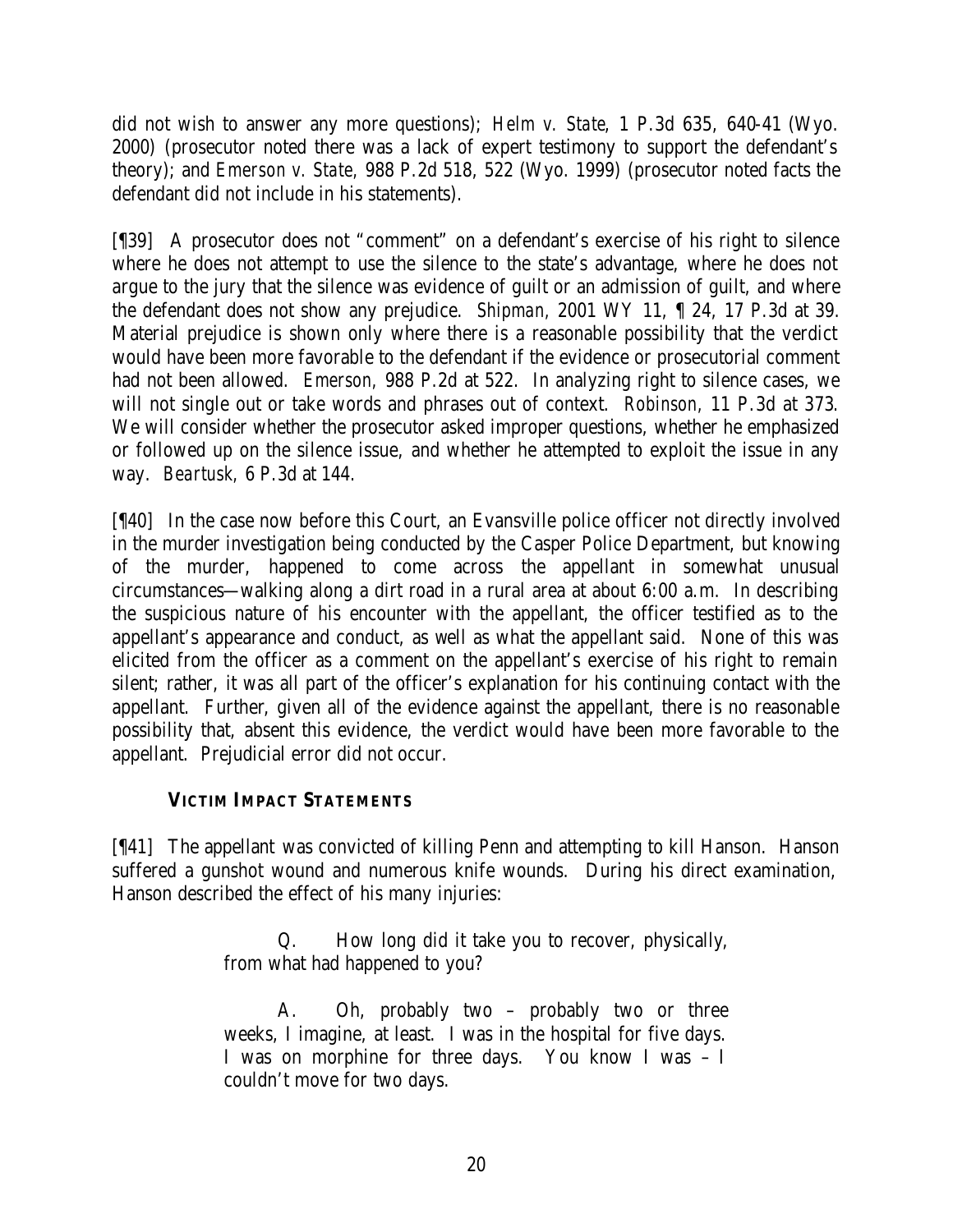Q. What has been the emotional fallout from this incident for you?

A. It's been terrible. I mean, it's – it's unbelievable how bad it is. I mean, it's done – you just don't think stuff like that is going to happen.

In addition, Hanson's treating physician testified as follows:

Q. . . . Doctor, to your knowledge, Mr. Hanson has recovered physically from the wounds inflicted?

A. I have very little knowledge. I saw him a couple of weeks afterwards in my office, and I haven't seen him since. I know he's obviously here today.

Q. All right. And I guess one final question. And the jury has seen Mr. Hanson reference some scarring that has remained from surgery and from the stab wounds themselves and the slicing cuts. Is that consistent, from your medical training and experience, with long-lasting effects he'll have from these injuries?

A. Oh, the scars will resolve a little bit more; but by, basically, a year, that's basically what he's going to have; yes.

[¶42] The appellant characterizes this testimony as inadmissible victim impact statements, offered for the sole purpose of garnering sympathy for Hanson. His plain error argument is that the admission of this evidence violated a clear rule that irrelevant evidence is not admissible, and that its prejudicial effect upon the appellant is "obvious" where the primary issue was the credibility contest between Hanson and the appellant. In *Hernandez v. State,* 976 P.2d 672, 676 (Wyo. 1999), we described the process of reviewing claims of this nature:

> Before evidence can be admissible, it must be relevant. W.R.E. 402. Evidence is relevant if it has "any tendency to make the existence of any fact that is of consequence to the determination of the action more probable or less probable than it would be without the evidence." W.R.E. 401. In criminal cases, "[e]vidence is always relevant if it tends to prove or disprove one of the elements of the crime charged." *Grabill v.*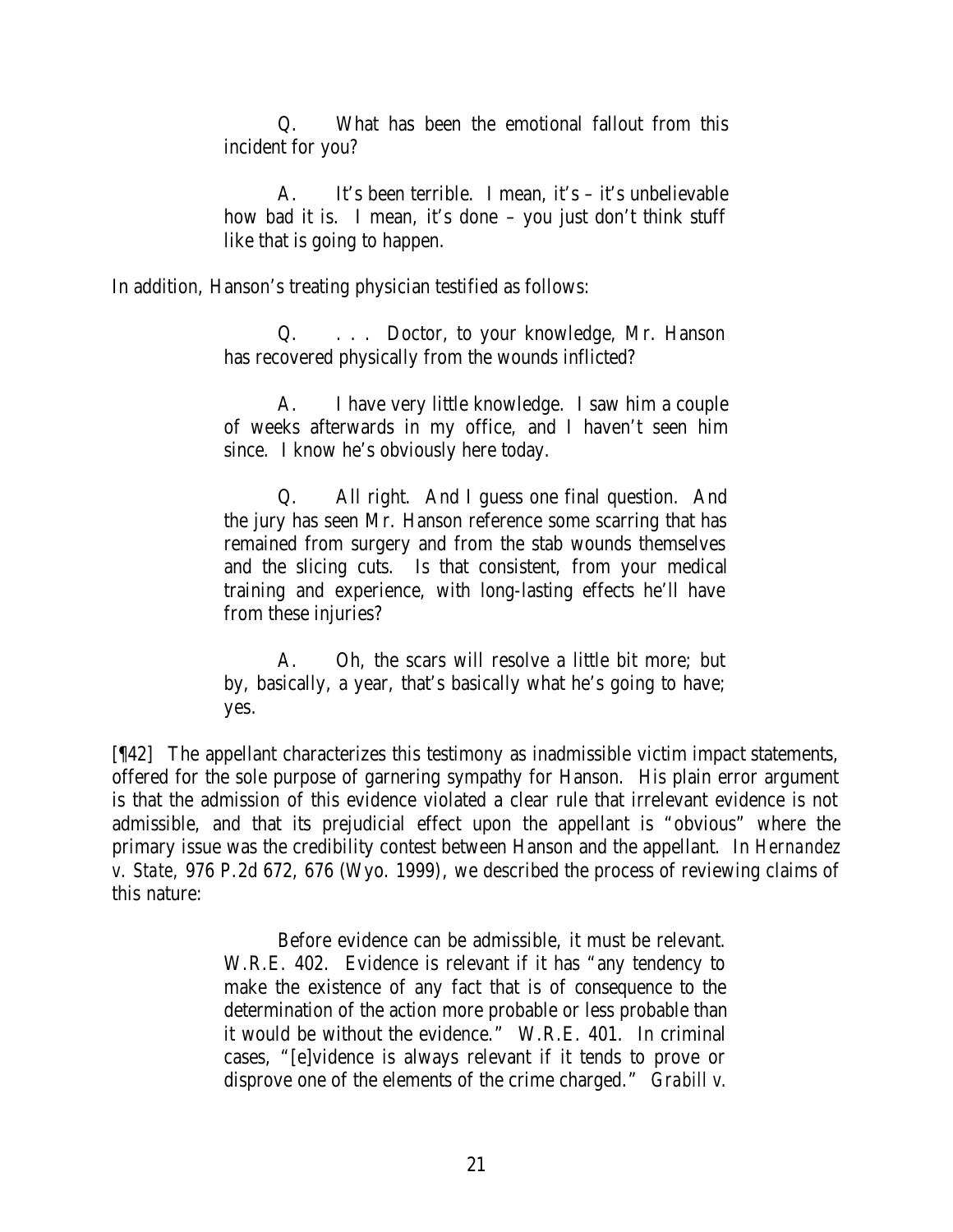*State,* 621 P.2d 802, 809 (Wyo.1980). *See also Geiger v. State,* 859 P.2d 665, 667 (Wyo.1993).

Relevant evidence may be excluded, however, if "its probative value is substantially outweighed by the danger of unfair prejudice." W.R.E. 403. Victim impact testimony must not be permitted "unless there is a clear justification of relevance." *Justice v. State,* 775 P.2d 1002, 1011 (Wyo.1989). For this Court to conclude that the trial court admitted unduly prejudicial evidence in violation of W.R.E. 403, [the appellant] must demonstrate "that the evidence had little or no probative value and that it was extremely inflammatory or introduced for the purpose of inflaming the jury." *Apodoca v. State,* 627 P.2d 1023, 1027 (Wyo.1981). *See also Geiger,* 859 P.2d at 668.

[¶43] The charge in *Hernandez* was aggravated assault with a deadly weapon. We found in that case that, though some of the individual questions and answers "might have been irrelevant," the testimony at issue describing the pain and problems suffered by the victim after a stabbing was relevant as proof that the defendant inflicted bodily injury with a deadly weapon, one of the elements of the crime charged. *Hernandez,* 976 P.2d at 676. The *Geiger* case cited in *Hernandez* involved a charge of attempted murder. In *Geiger,*  under a plain error analysis, we concluded that victim impact testimony describing the victim's injuries, his feelings at the time, and his remarks concerning a potential civil action against the defendant were relevant as proof of the element of intent to kill. *Geiger v. State,* 859 P.2d 665, 668 (Wyo. 1993).

[¶44] In *Justice v. State,* 775 P.2d 1002, 1010-11 (Wyo. 1989), another case cited in *Hernandez,* we addressed victim impact evidence that was not found to be relevant:

> It is clear that the testimony offered by the victims of this crime with respect to how it affected them in connection with their lives after the crime is absolutely irrelevant with respect to the issues before the jury. Their discussion of the impact of the crime upon them could not in any way serve to establish any of the elements of the crime of aggravated robbery. The only purpose must have been to attempt to arouse the passions of the jury. Consequently, we are satisfied that the admission of such evidence is error, and the trial courts are cautioned not to permit such evidence to be presented unless there is a clear justification of relevance. In the context of this case, however, we are persuaded that such evidence was harmless. Given the other evidence against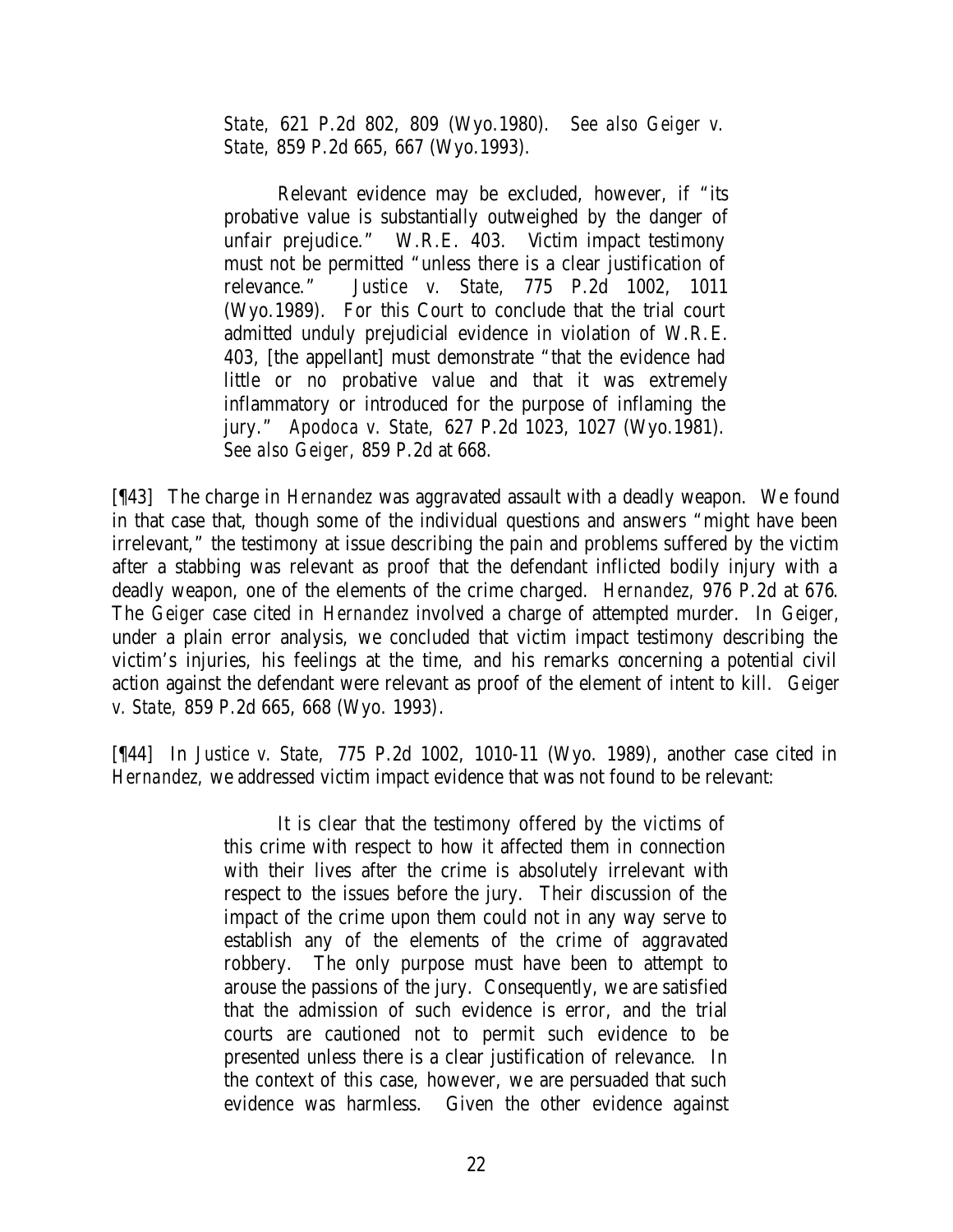Justice, which the trial court aptly described as overwhelming, the admission of the testimony about the impact on the victims did not constitute prejudicial error. *See Hyde v. State,* 769 P.2d 376 (Wyo.1989); *Ortega v. State,* 669 P.2d 935 (Wyo.1983).

[¶45] Applying these standards to the facts of this case, we conclude that the questioned testimony is quite similar to that involved in *Hernandez,* in that, while some of it "might be irrelevant," the testimony in totality is relevant to the issue of whether the appellant intended to kill Hanson. The two questions to Hanson, and his answers, and the two questions to the treating physician, and his answers, are actually a small part of lengthy testimony about Hanson's injuries. The direct examination of Hanson just prior to that quoted above went as follows:

Q. And then you had surgery?

A. Yeah. I had made – I got scars from here to here. Yeah.

Q. Do you know how many times you were stabbed?

A. I got one big one that goes down here, one that goes across here. I got one – stab wounds here, plus this. I got stab wounds in my shoulder. I'm  $-$  I don't know how many. I got stabbed here.

Q. You're pointing above your left eye?

A. Yeah. Right here. There is a big scar – I've still got a big knot there. I got stabbed in the head a few times, a bunch of times.

Q. How long were you in surgery; do you know?

A. I was in – the next thing – I woke – I don't know. I would say two or three hours, probably. He had to sew up – my larynx was cut in half; my liver, he put some stitches in it. My lung was nicked, and a bunch of stuff like that.

[¶46] As part of this examination, in the context of the charge of attempted murder, the prosecutor's question to Hanson as to how long it took to recover from his injuries did not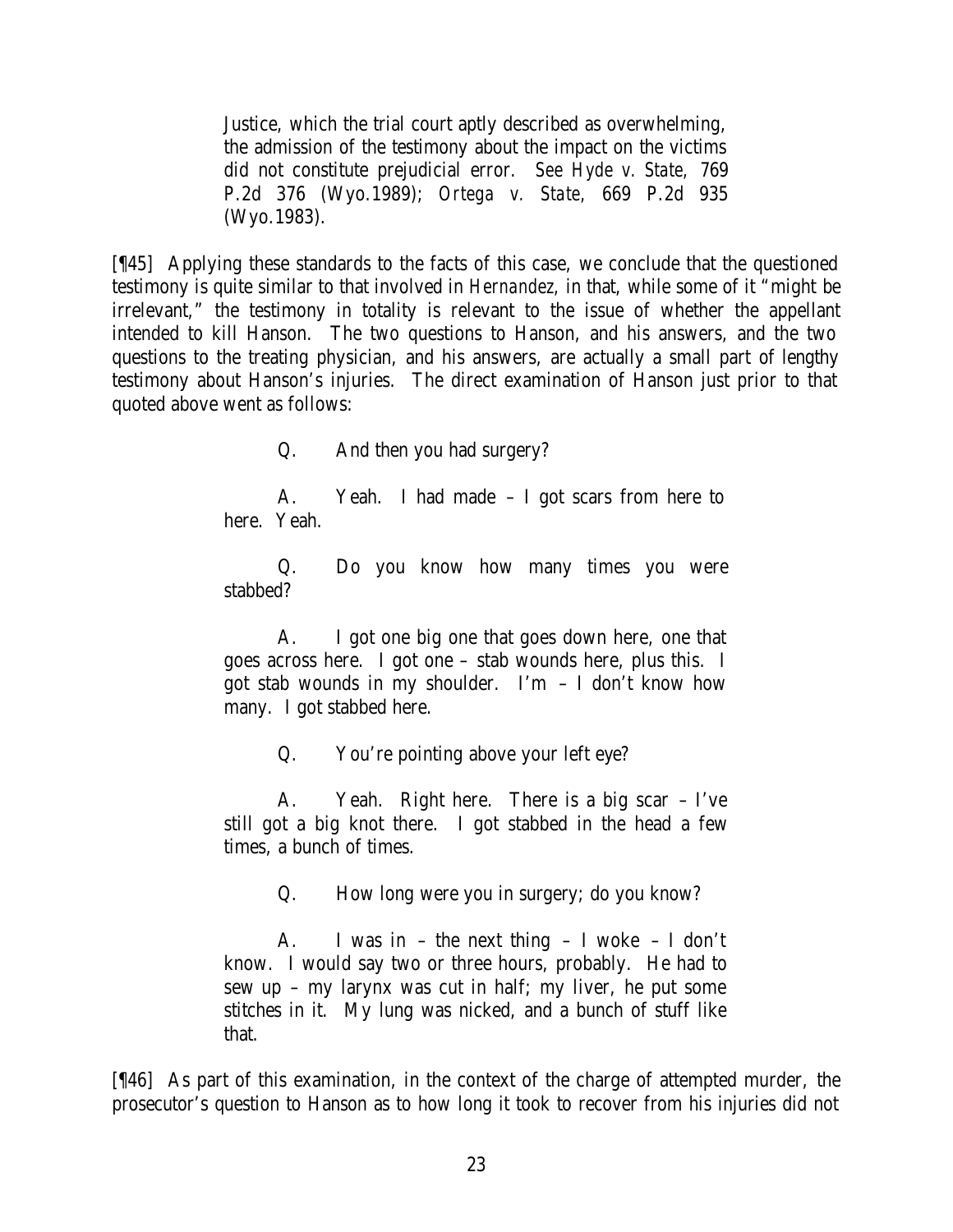seek irrelevant information. While the topic of the next question—the "emotional fallout" from the incident—was irrelevant, we find that it was not unduly prejudicial to the appellant, given the nature and amount of other evidence. The same can be said of the questions to the doctor and his answers. Testimony about scarring from the many wounds may be seen as relevant, although not particularly probative, on the issue of an attempt to kill. The long-lasting effect of that scarring is probably not relevant, but neither was it unduly prejudicial. These two questions to the doctor followed lengthy questioning as to the nature and location of Hanson's injuries. This testimony was detailed and graphic, and was surely much more damaging to the appellant than any mention of scarring. The first substantive question posed to the doctor, and his answer, may suffice to reveal the context in which the "scarring" questions were asked:

> Q. Would you tell the jury, if you would, how Mr. Hanson was presented to you and what the nature of his injuries were as you observed them first.

> A. He was in the emergency room when I arrived there. At that time, he was seen to be covered in blood from – literally from the top of his head down to his knees. He had a number of knife wounds and stab wounds. He had one on the right forehead; had a couple on his neck; a deeper one on the right side of the neck, just below the angle of his jaw. He had one, I believe, on his right shoulder. There were two large stab wounds in the lower chest area. And he had a gunshot wound to the left neck, the base of the left neck.

With such testimony before the jury, there is no reasonable possibility that the brief testimony about long-term scarring or the emotional impact of Hanson's injuries had any effect upon the verdict. $12$ 

### **COMMENTS ON THE APPELLANT'S VERACITY**

[¶47] During his direct examination of Hanson, the prosecutor twice asked whether Hanson believed something the appellant had said while Hanson, Penn, and the appellant were sitting in the appellant's apartment before the attack:

Q. Okay. What was the nature of the conversation?

<sup>12</sup> The discussion herein is not relevant to the admissibility at sentencing of victim impact statements pursuant to Wyo. Stat. Ann. §§ 7-21-101 through 7-21-103 (LexisNexis 2001).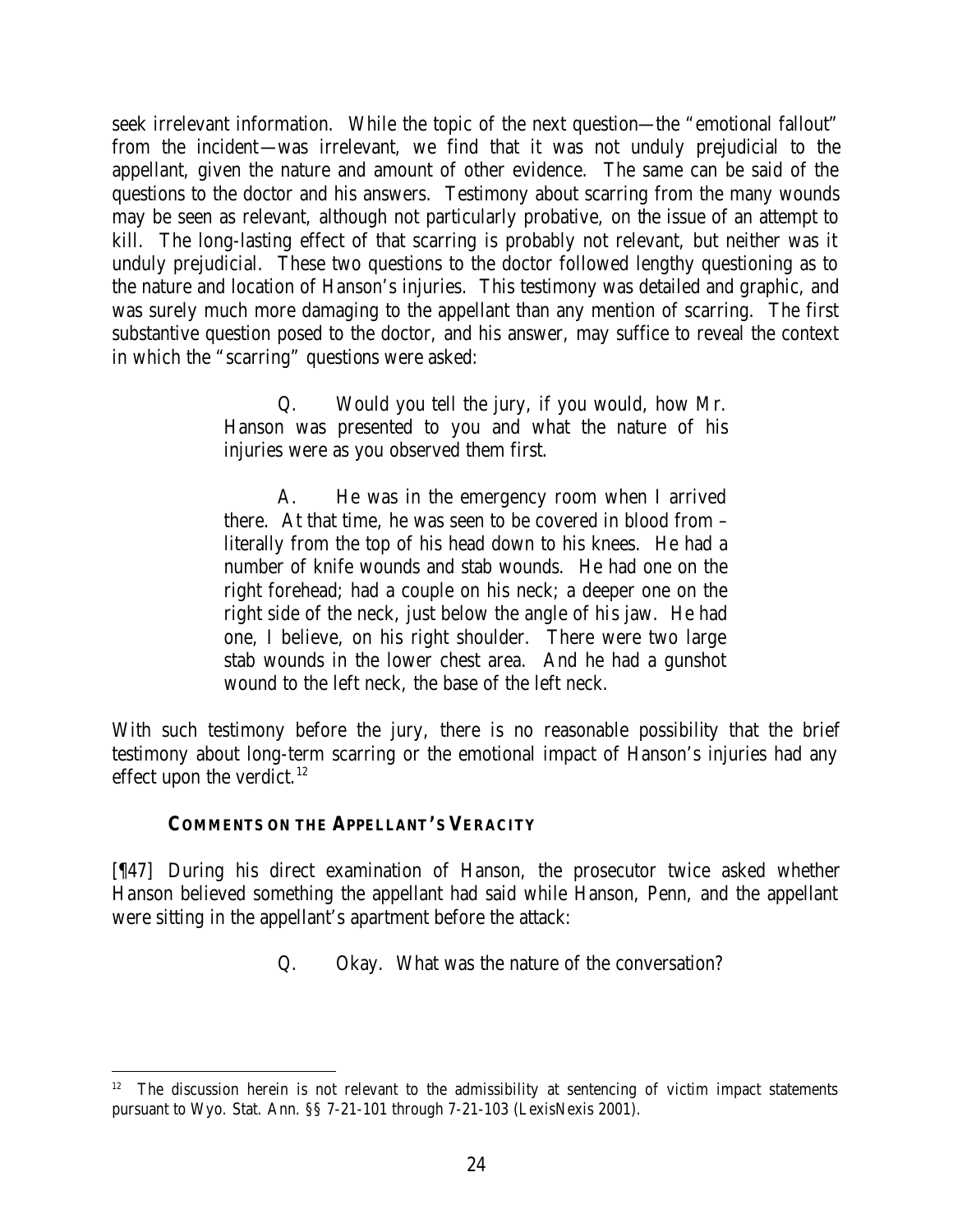A. Mr. Lancaster was telling us – I don't know. He was telling us a story about being in the armed forces and stuff like that –

> \* \* \* Q. *Did you believe his stories?* A. No, I didn't. I just – \* \* \*

Q. And what did the knives look like and where were they?

A. The – the knife he – the one knife was a big knife, real big knife. And it was hanging in a sheath behind the couch. And it had some holes in it, in the blade. And he was saying – another story, I think. He was saying that he made that knife. And he –

# Q. *And you didn't believe him?*

A. No, not really.

(Emphasis added.)

[¶48] The appellant complains that these questions violated the principle that forbids one witness from commenting on the credibility of another witness. It is true that we have long accepted this rule of law:

> This Court has consistently recognized that it is the jury's duty to resolve the factual issues, judge the credibility of the witnesses, and determine the guilt or innocence of a criminal defendant. *Gayler v. State,* 957 P.2d 855, 860 (Wyo.1998); *Zabel v. State,* 765 P.2d 357, 362 (Wyo.1988). A witness may not, therefore, comment on the veracity or truthfulness of another witness. *Gayler,* 957 P.2d at 860; *Curl v. State,* 898 P.2d 369, 373-74 (Wyo.1995).

*Huff v. State,* 992 P.2d 1071, 1079 (Wyo. 1999). "Like opinions as to guilt, opinions as to the veracity, or lack thereof, of the victim or defendant are fundamentally objectionable if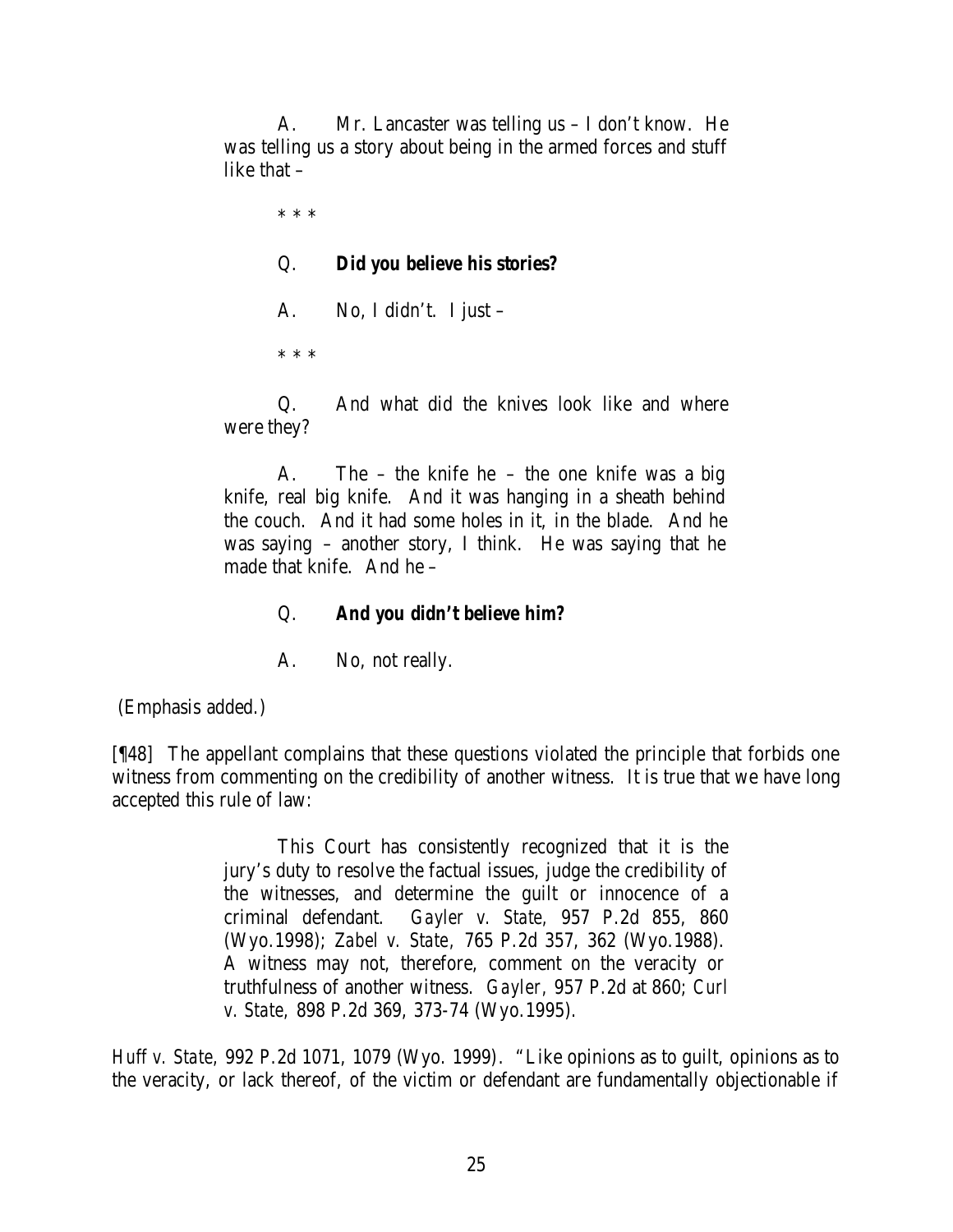those opinions have the capacity to decide the case *for* the jury." *Curl,* 898 P.2d at 374 (emphasis in original).

[¶49] There are instances, however, where testimony that appears to comment on another witness's credibility may not be objectionable. For that reason, "we must look carefully at the question asked and the testimony elicited to determine whether a witness actually made an improper comment about another witness' credibility." *Huff,* 992 P.2d at 1079. For instance, "testimony assisting the jury in understanding some aspect of the testimony of another witness that does not comment directly on that witness' credibility or veracity is not invasive of the role of the jury." *Saldana v. State,* 846 P.2d 604, 618 (Wyo. 1993). Testimony that merely has the collateral effect of supporting or denigrating another witness's credibility is not objectionable on that basis. *Id.; Curl,* 898 P.2d at 374.

[¶50] There were no objections to this testimony at trial, so we review the record for plain error. *Huff,* 992 P.2d at 1078-79. We defer to the sound discretion of the trial court, reversing only where there has been an abuse of that discretion. *Saldana,* 846 P.2d at 618. An abuse of discretion occurs when the trial court "exceeds the bounds of measured reason in light of those matters properly before that court." *Curl,* 898 P.2d at 373. Finally, as part of his plain error burden, the appellant must demonstrate that a substantial right has been denied to him, as a result of which he has been materially prejudiced. *Huff,* 992 P.2d at 1079 (*quoting Bradley v. State*, 635 P.2d 1161, 1164 (Wyo.1981)).

[¶51] A narrow view of this issue would be that the only direct comment on another witness's credibility is a statement that "he told the truth" or "he lied." Such a view is too narrow. Surely, testimony that "I believed him" or "I didn't believe him" is just as much a comment on credibility. Unless the fact of this belief or disbelief is independently relevant to the issues to be determined by the jury, it is difficult to conclude that such testimony is admissible. $13$ 

[¶52] This Court cannot perceive anything in the record that supports the prosecutor's having asked Hanson these two credibility questions. Whether the appellant had been in the armed forces, or whether he had made the knife, did not matter. Whether Hanson believed the appellant had been in the armed forces, or whether Hanson believed the appellant had made the knife, did not matter. This information did not have a tendency to prove or disprove any element of a charged crime or a defense. The questions should not have been asked, and, had there been an objection, such should have been sustained.

[¶53] The conclusion that this evidence should not have been admitted, however, is not the same as concluding that reversible error occurred. There is no reasonable possibility that these brief comments on an immaterial issue in any way affected the jury's verdict.

<sup>&</sup>lt;sup>13</sup> For instance, in a civil action where detrimental reliance is an element of a cause of action, the fact of belief may be directly at issue.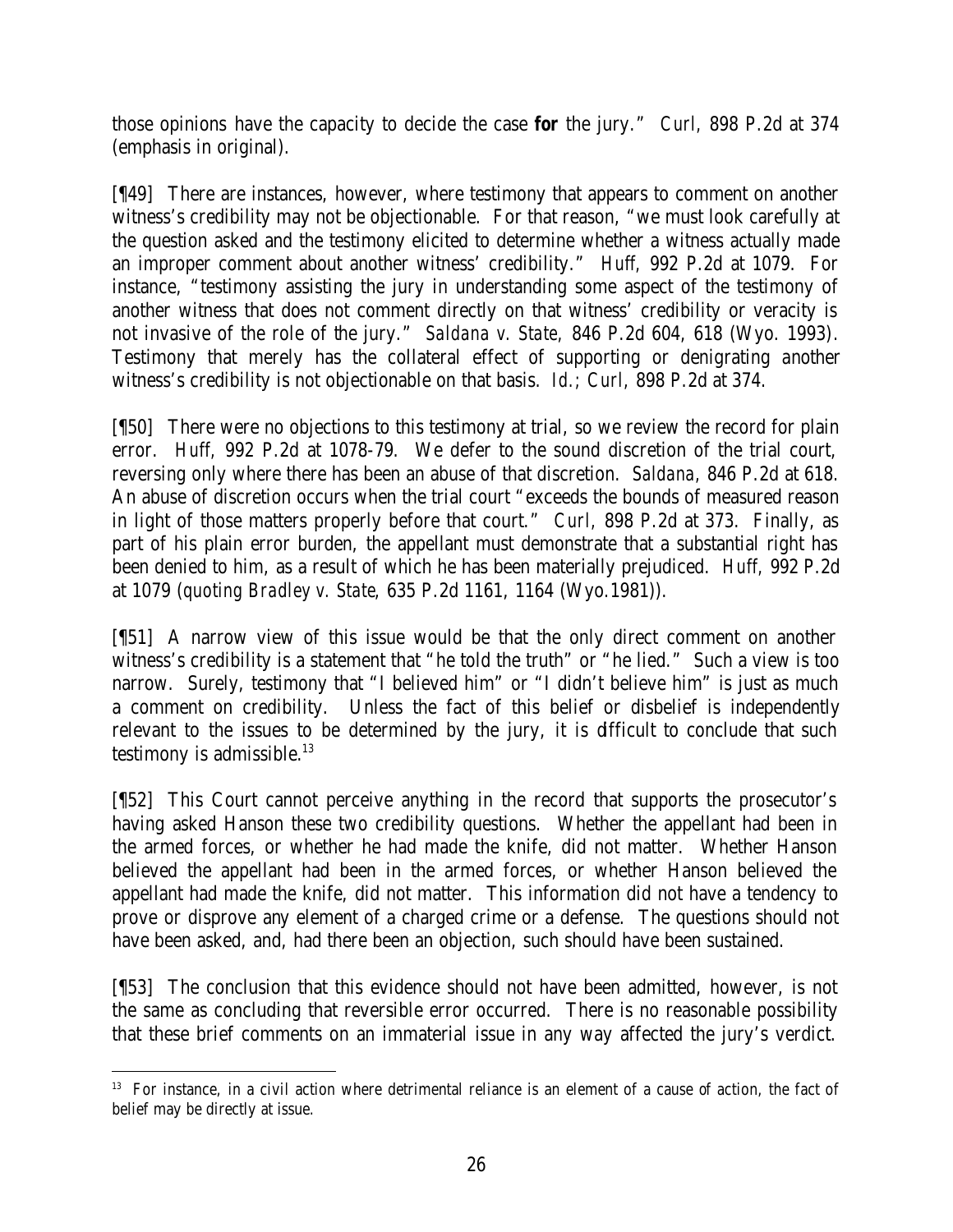As we have pointed out several times already, the State presented a huge amount of evidence against the appellant. In addition, Hanson was fully subject to cross-examination as to the conversation during which the subjects of the armed forces and making the knife arose. The error was harmless.

# **WHETHER DEFENSE COUNSEL'S FAILURE TO MOVE TO SUPPRESS EVIDENCE SEIZED DURING AN ILLEGAL SEARCH OF APPELLANT RENDERED COUNSEL'S ASSISTANCE INEFFECTIVE?**

# **FACTS**

[¶54] We have already quoted at length from the arresting officer's trial testimony in describing his initial contacts with the appellant. Those contacts resulted in the appellant's arrest after the officer determined the appellant's identity by checking the driver's license in the appellant's wallet. The appellant now contends that his trial counsel was ineffective in not moving to suppress all statements and evidence obtained as a result of the officer's search of his wallet. The appellant's argument focuses on the following portion of the officer's testimony, which takes up after the officer got out of his vehicle to talk to the appellant:

Q. What happened then?

A. We had a brief conversation about his wellbeing, and I asked him if he would like to warm up inside my patrol car.

Q. And what was the conversation then?

A. He said, Okay. I asked him if he would advance forward, place his hands on my car. I told him that he wasn't under arrest, and I wasn't going to take him to jail. But as my policy indicates, before I place somebody in my patrol car, I have to – I have to pat them down, for safety issues, make sure there is no weapon they are going to harm me with, make sure there is no weapon they are going to harm themselves with once they get inside my car.

Q. Did you inquire of him whether he had any weapons?

- A. Yes.
- Q. And what did he tell you?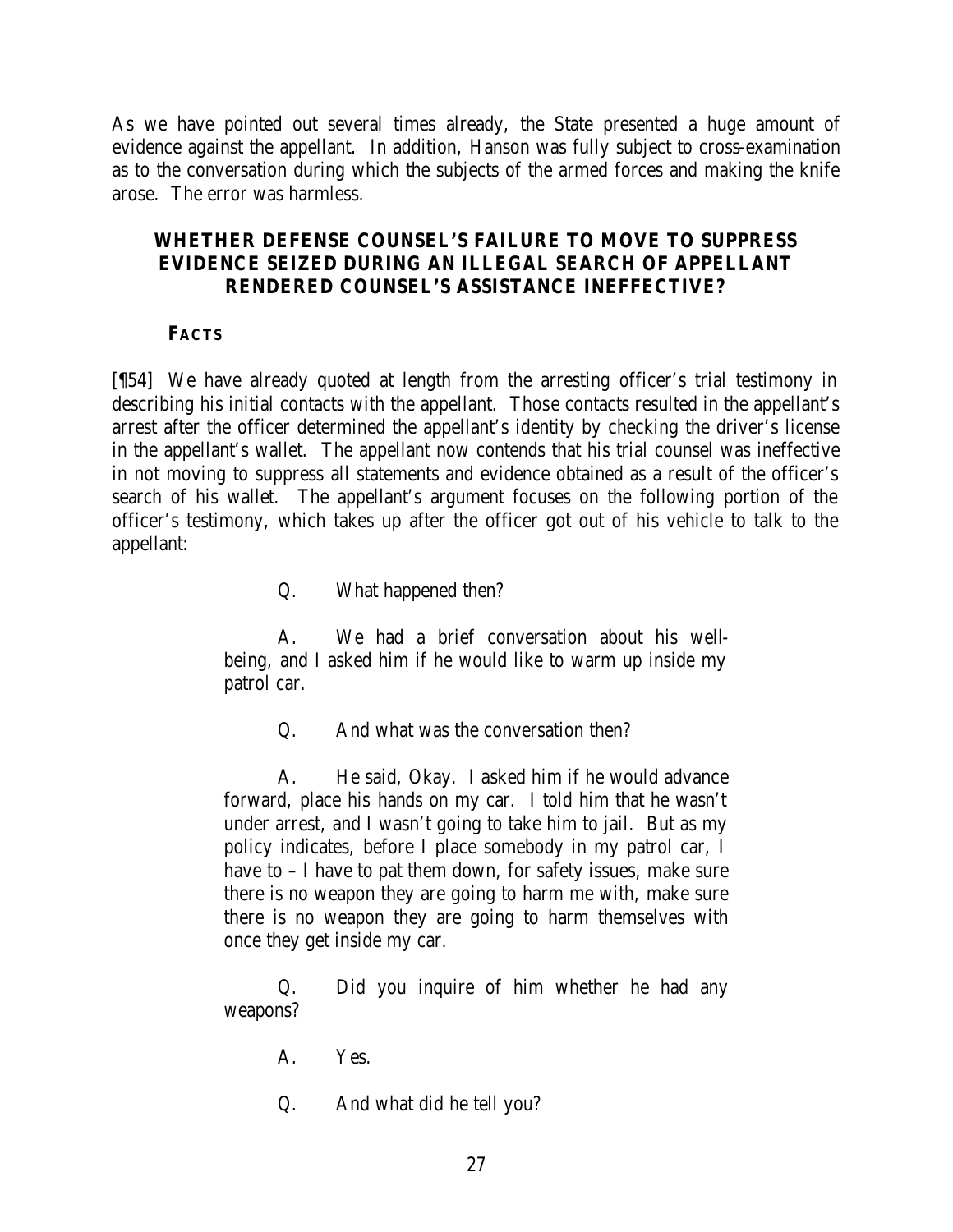A. He didn't -- he didn't verbally say anything. He did place his hands on my car, and he did allow me to check.

Q. And did you find any weapons on him?

A. Yes. As I began to check, I started with his left side. And as I got down towards his shoulder and the base of the coat, the outer coat, as I attempted to reach in, he moved his arm. I asked him to place his hands back on the car, which he did. Do not – if there's something in there, let me remove it. I'll show you what it is, and I'll place it in front of you. As I entered into his pocket, I did pull out what appeared to be a knife.

Q. Did you find any other weapons on his person?

A. I did.

Q. And what was that?

A. On his right side, in the same pocket – excuse me – not the same pocket, but the pocket on the other side, I pulled out another knife.

Q. Okay. Did you make any attempt to find any identification of this individual?

A. Yes, I did.

Q. And what was that?

A. I found – I located his wallet in his rear pocket, at which time I set it on the hood of my car so that he would know that the contents in his wallet was safe.

Q. Did you ever ask him his identity during the earlier time that you were speaking with him?

A. Yes.

Q. What, if anything, did he tell you?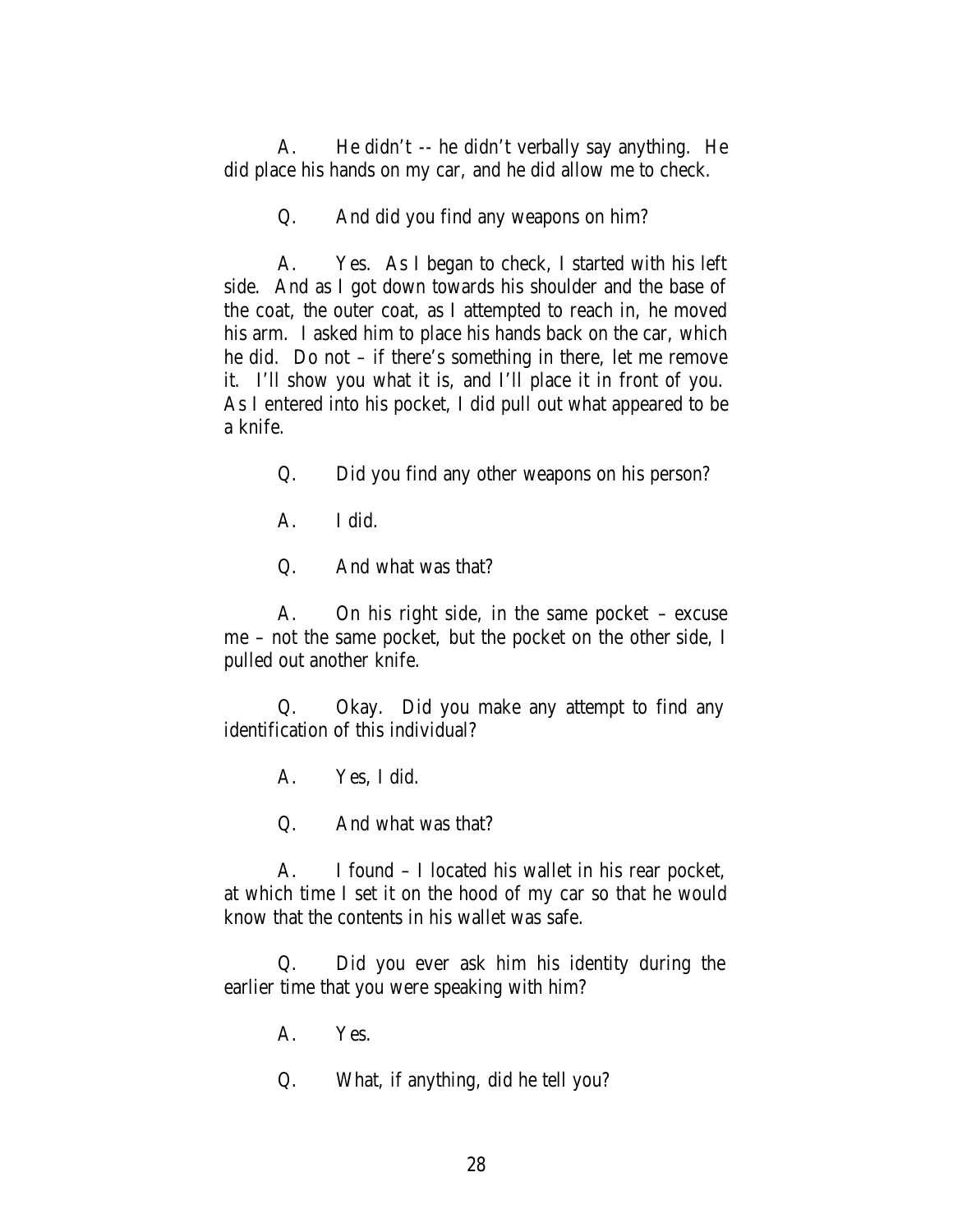A. He identified himself as Norman.

Q. Okay. Did you make any attempt, yourself, to look at the wallet to determine identification?

A. I did.

Q. And what was the identification contained in that wallet?

A. His driver's license said his name was James Norman Lancaster.

Q. Was that the name that had been given to you by the Casper Police Department?

A. It was.

[¶55] The appellant contends that this warrantless search of his wallet was not justified by any exception to the constitutional requirement for a warrant. Further, he insists that, without the warrantless search, the State would not have obtained a New Mexico identification card that linked him to the purchase of the rifle.

### **STANDARD OF REVIEW**

[¶56] The standard for appellate review of a claim of ineffective assistance of counsel is the same under the state and federal constitutions. *In Interest of LDO,* 858 P.2d 553, 556 (Wyo. 1993). As we stated in *Eustice v. State,* 11 P.3d 897, 901-02 (Wyo. 2000) (*quoting Beadles v. State*, 984 P.2d 1083, 1085-86 (Wyo. 1999)), such claims are reviewed under the standard set forth in *Strickland v. Washington,* 466 U.S. 668, 687, 104 S.Ct. 2052, 2064, 80 L.Ed.2d 674 (1984):

> "First, the defendant must show that counsel's performance was deficient. This requires showing that counsel made errors so serious that counsel was not functioning as the 'counsel' guaranteed the defendant by the Sixth Amendment. Second, the defendant must show that the deficient performance prejudiced the defense. This requires showing that counsel's errors were so serious as to deprive the defendant of a fair trial, a trial whose result is reliable. Unless a defendant makes both showings, it cannot be said that the conviction or death sentence resulted from a breakdown in the adversary process that renders the result unreliable."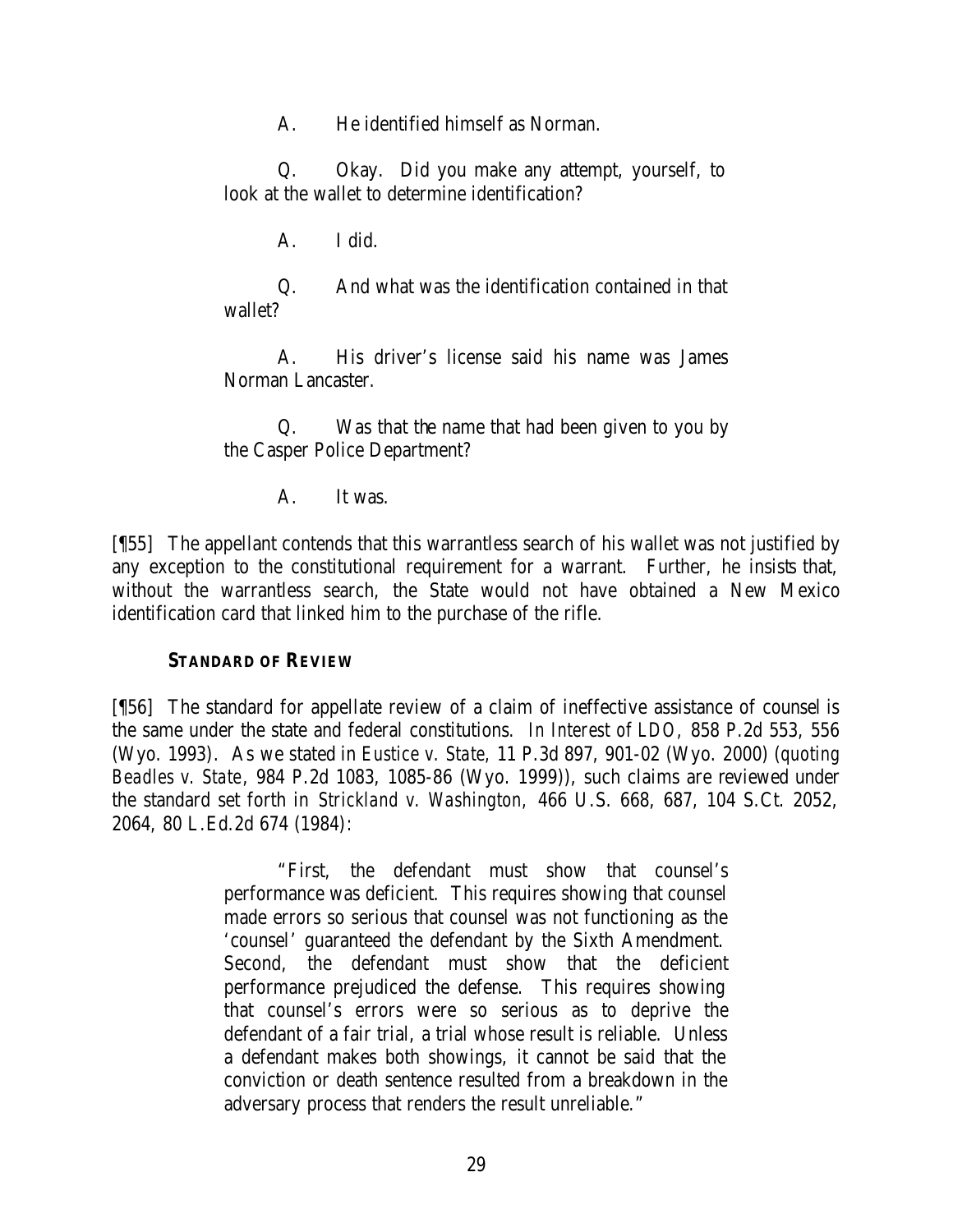[¶57] In reviewing claims of ineffective assistance of counsel, we invoke a strong presumption that counsel rendered adequate assistance and made all significant decisions in the exercise of reasonable judgment. *Eustice,* 11 P.3d at 902 (*quoting Beadles*, 984 P.2d at 1085-86); *Sorensen v. State,* 6 P.3d 657, 660 (Wyo. 2000), *cert. denied*, 531 U.S. 1093 (2001) (*quoting Jackson v. State*, 902 P.2d 1292, 1295 (Wyo. 1995)). "'[T]he paramount determination is whether, in light of all the circumstances, trial counsel's acts or omissions were outside the wide range of professionally competent assistance.'" *Sorensen,* 6 P.3d at 660 (*quoting Jackson*, 902 P.2d at 1295). *See also Herdt v. State,* 891 P.2d 793, 796 (Wyo. 1995). The burden of proving ineffective assistance of counsel rests with the appellant. *Sorensen,* 6 P.3d at 660.

[¶58] The failure to file a suppression motion does not constitute ineffective assistance of counsel *per se. Bloomquist v. State*, 914 P.2d 812, 821 (Wyo. 1996); *Dickeson v. State,*  843 P.2d 606, 610 (Wyo. 1992). Instead, the reasonableness of counsel's action or inaction is evaluated from the perspective of counsel at the time and in light of all the circumstances of the case. *Bloomquist*, 914 P.2d at 821; *Dickeson*, 843 P.2d at 610.For instance, where counsel fails to move to suppress his client's statement, and that failure is based on counsel's failure to investigate and discover a *Miranda* violation that likely would have made the statement inadmissible, such failure is ineffective assistance of counsel. *In Interest of LDO,* 858 P.2d at 559. However, where the decision not to file a motion to suppress is part of counsel's trial strategy, "it will not, in hindsight, be judged as unconstitutionally ineffective assistance of counsel." *Hornecker v. State,* 977 P.2d 1289, 1292 (Wyo. 1999); *Dennis v. State,* 963 P.2d 972, 977 (Wyo. 1998). Furthermore, ineffective assistance of counsel is not shown where counsel had no defense to present. *Munden v. State,* 698 P.2d 621, 624 (Wyo. 1985). In particular, counsel is not ineffective for failing to pursue a motion to suppress where there is no underlying justification for the motion. *Beadles,* 984 P.2d at 1086; *Starr v. State,* 888 P.2d 1262, 1266 (Wyo. 1995), *overruled on other grounds sub nom. Jones v. State*, 902 P.2d 686 (Wyo. 1995).

[¶59] The second element of the *Strickland* test for ineffective assistance of counsel, assuming counsel's deficient performance has been shown, is proof that prejudice to the appellant resulted. This requires a showing of the existence of "a reasonable probability that, but for counsel's errors, the outcome of the trial would have been different." *Herdt,*  891 P.2d at 799; *Starr,* 888 P.2d at 1266. In the case of a failure to seek suppression of inadmissible evidence, prejudice will result where, in the absence of that evidence, "only a limited amount of evidence was available to the prosecution to support a conviction." *Dickeson,* 843 P.2d at 612.

### **DISCUSSION**

[¶60] The allegation underlying the claim of ineffective assistance of counsel in this case is that trial counsel failed to move to suppress the statements and evidence obtained as a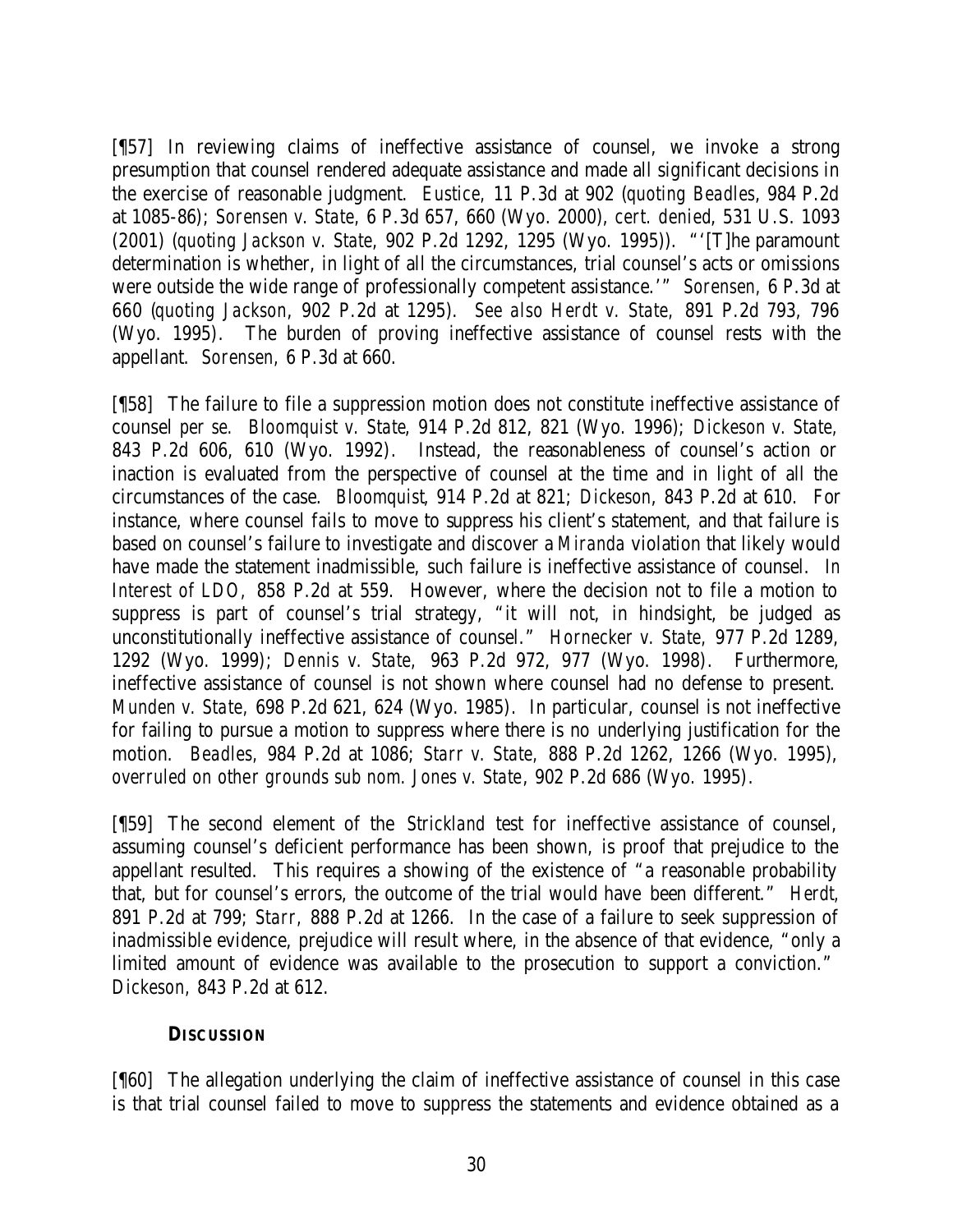result of the arresting officer's search of appellant's wallet.<sup>14</sup> The focus of our inquiry, then, is the law of search and seizure as it relates to such incidents of police-citizen contact.<sup>15</sup>

[¶61] Neither the federal nor the state constitution forbids *all* searches and seizures; rather, they prohibit *unreasonable* searches and seizures. *Guerra v. State,* 897 P.2d 447, 452 (Wyo. 1995). Warrantless searches and seizures are unreasonable *per se*, with but a few exceptions. *Gehnert v. State,* 956 P.2d 359, 362 (Wyo. 1998); *Morris v. State,* 908 P.2d 931, 935 (Wyo. 1995). Those exceptions include:

> "1) search of an arrested suspect and the area within his control; 2) a search conducted while in hot pursuit of a fleeing suspect; 3) a search and/or seizure to prevent the imminent destruction of evidence; 4) a search and/or seizure of an automobile upon probable cause; 5) a search which results when an object is inadvertently in the plain view of police officers while they are where they have a right to be; 6) a search and/or seizure conducted pursuant to consent; and 7) a search which results from an entry into a dwelling in order to prevent loss of life or property."

*Morris,* 908 P.2d at 935 (*quoting Ortega v. State,* 669 P.2d 935, 940-41 (Wyo. 1983), *overruled on other grounds sub nom. Jones*, 902 P.2d at 692). When a proper objection or motion is made by a defendant, the state bears the burden of proving that one of these exceptions applies. *Mickelson v. State,* 906 P.2d 1020, 1022 (Wyo. 1995); *Dickeson,* 843 P.2d at 610.

[¶62] The appellant relies primarily on two cases to support his assertion that his attorney was ineffective. In *Dickeson,* the defendant's arson conviction was reversed because she did not receive effective assistance of counsel. Counsel's deficiency was the failure to file a motion to suppress evidence seized without a warrant under circumstances not fitting one of the exceptions to the warrant requirement. *Dickeson*, 843 P.2d at 613. Similarly, in *Morris,* the defendant's controlled substance convictions were reversed because the court did not suppress evidence seized from the defendant's wallet, where there was no warrant and no exception applied. *Morris*, 908 P.2d at 937. In the instant case, the appellant insists that, although he consented to a pat-down search for weapons before getting into the

<sup>&</sup>lt;sup>14</sup> Counsel did object to the admission of statements made by the appellant, but on discovery grounds rather than those raised here. A hearing on that objection occurred outside the presence of the jury. Thus, the trial court was able to rely upon, and the record contains, the arresting officer's testimony from this hearing and his in-court testimony.

<sup>&</sup>lt;sup>15</sup> The appellant has made no effort to pursue a separate state constitutional analysis of this issue, so we will follow his lead. *See Vasquez v. State,* 990 P.2d 476, 482-89 (Wyo. 1999); *Gronski v. State,* 910 P.2d 561, 565 (Wyo. 1996); and *Wilson v. State,* 874 P.2d 215, 219 (Wyo. 1994).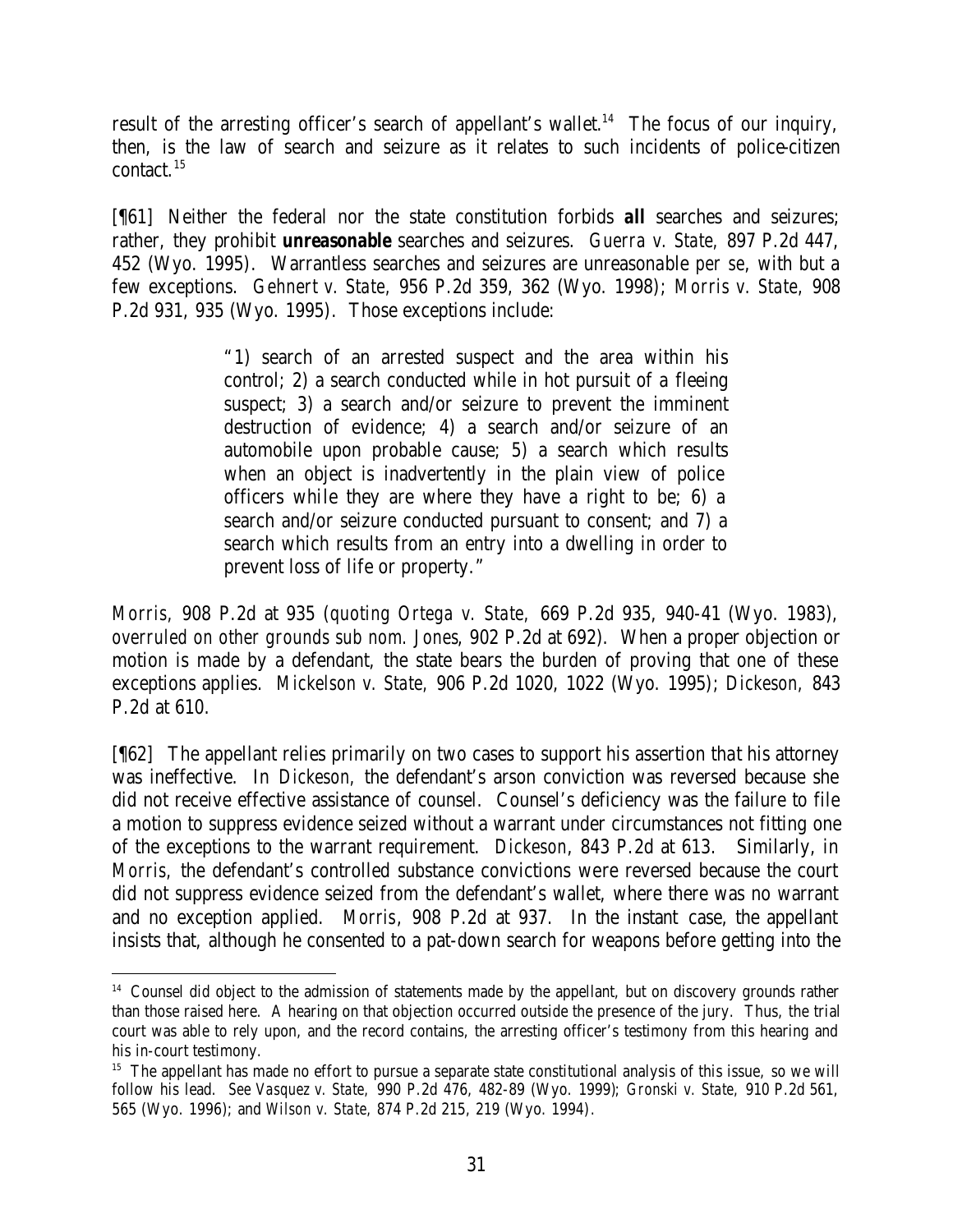patrol car, the scope of that consensual search was exceeded when the officer searched the appellant's wallet.

[¶63] The State counters the appellant's argument by reviewing the concept of "levels of interaction between police and citizens," citing *Collins v. State,* 854 P.2d 688, 691-92 (Wyo. 1993). We addressed these interactions in *Brown v. State,* 944 P.2d 1168, 1171 (Wyo. 1997):

> Because in this case the reason for stopping the car is different from the articulable facts and suspicion which led [the officer] to implement intrusive measures after the stop, we employ three steps of analysis. In order for Brown's arrest to be valid, the initial stop must have been justified at the inception. *Collins v. State,* 854 P.2d at 691 (brief seizures or *Terry* stops, must be supported by reasonable suspicion); *see*  also United States v. King, 990 F.2d 1552, 1557 (10<sup>th</sup> Cir.1993) (To determine whether an investigative detention or protective search is reasonable, the court must decide whether the stop is justified at its inception, and whether the officer's actions are reasonably related to the scope of the circumstances.). Second, articulable facts must have existed to demonstrate that [the officer] had a reasonable suspicion to justify the intrusive measures used to ensure his safety. *United States v. Perdue, 8 F.3d 1455, 1462 (10<sup>th</sup> Cir.1993) (a seizure* has to be reasonable at its inception and reasonable as conducted). Third, [the officer] must have had probable cause at the time of Brown's arrest. *See, e.g., Wilson,* 874 P.2d [215] at 220 [(Wyo. 1994)].

[¶64] In *Brown,* a police officer, suspecting that he was witnessing drunk driving, stopped a vehicle that was being driven erratically. About an hour earlier, the officer had received a report of an armed robbery perpetrated by two black males. As he approached the stopped car, the officer became alarmed because he could not see anyone in it. He then saw two black males slouched down in the front seat so their heads were not visible above the seat. He ceased his approach to the vehicle and called for backup. When other officers arrived, they ordered the two men out of the car at gunpoint. The men were handcuffed and placed in separate police cars. In response to a request for identification, Brown lied. When the truth of his identity was learned, Brown was arrested for interference with a police officer. While Brown was being booked into jail, police discovered in his clothing money stolen in the armed robbery. *Brown*, 944 P.2d at 1170.

[¶65] Brown filed a motion to suppress the evidence that was obtained after he was ordered out of the car at gunpoint. The district court found Brown's arrest lawful and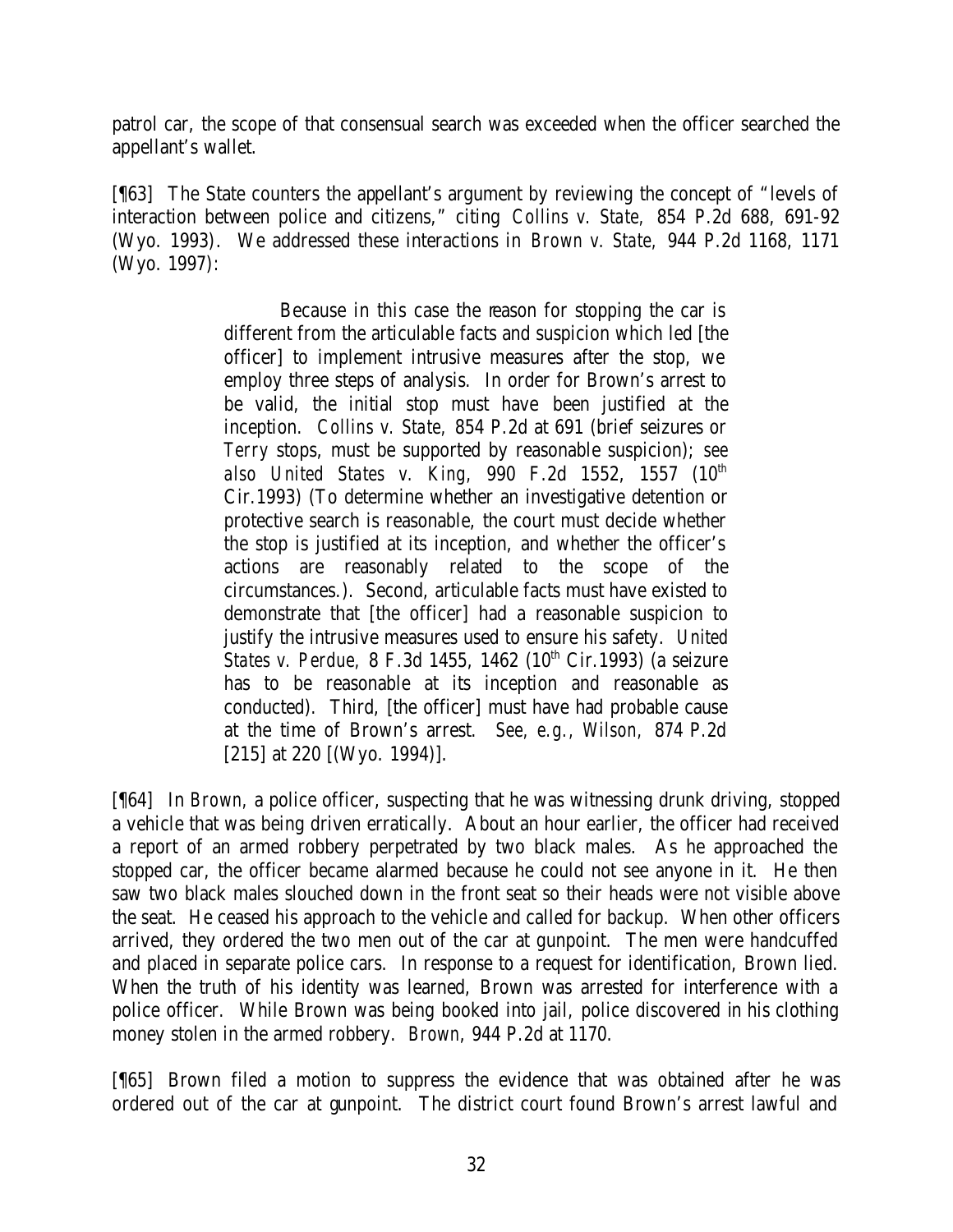Brown appealed. *Id.* In affirming the district court's decision, we described the analysis that must be followed in reviewing such police-citizen encounters:

> To decide this issue, we must consider whether the facts [the officer] learned during the first few moments of his investigation along with the information in the radio transmission are sufficient to justify the use of the intrusive measures. In this regard the case at bar is notably similar to *Medrano v. State,* 914 P.2d 804 (Wyo.1996), in that during the police investigation of both cases new facts came to light that created a new suspicion. In *Medrano*, we upheld a conviction for possession with the intent to distribute a controlled substance, even though the initial suspicion articulated for stopping Medrano was that he generally fit the description of a robbery suspect. 914 P.2d at 808. Once the police officer determined Medrano was not the robbery suspect, this court held that the facts and circumstances which came to light during the investigation constituted sufficient grounds for a reasonable suspicion that criminal activity was afoot. 914 P.2d at 808. *See also Collins v. State,* 854 P.2d at 695 (a detention based on reasonable suspicion can, through the development of additional facts during the investigation, evolve into probable cause for arrest).

> Although we have not previously considered whether the use of intrusive measures as invoked in this case transforms an investigatory stop into an arrest, with regard to officer safety we have recently said:

> > "Nothing written here should be cited for the proposition that proper regard for officer safety might run police afoul of an arrestee's constitutional rights. The concerns for officer safety articulated by *Terry [v. Ohio,* 392 U.S. 1, 88 S.Ct. 1868, 20 L.Ed.2d 889 (1968)] have only increased exponentially over the years."

*Mickelson v. State,* 906 P.2d 1020, 1023 (Wyo.1995).

*Brown*, 944 P.2d at 1171-72.

[¶66] A somewhat similar situation occurred in *Wilson v. State,* 874 P.2d 215 (Wyo. 1994), but with a different result. A police officer observed Wilson shortly after midnight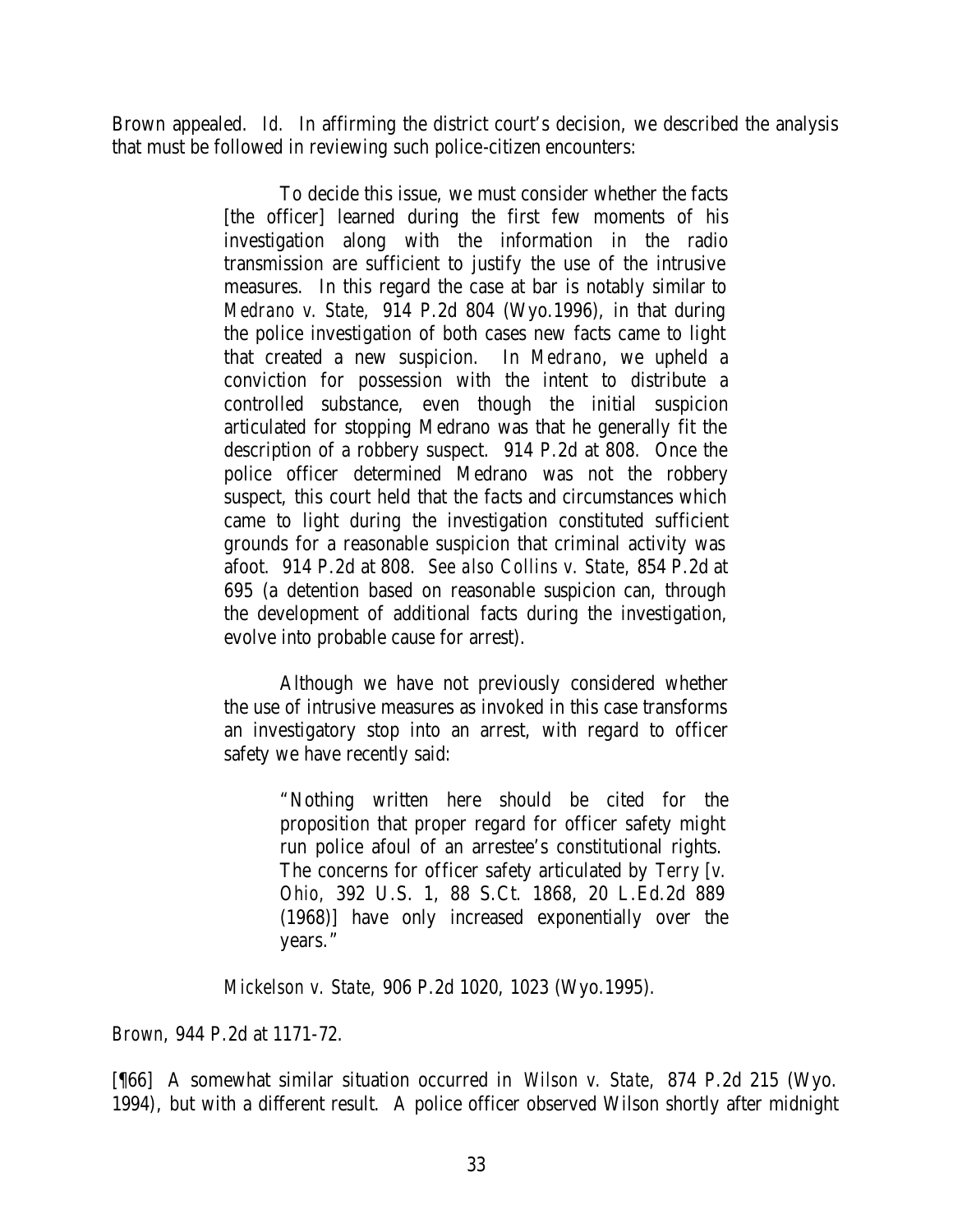walking along a street. Wilson was walking rapidly, but with "lurching" steps. The officer pulled his patrol car up near Wilson and asked if he was okay. Smelling alcohol on Wilson's breath, the officer asked Wilson for identification, which Wilson provided. Pursuant to department policy, the officer then radioed for a routine warrants check, which took less than two minutes. The encounter with Wilson was interrupted when the officer saw smoke coming from a nearby building. The officer went to investigate, telling Wilson to "stay in the area." *Wilson,* 874 P.2d at 217.

[¶67] After directing fire trucks to the fire, the officer returned to find Wilson. He helped Wilson cross the street, and then once again asked him to wait while he checked on the fire. As the officer worked traffic control at the fire, he received a radio report that Wilson had two outstanding arrest warrants. The officer went back to Wilson's location, told him about the warrants, and arrested him. In the process, the officer noticed an oily patch on Wilson's shirt. The officer touched the stained area, at which time Wilson said, "What are you doing? I don't smell like smoke." The next day, while in custody on the existing warrants, Wilson made voluntary incriminating statements about the fire. *Wilson,*  874 P.2d at 217-18.

[¶68] The district court denied Wilson's motion to suppress the evidence obtained after the officer's initial stop of Wilson. On appeal, this Court reversed, holding that, while the officer's initial contacts with Wilson were legal as part of the officer's "community caretaker" function, the continued detention of Wilson thereafter for the purpose of running a National Crime Information Center (NCIC) records check, in the absence of reasonable suspicion of illegal activity, was an illegal seizure under the Fourth Amendment. *Wilson,* 874 P.2d at 220-26.

[¶69] The lesson to be learned from these cases is that resolution of a search and seizure issue in the context of an investigatory stop that becomes an arrest requires application of a totality of the circumstances test. *Martindale v. State,* 2001 WY 52, ¶ 11, 24 P.3d 1138, 1141 (Wyo. 2001); *Buckles v. State,* 998 P.2d 927, 930 (Wyo. 2000). The same test must be used in cases such as *Wilson* and *Morris* and the instant case, where the initial contact with the defendant did not arise out of an investigatory stop, but was initiated out of concern for the defendant's welfare. When an officer observes conduct that suggests a person may be injured or otherwise in need of assistance, the officer's community caretaker function allows him to contact that person regardless of the lack of any articulable suspicion of criminal activity. Instead, the contact may be justified by showing the "specific and articulable facts" upon which the officer relied in exercising his community caretaker function; that is, in acting to enhance public safety. *Morris,* 908 P.2d at 936. Facts learned during that initial contact may lead to reasonable suspicion of criminal activity, and that reasonable suspicion may lead to further investigation and an eventual arrest.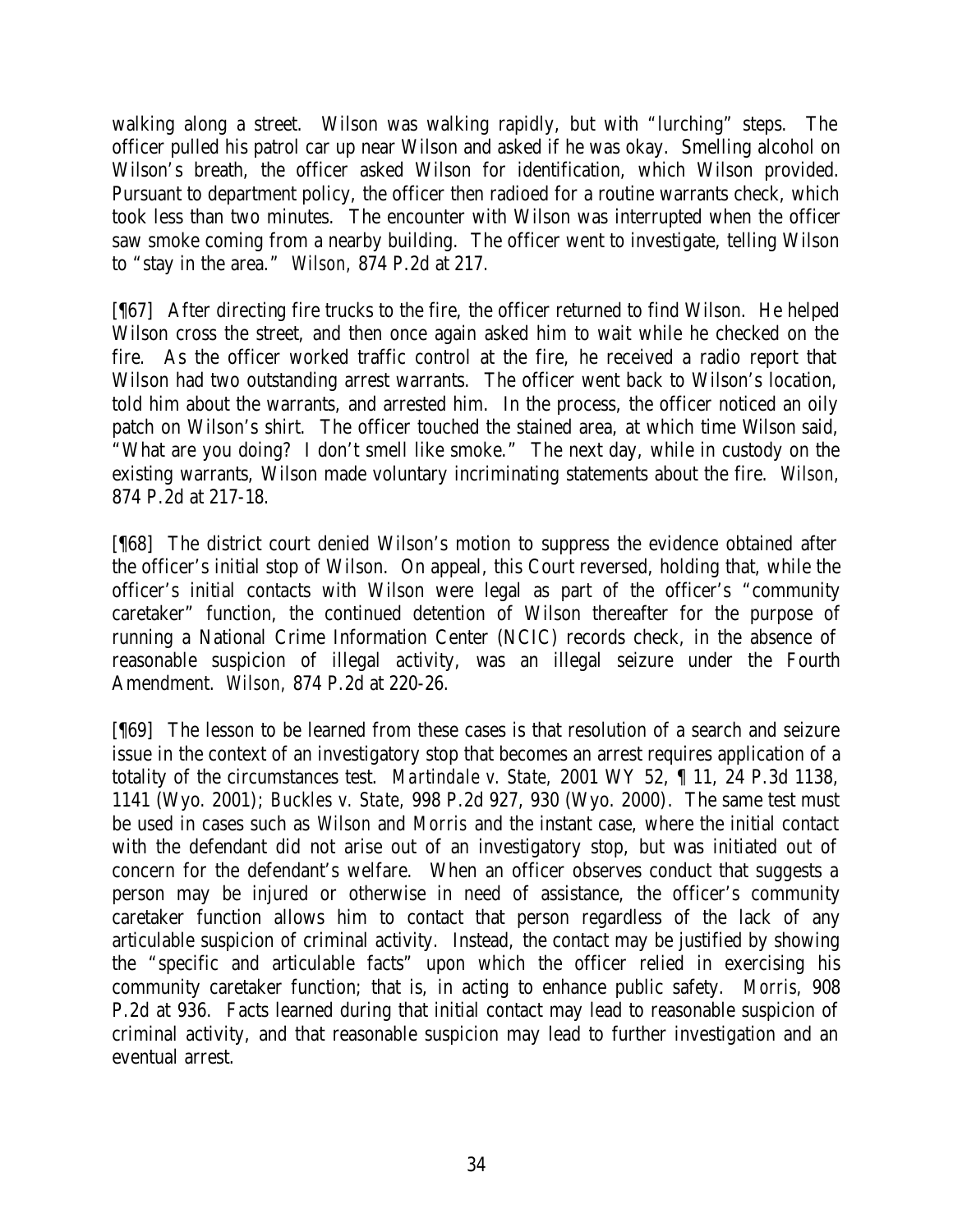[¶70] Application of these legal precepts to the facts of the instant case leads to the conclusion that the arresting officer's contacts with the appellant did not constitute an unreasonable search and seizure and, thus, to the further conclusion that the appellant's trial counsel was not ineffective for failing to seek suppression of the evidence resulting from those contacts. A review of the chronology of this particular police/citizen encounter supports those conclusions.

[¶71] The officer who eventually arrested the appellant was working the night shift in Evansville, which is adjacent to Casper. During his shift, he had received a radio report of a murder in Casper, with a request to be on the lookout for the person suspected of being involved. Prior to going off duty at 7:00 a.m., the officer "decided to make one last pass through Evansville, make sure nobody was broke down, nobody was stranded on the roadway." As the officer drove down Lathrop Road, he noticed someone walking down the road. Having in mind the radio report of the murder in Casper, the officer pulled up next to the person, who was later identified as the appellant. The officer rolled down his window and asked the appellant whether he was okay and whether everything was all right. The appellant ignored the officer and made no response. The officer then drove past the appellant and turned around. Once again, he asked the appellant if everything was okay. This time, the appellant said, "yes." The officer observed that the appellant's clothing was soaked "from head to toe," and that the appellant's skin looked very pale. The appellant acted as if he was cold. His hands were in his pockets and he looked "shriveled up" as he walked. At the appellant's request, the officer directed him towards the interstate highway.

[¶72] As the appellant continued walking, the officer contacted dispatch and gave a physical description of the appellant. The dispatcher forwarded this information to the Casper Police Department, and then relayed to the officer that this description did not appear to match their suspect. The officer then noticed in his rear view mirror that the appellant had run across the road and was walking along another road toward the interstate. The officer decided to contact the appellant a third time. He testified that his suspicions had been raised because (1) the appellant had at first ignored him; (2) the appellant's clothing was soaked and his skin was pale, as if he had been walking all night; (3) it was very early in the morning; (4) the appellant was on a dirt road in a relatively rural area; and (5) the appellant ran across the road after their contact.

[¶73] The officer again stopped his vehicle, this time waiting for the appellant to approach. He saw the appellant make a movement with his left hand, as if throwing something or gesturing the officer away. The officer got out of his car and walked over to the appellant. As they stood there face-to-face, the appellant's coat was open, allowing the officer to see what appeared to be blood on the appellant's shirt. The officer asked the appellant if he was cut and if he needed medical attention, to which the appellant responded, "no."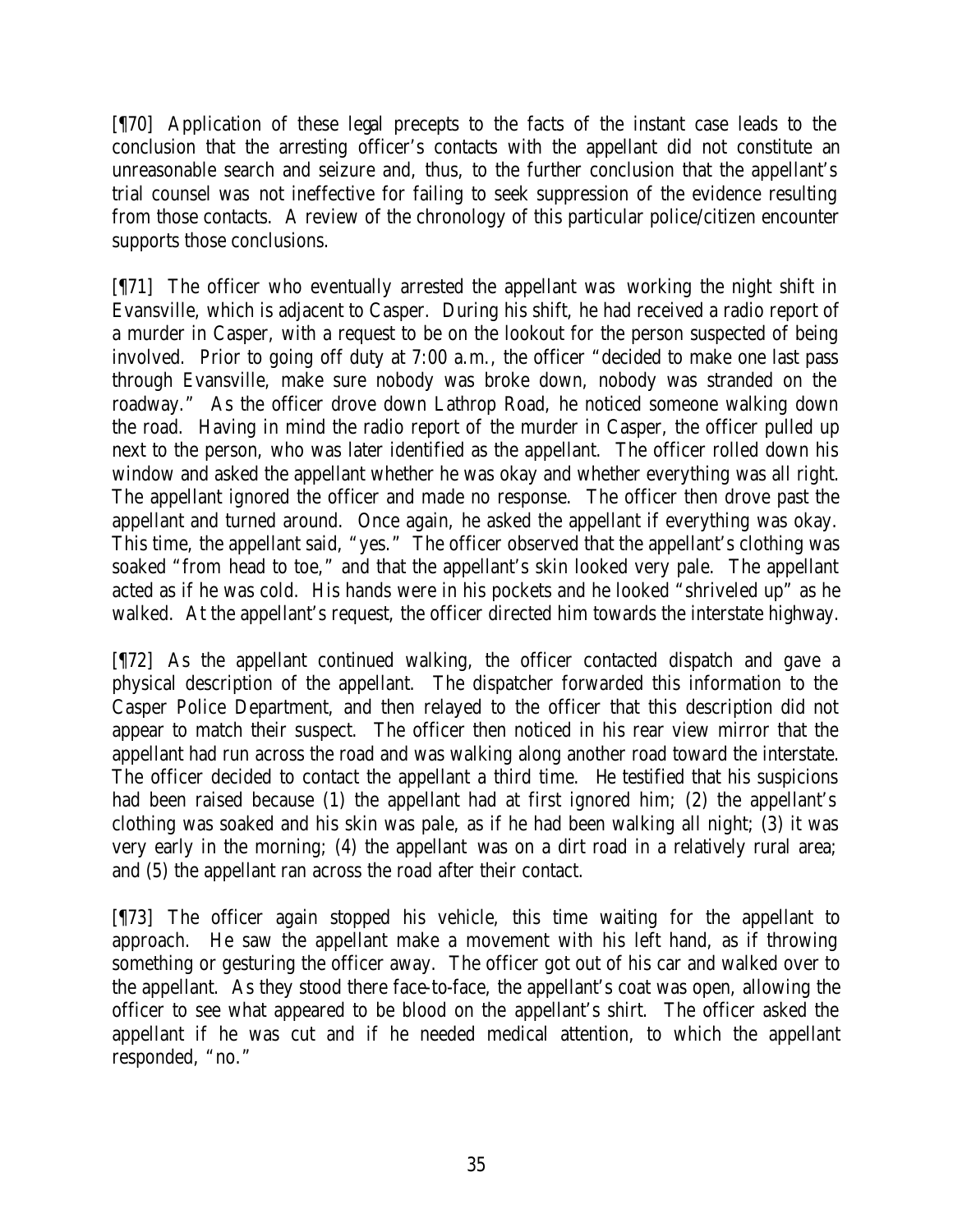[¶74] The officer asked questions of the appellant for three or four minutes, all directed to the appellant's safety and welfare. When the appellant said that he was cold, the officer told him he could warm up in the patrol car, but department policy required that he would first have to be "patted down" for weapons. The appellant did not verbally consent to be searched for weapons, but he manifested his consent by placing his hands on the patrol car to accommodate the search. The officer found two knives on the appellant, one in each of the appellant's coat pockets.

[¶75] During the weapons search, the officer located the appellant's wallet, which he placed on the hood of the patrol car. Having removed the appellant's weapons, the officer looked in the wallet to attempt to determine the appellant's identity. He found a driver's license bearing the name James Norman Lancaster, which he recognized as the name of the Casper Police Department's homicide suspect.<sup>16</sup> At this point, despite the realization that he was, indeed, dealing with a murder suspect, the officer determined that he would not "lose my cool," but would "[maintain] a professional posture." He continued his conversation with the appellant about the cold weather and the appellant being soaked, once again inviting the appellant to warm up in the back seat of the patrol car. He told the appellant that he was not under arrest, but that department policy required anyone sitting in the back seat of the patrol car to be handcuffed. He then handcuffed the appellant "to the front" and placed him in the vehicle.<sup>17</sup> The officer contacted the Casper police to inform them that he had their suspect in custody. The officer did not question the appellant after he was handcuffed and placed in the patrol car. While the two men sat waiting for the Casper police, however, the appellant volunteered the statement that he had been drinking with some friends and that he had had a rough night.

[¶76] Sometimes, it is helpful to analyze the reasonableness of police conduct by considering what it is society expects its police officers to do given certain circumstances. Here, an officer on routine patrol early in the morning after a cold, wet night, sees someone walking along a dirt road. The officer is aware of a murder the night before in neighboring Casper and he has been told to be on the lookout for the murder suspect, who is still at large. While he did not testify so directly, it is clear from the officer's testimony that it is unusual to find someone walking along the road at that place and time. Surely, the officer should not be expected to ignore the man and drive away. The officer's initial contact with the appellant was not unreasonable.

[¶77] As the officer talked with the appellant, the appellant's appearance and conduct, detailed above, justified the further brief detention that resulted from the officer's continued questioning about the appellant's health and welfare. It is telling that, even when informed via dispatch that this man was likely not the homicide suspect, the officer

 <sup>16</sup> Earlier, the appellant had told the officer that his name was "Norman."

<sup>&</sup>lt;sup>17</sup> Arrestees are generally handcuffed with their hands behind their back, an uncomfortable position. The officer handcuffed the appellant's hands in front of him.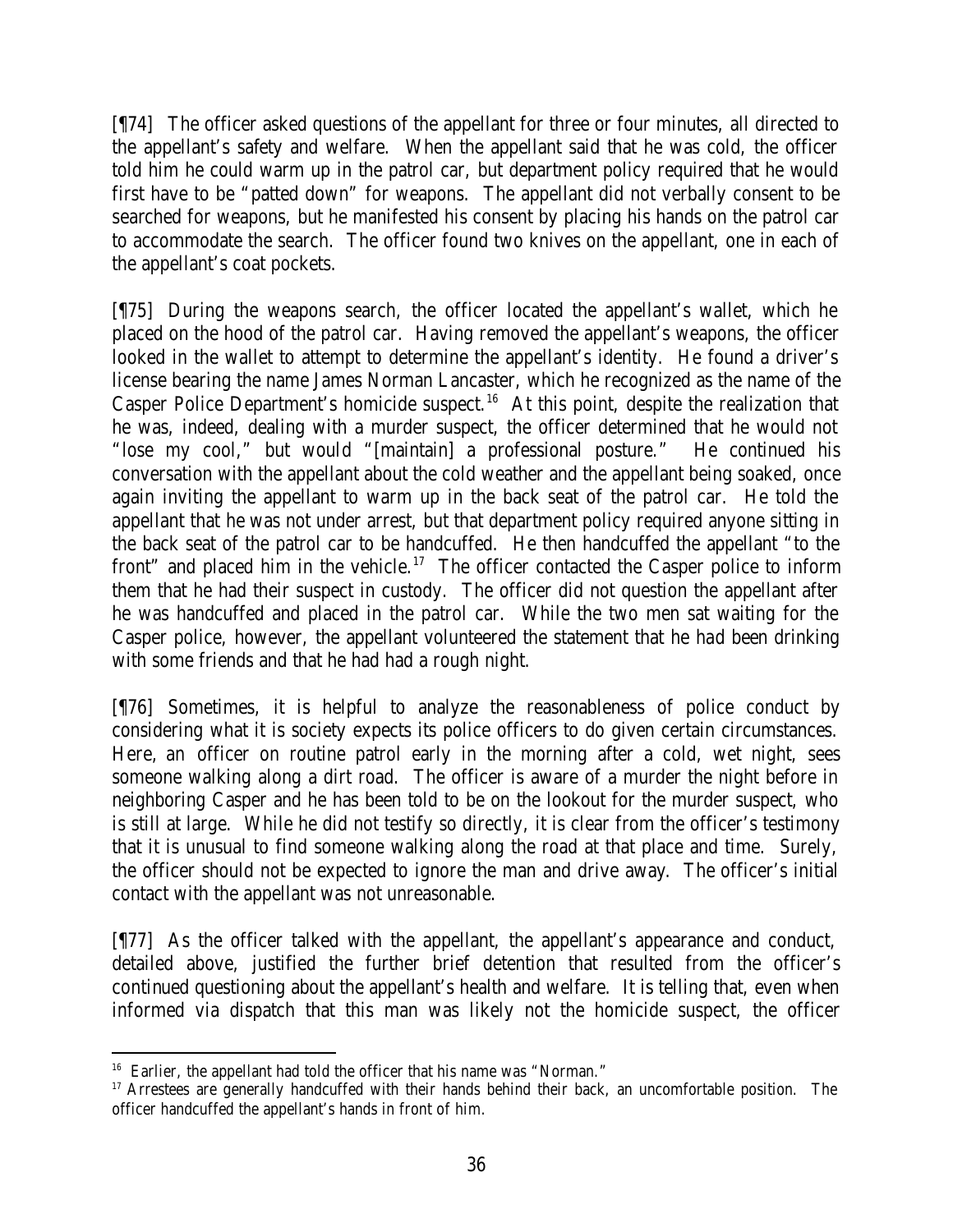continued to try to ascertain the appellant's condition and destination. Only upon discovery of what appeared to be blood on the appellant's shirt and discovery of the two knives did the encounter shift from a community caretaker function to an investigatory stop and then to an arrest. It was reasonable and appropriate as those events occurred for the officer to determine the appellant's true identity. Viewing the totality of the circumstances of this case, we conclude that the contact was justified at its inception, that articulable facts have been shown to justify the intrusive measures taken by the officer during the encounter, and that probable cause existed at the time the appellant was arrested.

[¶78] Perhaps a final word or two should be said about the officer's use of a certain amount of guile in accomplishing the appellant's arrest. It is true that, upon encountering the appellant, the officer did not immediately ask him whether he was the murderer the Casper police were looking for. Neither did the officer, upon determining the appellant's identity, immediately state that he was under arrest for that crime. In a perfect world, we might want our police officers to act that way. But, in a perfect world, there would be no murders and we would not need police officers. Our constitutional protection against unreasonable searches and seizures must be interpreted in light of the real world's limitations and dangers. More often than not, complaints about police/citizen encounters describe law enforcement officers who are too quick to resort to force. In the case now before this Court, a police officer on routine patrol in a remote area, alone with a murder suspect, accomplished an arrest with minimal intrusion and with *no* use of force.

[¶79] The above conclusions mean that the first element of the *Strickland* test has not been met in that trial counsel's performance was not deficient. While this determination makes it unnecessary to address the second element—prejudice to the appellant—we will make a few brief comments in that regard. In his appellate brief, the appellant's prejudice argument focuses on two pieces of evidence: the identification card found in the appellant's wallet and appellant's statement in the patrol car about drinking with friends and having a rough night. However, even had this evidence been illegally obtained, no substantial prejudice to the appellant resulted from its introduction. It is true that the New Mexico identification found in the appellant's wallet was used when the appellant purchased the rifle which allegedly was used in shooting Penn and Hanson, and that this became direct evidence that the appellant owned the rifle. It is also true that when officers searched the area of the Star Apartments after the murder, they found the rifle hidden in high weeds together with a suitcase containing the appellant's identification. Further, the crime occurred in the appellant's apartment and the appellant was seen just outside the apartment holding the rifle. In short, there was considerable evidence besides the New Mexico identification card connecting the appellant to the rifle. Absence of the New Mexico identification would not have changed the outcome of the trial.

[¶80] The same can be said of receipt into evidence of the appellant's statement in the patrol car. The statement—that he had been drinking with friends and had had a rough night—was not needed to identify the appellant as the person who had been involved in the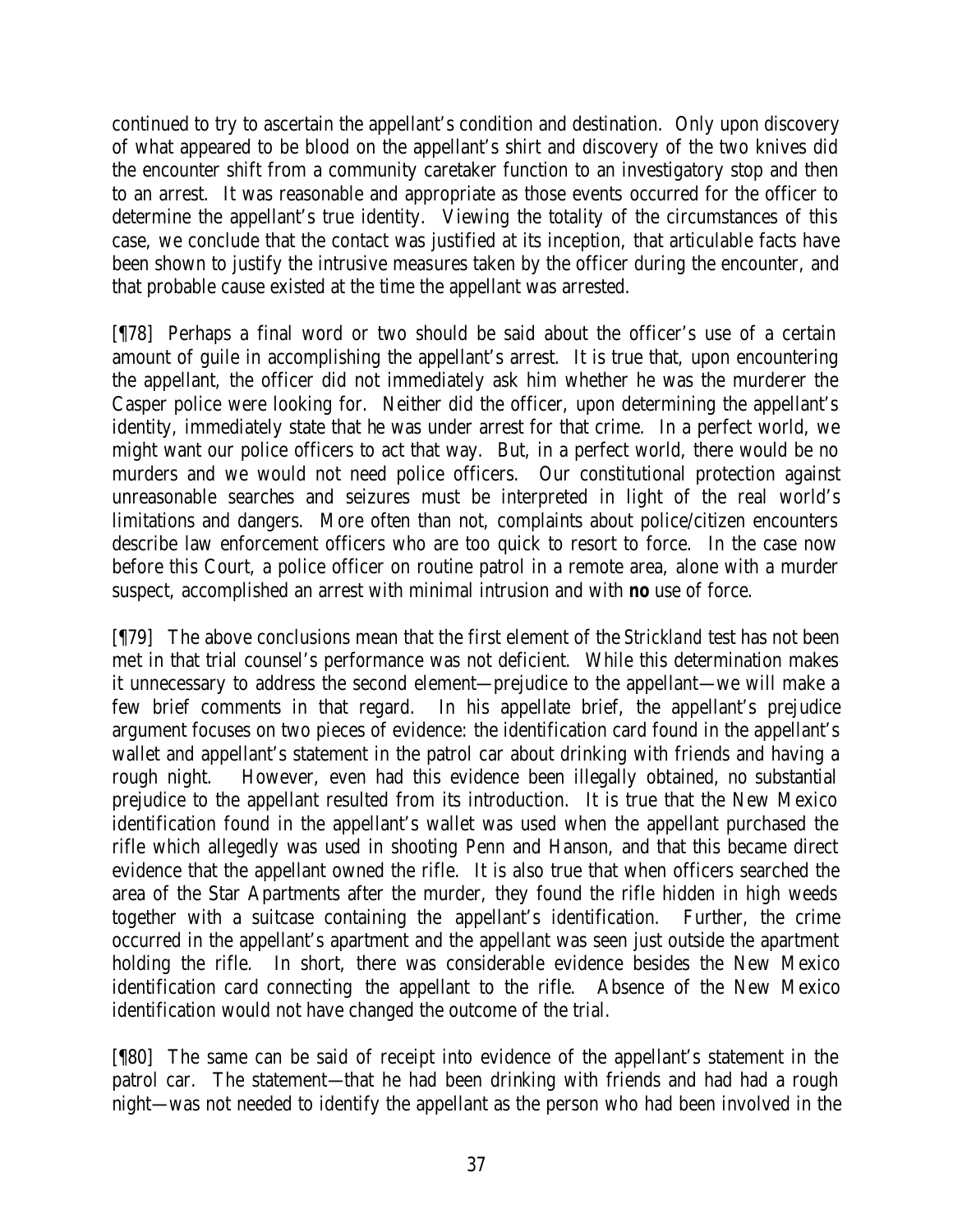incident. There was overwhelming evidence of that fact. Beyond that, the statement is not really even inculpatory; drinking and having a rough night is as consistent with the appellant's version of the incident as it is with Hanson's version. If any prejudice to the appellant resulted from admission of his statement, such prejudice was neither unfair nor undue.

# **CONCLUSION**

[¶81] The trial court committed error in admitting into evidence a videotaped reenactment of the appellant's attack upon Penn and Hanson, but such error was harmless. There is no reasonable possibility that the verdict would have been more favorable to the appellant absent introduction of the videotape. The videotape was merely cumulative of the voluminous admissible evidence pointing to the appellant's guilt.

[¶82] Under the circumstances of this case, the prosecutor's questions to a police officer about the appellant having "ignored" the officer and having "not responded" to the officer were not improper comments upon the appellant's exercise of his right to silence and were not, therefore, prosecutorial misconduct. Rather, the officer's testimony merely described his contact with the appellant and the appellant's conduct and demeanor during that contact.

[¶83] The prosecutor questioned Hanson and his doctor about the long-term effects of scarring from Hanson's wounds, and he also asked Hanson about the emotional effects of the attack. The extent of the scarring is related to the extent of the wounds and is, therefore, relevant to the issue of an attempt to kill. Testimony about the emotional impact on Hanson was not relevant. Introduction of this evidence was not prosecutorial misconduct, however, because there is no reasonable possibility that the verdict would have been different absent the evidence.

[¶84] The prosecutor asked Hanson two rather innocuous questions as to whether Hanson believed the appellant's "stories" about being in the armed forces and making one of the knives he was showing Hanson and Penn. It was improper for the prosecutor to ask these questions, because the information was irrelevant and because the questions tended to seek an opinion as to the appellant's veracity. Nevertheless, the error was harmless, given that there is no reasonable possibility that these two brief answers resulted in a verdict that would have otherwise been more favorable to the appellant.

[¶85] Trial counsel's failure or decision not to move to suppress the evidence obtained after the appellant was placed in the patrol car cannot be categorized as ineffective assistance of counsel. Under the totality of the circumstances, the officer's conduct was reasonable throughout his encounter with the appellant, and such a motion would not have been granted.

[¶86] Affirmed.